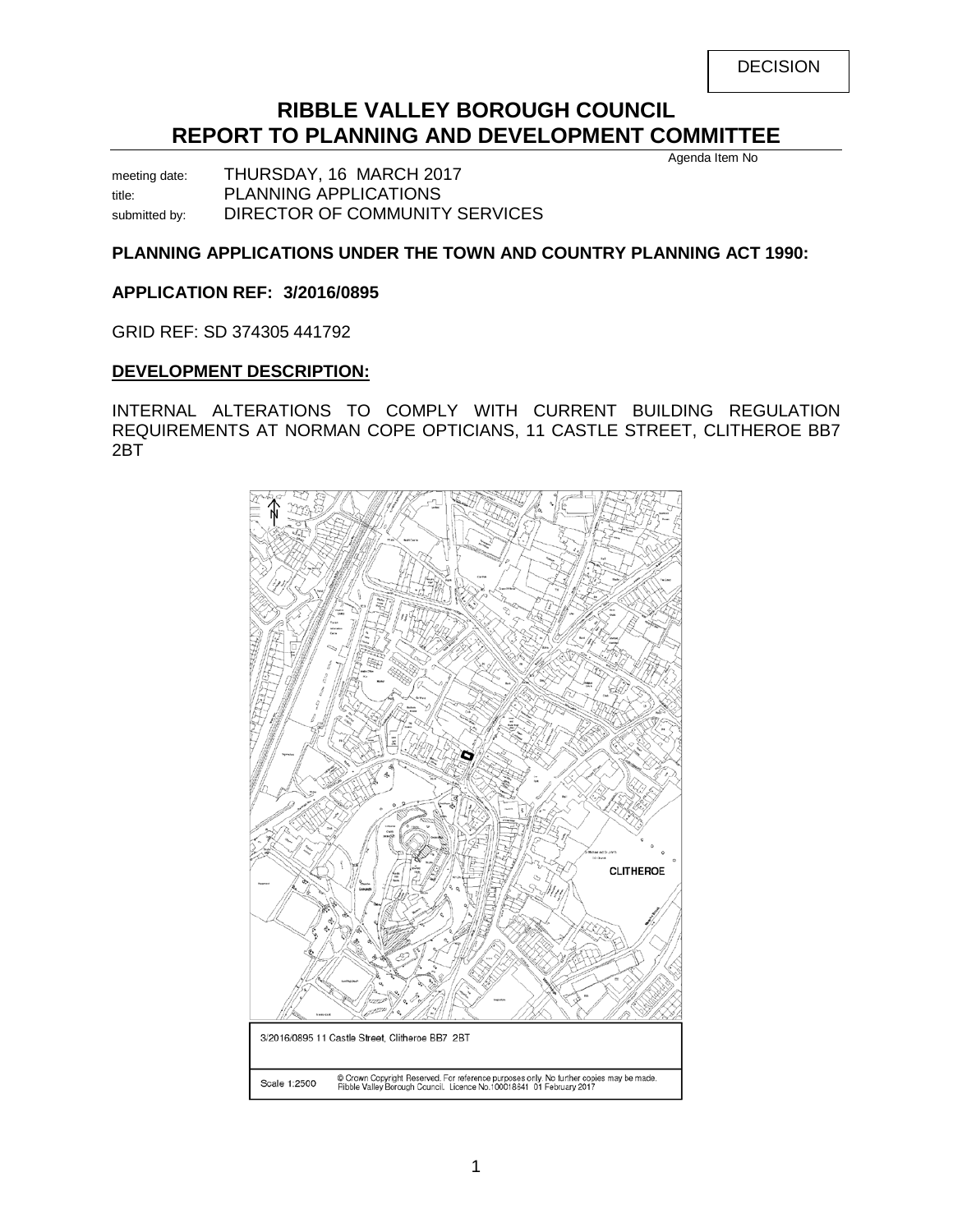# **CONSULTEE RESPONSES/ REPRESENTATIONS MADE:**

### **PARISH COUNCIL:**

No objections.

### **HISTORIC ENGLAND:**

Do not wish to offer any comments on this occasion. Determine in accordance with national and local policy guidance, and on the basis of RVBC expert conservation advice.

### **HISTORIC AMENITY SOCIETIES:**

Consulted and comments received from the Society for the Protection of Ancient Buildings (SPAB; 5 October 2016) which welcomes usage of the whole building and the proposed programme of repair. However, the assessment and analysis of the building's special interest and significance is limited and particularly in respect to the historic staircases proposed for demolition and the structural wall and timbers proposed to be demolished and altered at ground floor level. The stairs to the ground floor look relatively recent but parts of the existing stairs on the first and second floors certainly appear to be historic. The significance of these parts and their role in the building overall should be assessed and the proposals amended accordingly.

It is understood that many parts of historic buildings will not comply with modern Building Regulations, however, this should not be seen as justification for alterations and demolition of historic fabric. SPAB therefore urge the applicants to work with the case officer, as the Council's specialist conservation advisor, to revise the scheme to enable as fuller use of the building as possible while fully conserving its special interest.

# **LAAS:**

The Lancashire Archaeological Advisory Service (initial comments; 4 October 2016) welcome the proposals to repair and refurbish this Listed Building and consider that the changes proposed to the rear stair would have less than substantial harm. The benefits to the building in bringing the upper storeys back into effective use are considered to outweigh this harm and LAAS have no objection to the proposed work.

The application is accompanied by a Heritage Statement, a Building Survey and plans which provide a rapid overview of the building and it is not considered that any further archaeological building recording is currently justified. Should, however, opening up works reveal either decay or damage that would require the replacement of structural elements LAAS may wish to revise this advice.

*Clarification was sought and subsequently provided because the case officer had already (29 September 2016) requested further information as to the significance of the stairs (and was mindful of Planning Inspector comments at 28 Church Street Ribchester; 2 July 2013, NPPF paragraph 128 and Historic England's 'Making Changes to Heritage Assets' paragraph 42 and 45).* LAAS confirmed that comments were from an archaeological view, rather than an architectural one and LAAS would always defer to RVBC expert conservation opinion with regard to buildings and architecture. The statement that changes proposed are considered to be 'less than substantial harm' is an opinion rather than a statement of fact and must be tempered with the information that LAAS did not make a site visit but relied on available documentation. However, LAAS did discount the statement in the Heritage Statement (2.2) which suggested that the lower staircase may be of c.1980 - it seems to match the upper in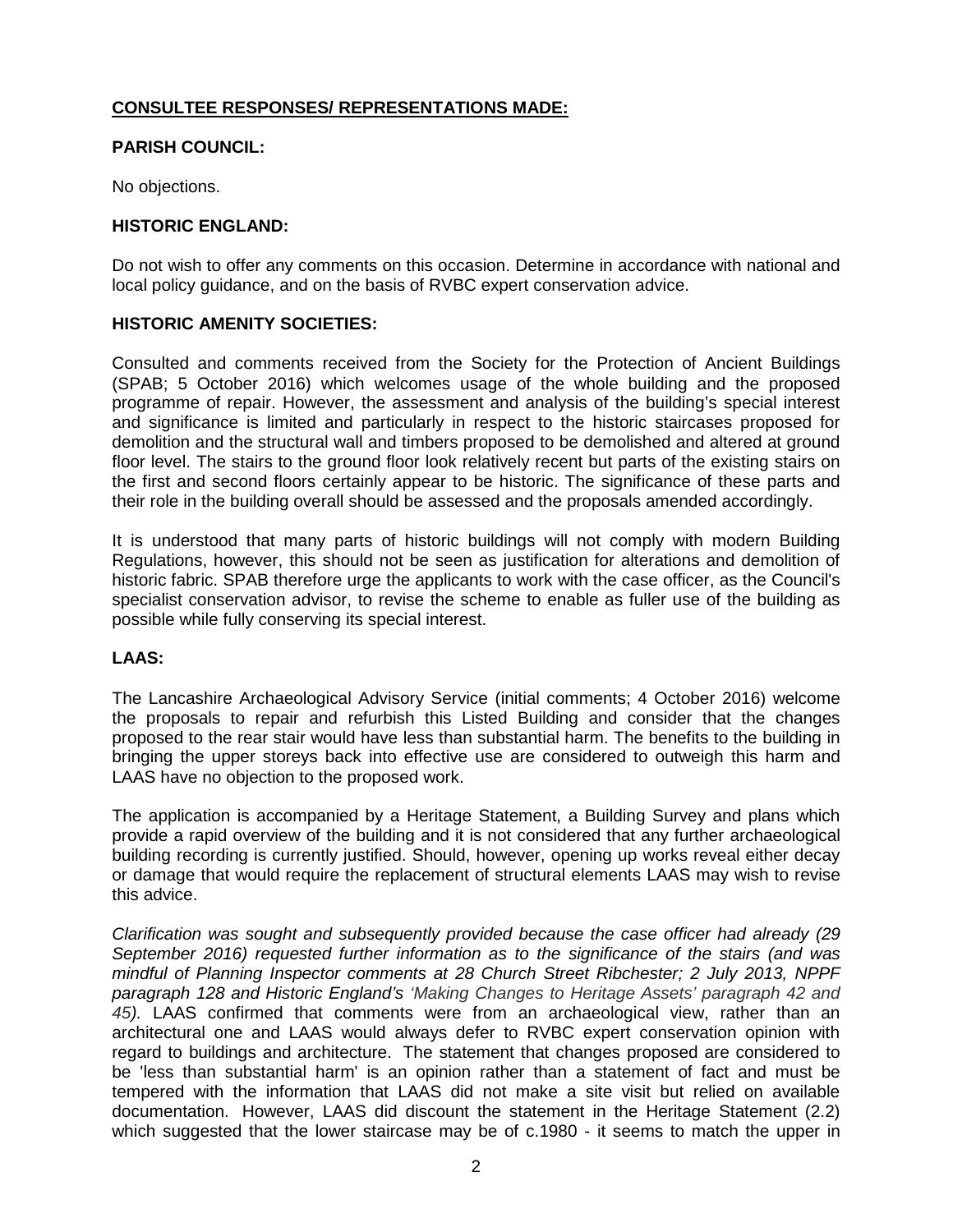width and angle etc. and appears rather too steep for that period, though it could have been repaired at that date.

It would seem a little perverse of an applicant to rely on input from a 'public comment' to justify a planning proposal and it is always possible that, given that LAAS didn't make an internal inspection, that it has underestimated the impact of the proposed changes.

Given the comments made by the Inspector in the case quoted, and the requirement for a Heritage Statement to assess the impact of the proposals on the significance of the building, it would seem sensible for the applicants to get their own supporting assessment of the impact of the changes on the building particularly given that only one of the four extant sections of stair are to be retained.

### **ADDITIONAL REPRESENTATIONS:**

No letters of representation have been received.

- 1. Site Description and Surrounding Area
- 1.1 11 Castle Street is a Grade II listed building (30 September 1976) with C18 origins (list description) prominently sited within Clitheroe Conservation Area and the street scene. The list description is typically brief and refers to the front elevation and the exterior only (see the Clitheroe list). It identifies:

"*Gable end to road rendered, side elevation in coursed stone. Coped gable ends with kneelers, rusticated quoins. 1 window on 2 storeys, stone surrounds. Attractive mid to*  late C19 shop front with carved brackets and fascia, 2 windows and centre door, at *either end a small pediment on trusses decorated with vine leaves.*

*Nos 3 to 19 (odd) and the Starkie Arms Hotel form a group, Nos 3 to 7 being buildings of local interest only*".

11 Castle Street is within the setting of other listed buildings most notably: '13-19 Castle Street'; '9 Castle Street'; 'Rose and Crown Hotel'; '4-12 Castle Street' all Grade II listed.

1.2 The Clitheroe Conservation Area Appraisal (The Conservation Studio consultants; adopted by the Borough Council following public consultation 3 April 2007) identifies:

1-7 Castle Street to be Buildings of Townscape Merit making a positive contribution to character and appearance; an Important View from this part of Castle Street towards the Castle (Townscape Appraisal Map);

"*The architectural and historic interest of the area's buildings, 88 of which are listed";*  (Summary of special interest).

"*The conservation area is most notable for buildings from the late 18 th century and 19 th century, many of which replaced earlier structures - even the Church of St. Mary Magdalene dates primarily from a rebuilding in 1828 …*

*In Clitheroe, as in other market towns, the 18 th century marked a movement away from traditional vernacular building to a more consciously designed 'polite' form of architecture. Buildings from this period are influenced by a sense of proportion and*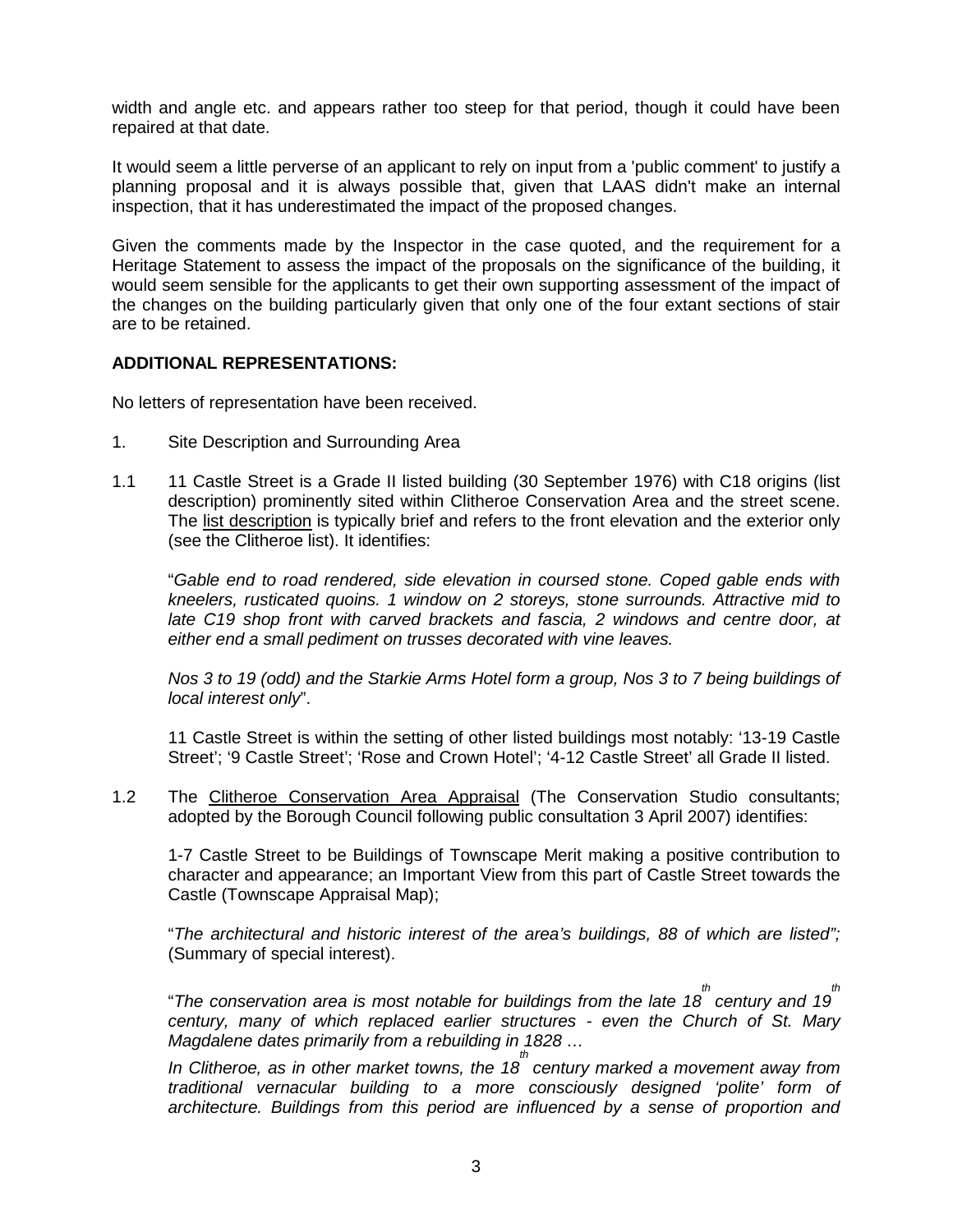*incorporate sliding sash windows and elements of classical detailing*" (Architectural and historic character).

"*The view of the Castle looking south along Castle Street is a defining image of the conservation area*" (Key views and vistas);

"*Stone is the most prevalent walling material … conservation area's lively roofscape … Many buildings are covered in stucco, a form of render that was popular in the early 19th century. Similarly a large number of buildings have either by design or at a later date*  been rendered with a smooth or roughcast coat of plaster which conceals the walling *material … Historic windows are generally timber sliding sashes deeply recessed in the stone … A particular architectural feature of interest is the different ways in which rainwater gutters are supported with curled metal or carved stone brackets at eaves level"* (Building materials and local details).

"*The Clitheroe Conservation Area contains a high proportion of commercial premises and a special feature of the conservation area is the remaining number of complete and partial 19th century shopfronts. Good examples of reasonably complete historic shopfronts are 11 Castle Street*" (Historic shopfronts).

"*Loss of architectural detail (original windows, doors etc)"; "Insensitive alteration of historic buildings"; "Twentieth century development that fails to preserve the historic character and appearance of the conservation area*" (Principal negative features Character area 1: Clitheroe's historic core).

### 1.3 *'*The Buildings of England' (Pevsner, 2000) identifies:

"*Clitheroe is a townscape pleasure. It has no putting-off buildings, it has changes of level, and it has streets with bends. The main axis is Castle Street, wide, but not with strictly parallel frontages, and extending from the castle to the town hall. What new buildings were provided are imitation C16 and C17 and quite agreeable*" (page 104).

- 2. Proposed Development for which consent is sought
- 2.1 Listed building consent is sought for the replacement of the Ground Second Floor staircase (the First – Second flight of which is the only surviving stair in the listed building) and internal partition walls (including structural walling) and construction of a new staircase adjoining existing which to be compliant with current Building Regulations.

The applicant confirms (21 December 2016) that the business has continued to grow since purchase but future growth is restricted because of building constraints.

The application submission also includes a Building Survey Report. The Executive Summary identifies:

- (i) '*Substantial roof work*' to be required (paragraph 2.3 suggests that this is the original roof construction; paragraph 3.1.1 suggests that the roof will require recovering and thermal efficiency upgrades);
- (ii) windows requiring '*considerable overhau*l';
- (iii) '*the degree of timber decay within the shop front is extensive*';
- (iv) '*services installations are very basic and generally considered to be lacking*';
- (v) previous structural alterations and a sloping floor;
- (vi) debonding of the rendered surface may be occurring (paragraph 3.1. 6 suspects render may need replacing).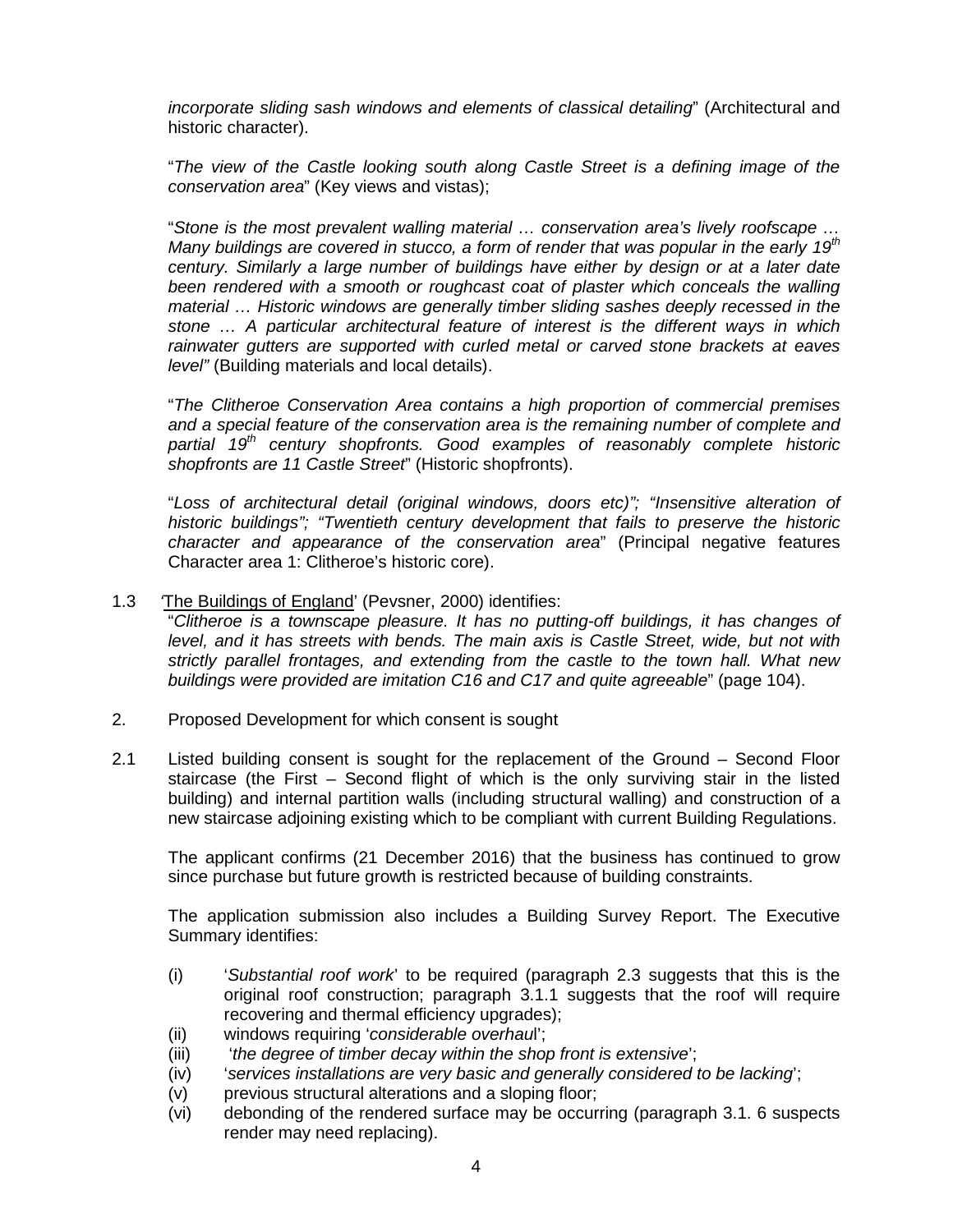The report recommends the undertaking of further assessments and concludes (Chapter 6) that "*the building is considered to be in poor condition and warrants extensive repair and maintenance, which will need to be carried out in a sympathetic manner befitting a listed building … envisage a substantial scope of work in order to bring the property back into a reasonable state of repair*".

However, there is no schedule of proposed works submitted with the application. In respect to proposed roof works and protected species legislation, RVBC has been advised by the agent that "the roof repairs do not require any local authority approval" (emails 7 October 2016).

A heritage assessment has now been received. This interprets the brevity of the list description and reference to 'group' to suggest 11 Castle Street was "*listed for its group value contribution*". The significance assessment is then made in respect to this belief in a "*group value listing*". However, the 'Principles of Selection for Listed Buildings', DCMS, 2010, paragraph 6 (appended) explains that whilst group value can be an additional consideration "*The statutory criteria for listing are the special architectural or historic interest of a building*". In my opinion, a disproportionate emphasis has therefore been placed on the external appearance of the building which has led to the conclusion that "*In summary the extent and nature of past changes to the interior mean that the interior plan form is not of notable evidential value and does not contribute to the primary significances of the building*". In my opinion, the significance of the few interior surviving features of the 1984 conversion to opticians and test room is high as the remaining evidence of the historic character of the building.

The agent was advised of the case officer's concerns and recommendation to refuse LBC on 11 November 2016. Unfortunately, no consideration has been made to the comments of SPAB in seeking amendments to the scheme and minimising harm to the special interest of the listed building in accordance with the legal duties [recent information submitted by the agent reiterates that the second floor is to be used as a store and shows that a Ground Floor Consulting Room can (and has been in the past) be accommodated without obstructing access to the First and Second Floors).

3. Relevant Planning History

No pre-application advice has been sought.

3/1992/0632 – Removal of skylights. LBC granted 27 November 1992.

3/1990/0451 – Refurbishment of shop front. LBC granted 25 July 1990. 3/1990/0393 – Section 53 determination - main fascia sign (Certificate of Lawfulness). 5 June 1990.

3/1984/0284 – Proposed alterations to existing premises to form Optician's Shop and Test Room. LBC granted 13 June 1984. *Existing plans show a Basement – Ground stair running front to back and central in the plan. A Ground – First stair above this with a dog-leg to left. First – Second stair in same location as existing. Proposed plans show Ground – First in same location as existing. Notes state "All works to conform to the requirements of the Building Regulations 1976 (with amendment) ;"Strip out existing stairs between Ground Floor and First Floor including all existing Ground Floor partitions"; "Strip out stairs to Basement"; "Access to Basement for maintenance purposes only"; "Second Floor to be retained as existing except door sets".* An April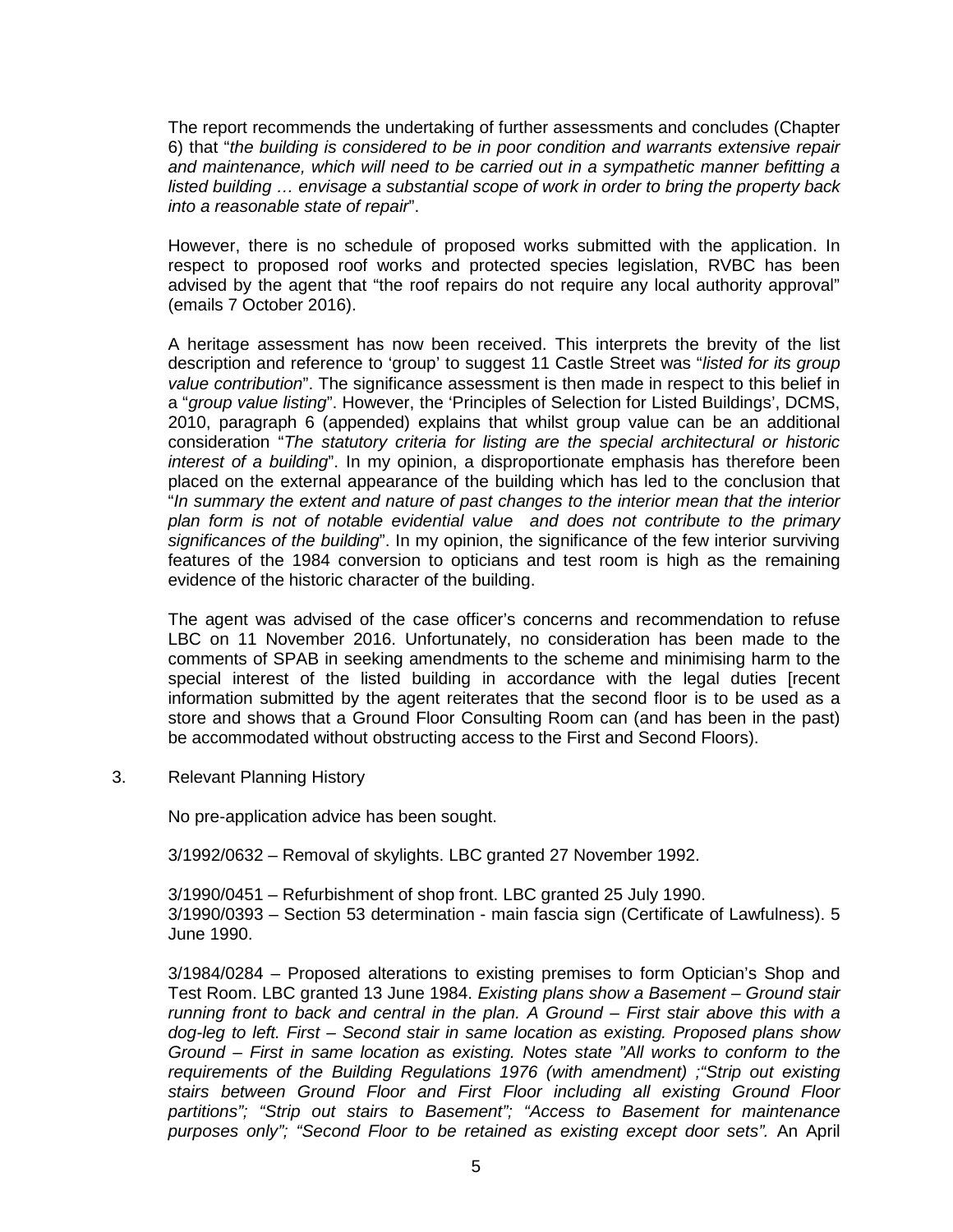1990 plan submitted by the agent (21 December 2016) confirms that the proposals were implemented.

4. Relevant Policies

Planning (Listed Buildings and Conservation Areas) Act 1990 (appended). 'Preservation' in the duties at sections 16, 66 and 72 of the Act means "doing no harm to" (*South Lakeland DC v. Secretary of State for the Environment* [1992]).

Section 16 states "In considering whether to grant listed building consent for any works the local planning authority or the Secretary of State shall have special regard to the desirability of preserving the building or its setting or any features of special architectural or historic interest which it possesses".

National Planning Policy Framework (NPPF) National Planning Policy Guidance (NPPG)

Clitheroe Conservation Area Appraisal (adopted by the Borough Council 3 April 2007 following public consultation)

Ribble Valley Core Strategy:

Key Statement EN5 – Heritage Assets Key Statement EC1 – Business and Employment Development

Policy DMG1 – General Considerations Policy DME4 – Protecting Heritage Assets Policy DMB1 – Supporting Business Growth and the Local Economy

- 5. Assessment of Proposed Development
- 5.1 The main consideration in the determination of this listed building consent application is the impact upon the special architectural and historic interest and setting of the listed building (section 16 of the Act). Consideration is also made to the impact upon the setting of other listed buildings (section 66 of the Act), the impact upon the character and appearance of Clitheroe Conservation Area (section 72 of the Act) and any public benefits of proposed works.

### 5.2 Impact upon the special architectural and historic interest and setting of the listed building:

5.2.1 In my opinion, the proposed removal of the historic staircase (First-Second Floor) is harmful to the special architectural and historic interest of the listed building.

I am mindful of the historically recent, extensive and harmful works undertaken to the listed building to bring the building into use as an Optician's Shop and Test Room (3/1984/0284). The removal of staircases and internal walls and relocation of staircases which predated the 1990 Act has had a detrimental impact upon the plan form and historic fabric significance of the listed building. I would concur with the heritage consultant that removal of the remaining historic staircase (now one of the few important surviving internal design features of the Georgian building along with a 6-panel door at Second Floor and covered fireplaces at Ground and First Floor back wall) is concerning. Furthermore, consideration to 3/1984/0284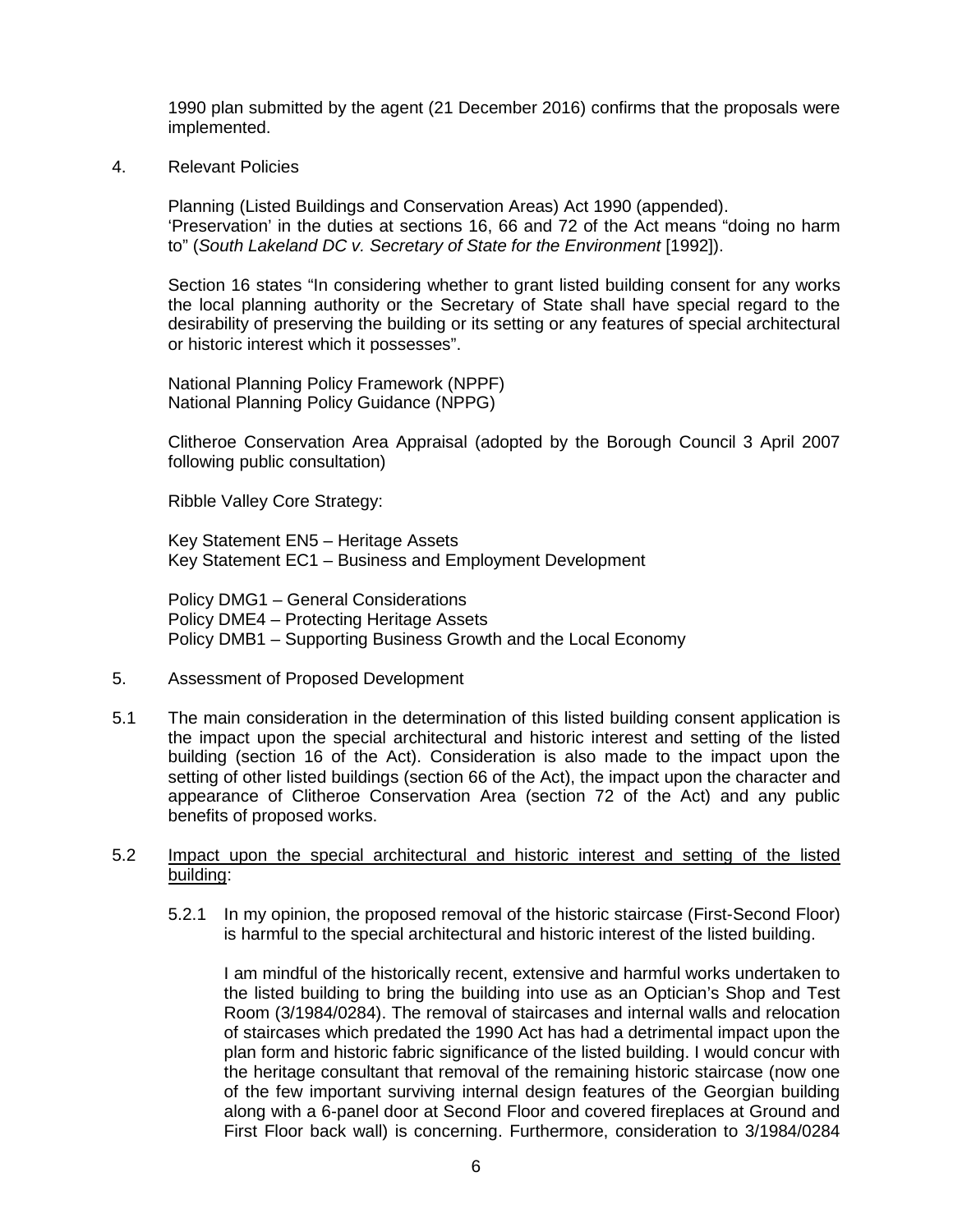and exposed historic fabric suggests the proposed replacement and widening of the Ground-First Floor stair (replaced 1984 - 1990) will result in further loss of original wide floor boarding and the part-obscuring of the First Floor back wall fireplace (the Ground Floor back wall fireplace is already obscured because of 3/1984/0284).

I am mindful of the intrinsic importance of the surviving historic stairs to the special interest of this listed building. 'Georgian Stairs' (The Georgian Group, 2001) states:

"Very often the stair was the most considerable and most conspicuous piece of craftsmanship in a building. Many Georgian builder's pattern books contain elaborate instructions for calculating the dimensions of stairs … the detailed nature of the instructions emphasises the fact that it was in the positioning and construction of the stair that Georgian builders had to wrestle most conspicuously with spatial geometry" (page 6).

I am also mindful of: 'Making Changes to Heritage Assets' (Historic England, February 2016 paragraph 42, 43, 45 and 47) in respect to the importance of historic fabric and plan form; 'Managing Significance in Decision Taking in the Historic Environment' (Historic England, March 2015 paragraph 28) in respect to the cumulative impact of incremental small-scale changes and NPPG (Conserving and enhancing the historic environment, paragraph 015) in respect to the need to consider the likelihood of continued and future changes in the assessment of Optimum Viable Use.

'Making Changes to Heritage Assets' identifies the importance of plan form and historic fabric to significance:

"The historic fabric will always be an important part of the asset's significance … retention of as much historic fabric as possible, together with the use of appropriate materials and methods of repair, is likely to fulfil the NPPF policy to conserve heritage assets in a manner appropriate to their significance, as a fundamental part of any good alteration or conversion. It is not appropriate to sacrifice old work simply to accommodate the new" (paragraph 42).

This reiterates paragraph 38 'Conservation Principles, Policies and Guidance', Historic England, 2008 (appended).

"The plan form of a building is frequently one of its most important characteristics and internal partitions, staircases (whether decorated or plain, principal or secondary) and other features are likely to form part of its significance. Indeed they may be its most significant feature. Proposals to remove or modify internal arrangements, including the insertion of new openings or extension underground, will be subject to the same considerations of impact on significance (particularly architectural interest) as for externally visible alterations" (paragraph 45).

The submitted Heritage Statement identifies the likely domestic origins of 11 Castle Street and in this respect I am mindful of the importance of interior features and plan form to the integrity of the building type. Historic England's Listing Selection Guide 'Domestic 2: Town Houses' (2011) identifies specific considerations when considering town houses for designation: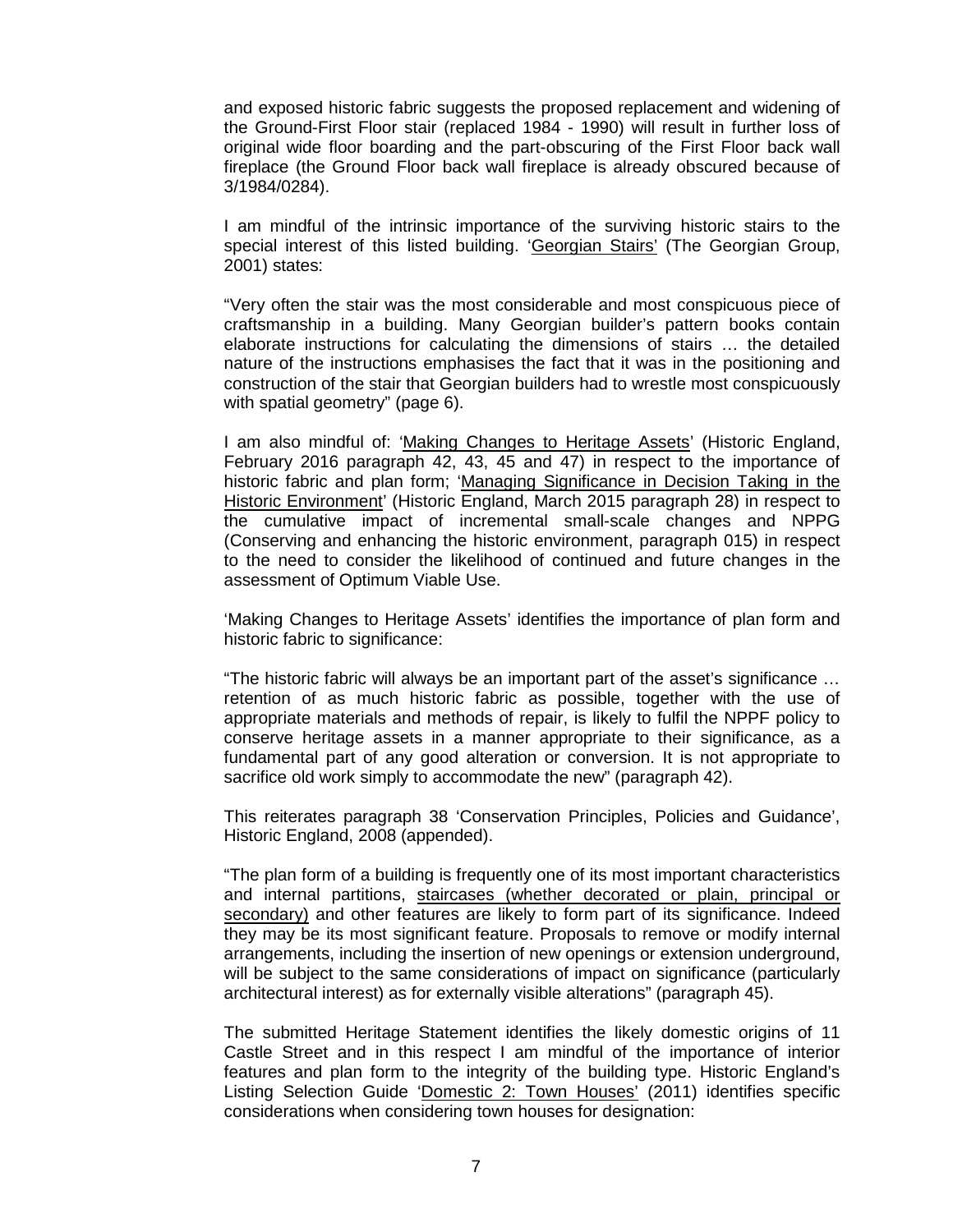"Status and Survival - The Georgian town houses that survive today will tend, through natural selection, to be the grander examples … In all cases, the things to look for are the same: the survival of exterior and interior features, and of plan form …

Interiors - Many houses have never been inspected internally (*see list description*), and features of interest may survive which have never been considered: new discoveries and new designations thus remain to be made … Internally they include staircases; fireplaces; decorative plasterwork; joinery: doors, architraves, panelling, shutters etc; built-in cupboards or shelved niches …

Alteration - Internally, the loss of major elements such as the staircase, or the room plan of the principal floors, or the stripping out of internal features, will undermine the case for listing".

The premises have been successfully used as an Optician's Shop and Test Room for the 33 years prior to purchase of the applicant. I do not consider the justification for the harmful works (principally the removal of the last surviving flight of historic stairs in this building of national importance but also the loss of original flooring and obstruction of a fireplace) to be clear or convincing (NPPF paragraph 132).

The submitted Design and Access Statement identifies:

"*The staircase from ground to first floor which may also date from the late 1980's, is to be altered so that the lower flight discharges towards the door rather than within an office. The BRegs requirements for a property of this arrangement require the stairs to discharge to within 3m of the exit. This is not possible but the proposed seems a suitable compromise. It also allows customers to access the first floor without passing through the test room*".

The 1984 and 1990 plans demonstrate that the current conflict between ground floor consulting room and access to upper floors using the existing stairs is very recent and could be reversed by alteration of modern partitions of no historic interest.

The 'existing' plans to 3/1984/0284 show that before 1984 the property had centrally placed front-back Ground-First Floor stairs which discharged much closer to the Castle Street exit than the stairs now proposed – it is suggested that consideration to the restoration of these stairs may provide improvements in respect of the Building Regulations whilst minimising harm to the listed building to that necessary.

Mindful of the duty at section 16 of the Act to have 'special regard' to the desirability of preserving the building/features of special interest (see appended article 'The Big Issue of Little Harm') and NPPF paragraph 132, I therefore concur with the concerns of the national historic amenity society and question the necessity of the harmful works proposed.

Whilst the principle of repairs is welcomed, further information on the extent and impact on listed building character of all repair works is required. The LBC application contains a Heritage/Justification Statement which refers to Building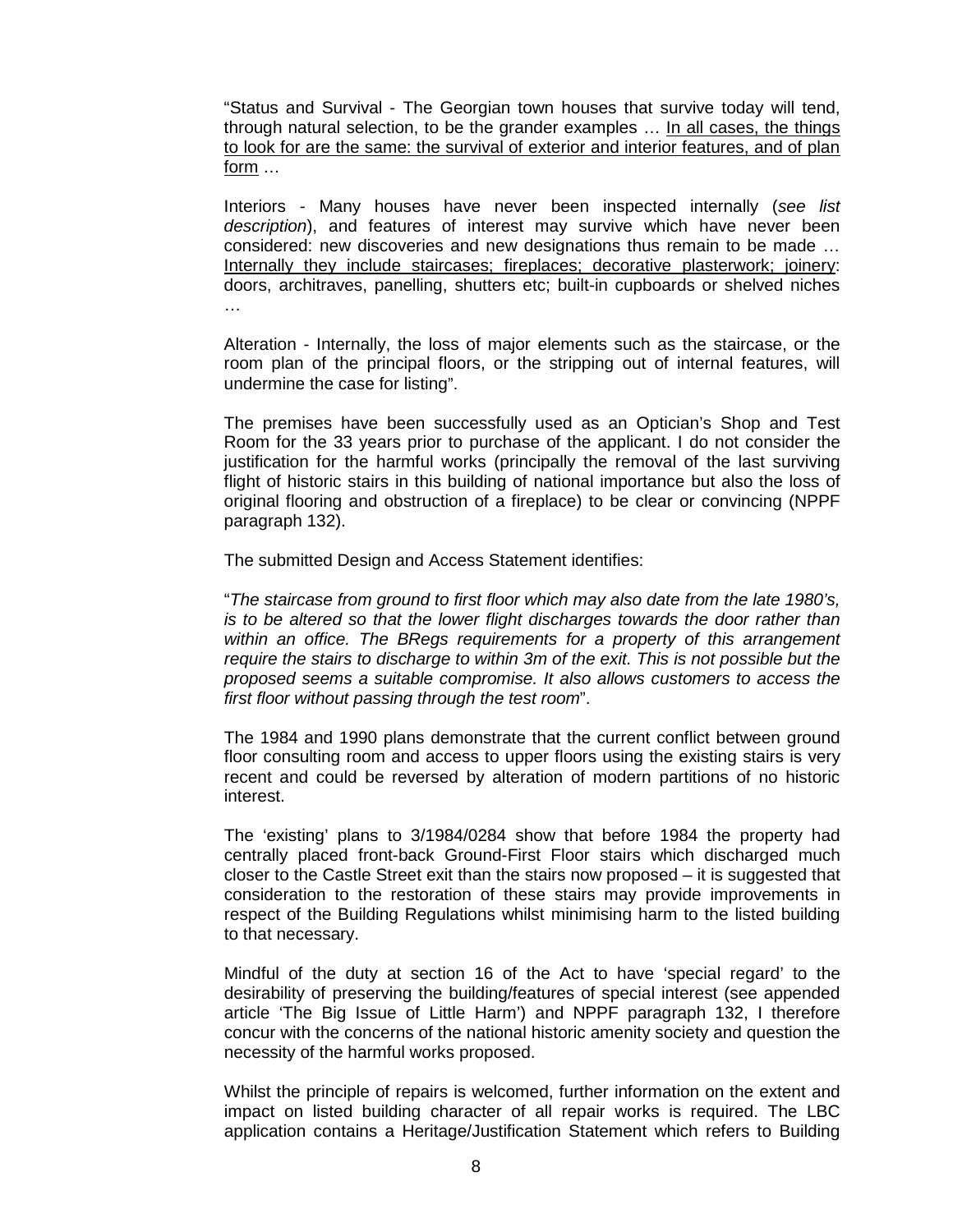Condition and 'roofing works' (1.5) and a Building Survey Report which advocates potentially extensive repair works. In my opinion, insufficient information has been submitted to enable the Borough Council to understand the impact of the repairs (which are alterations) on the special architectural and historic interest of the listed building. Section 7 and 16 of the Planning (Listed Buildings and Conservation Areas) Act 1990 (appended) relates. The Building Survey Report's reference to substantial roof work, recovering and thermal efficiency upgrades to an apparently original roof does not provide comfort in the agent's unilateral determination of LBC requirements. In respect to suggested significant upgrade to services, I am mindful of Planning Inspector's comments in respect to the need for details of such works to minimise harm to listed building special interest at APP/T2350/E/07/2041941, 58 Moor Lane, Clitheroe (12 October 2007; Grade II listed building) and APP/T2350/E/13/2194332, 8 Church Brow, Clitheroe (13 January 2014; Grade II listed building).

- 5.3 Impact upon the setting of other listed buildings
	- 5.3.1 Details of repair works necessary to determine impact.
- 5.4 Impact upon the character and appearance of Clitheroe Conservation Area
	- 5.4.1 Details of repair works necessary to determine impact.
- 5.5 Public benefits:
	- 5.5.1 The principle of building repair is welcomed. In the absence of consideration and evaluation to possible alternative and potentially less damaging improvement to Building Regulation compliance (as advocated by SPAB) the public benefit of proposed works is not apparent.
- 5.6 Landscape/Ecology:
	- 5.6.1 Details of repair works necessary to determine impact and potential mitigation.
- 6. Observations/Consideration of Matters Raised/Conclusion
- 6.1 It is unfortunate that assessment of the listed building's special architectural and historic interest and discussion of proposals (as advocated in NPPF paragraph 188-192) was not undertaken before application submission or building purchase. It is also disappointing that the applicant has not sought to engage in consideration to possible alternative proposals (as advocated by SPAB).
- 6.2 NPPG states that "substantial harm is a high test, so it may not arise in many cases" and in my opinion, the harm to the listed building is 'less than substantial'. NPPF paragraph 134 requires that this harm be weighed against the public benefits of the proposal and in this consideration I am mindful of recent legal decisions, NPPF paragraph 132 and comment on these by the Governance and Legal Director of Historic England:

 "Any harm is to be given 'great weight' whether it is serious, substantial, moderate, minor or less than substantial. Whatever adjective you choose to describe it and however the harm is caused – directly or through an impact on the setting – every decision should acknowledge the general priority afforded to heritage conservation in comparison to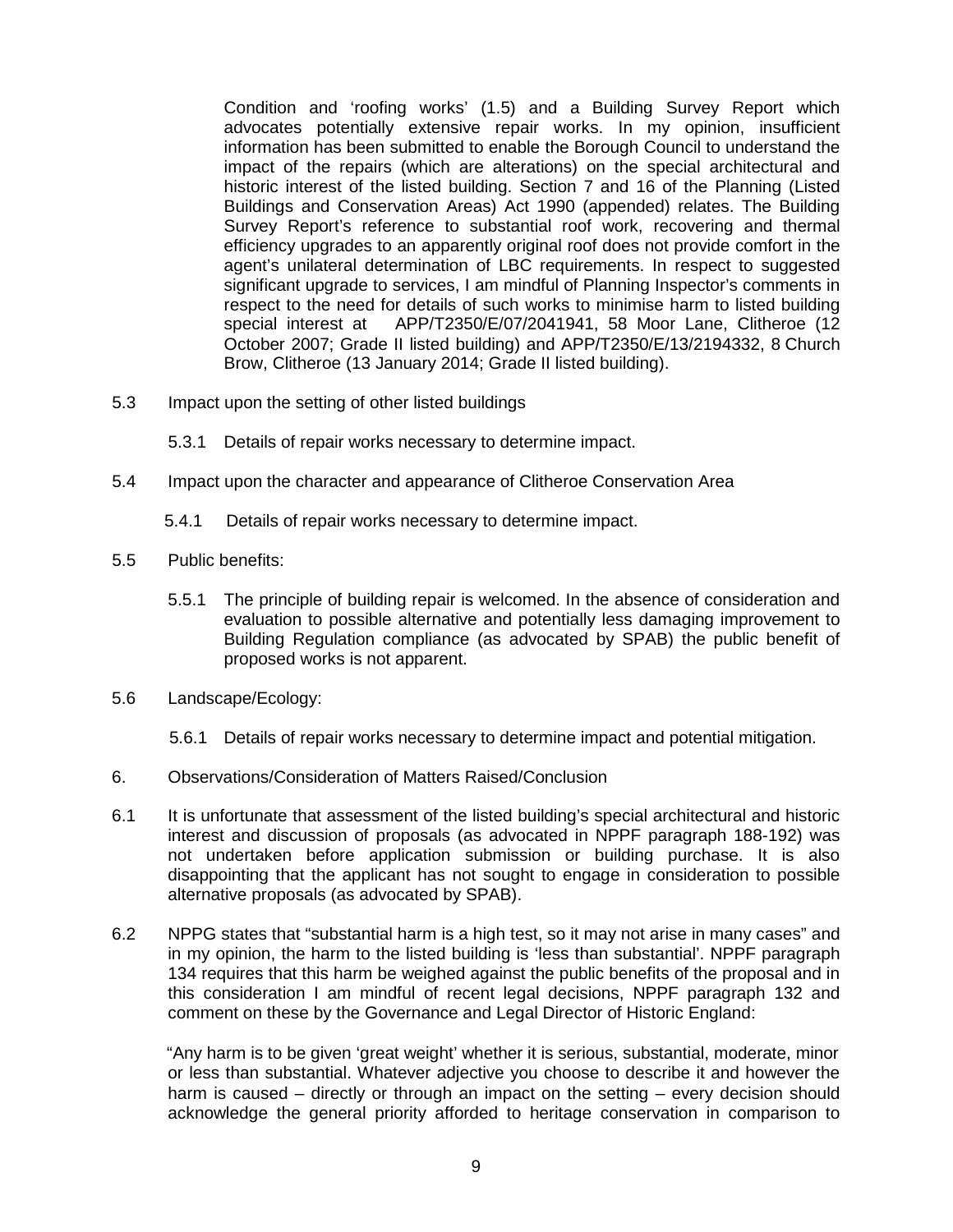other planning objectives or public benefits" (Conservation Bulletin, Issue 73: Winter 2014).

- 6.3 In respect to the submitted information, I do not consider public benefits to have been established or to outweigh the harm to the listed building and its features of special interest.
- 6.4 Therefore, in attaching considerable importance and weight to the preservation of (i.e. avoiding harm to) the listed building, its setting and its features of special architectural and historic interest [section 16 of the Planning (Listed Buildings and Conservation Areas) Act 1990], I would recommend that listed building consent be refused.

**RECOMMENDATION:** That Listed Building Consent be REFUSED for the following reason:

1. The proposal has a harmful impact upon the special architectural and historic interest of the listed building because of the loss and alteration of important historic fabric and plan form (stairs, flooring and First Floor fireplace location) resulting from the removal of the First-Second Floor staircase and installation of the proposed Ground - Second Floor staircase.

### **Update following 16 February Planning and Development Meeting**

Committee resolved on the 16 February 2017 to be Minded to Approve the application and Deferred to the Director of Community Services for appropriate conditions. Should Committee wish to approve the scheme, a list of suggested conditions is found below.

In my understanding of recent judicial review cases, there is a 'strong presumption' against the grant of permission where there is harm to the special architectural and historic interest of a listed building. Mr Justice Lindblom in *Forge Field* (2014; paragraph 49) and in consideration to *Barnwell Manor,* identifies that such a presumption is not irrebutable and can be outweighed by material considerations powerful enough to do so. But an authority can only properly strike the balance between harm to a heritage asset on the one hand and planning benefits on the other if it is conscious of the statutory presumption in favour of preservation and if it demonstrably applies that presumption to the proposal it is considering. I would therefore suggest, should Committee wish to approve the scheme, that their weighing of the material considerations be explicit and reasons be given for their decision.

Should Committee wish to approve the scheme the following is a list of suggested conditions:

### *Time Limit*

1. The development must be begun not later than the expiration of three years beginning with the date of this permission.

REASON: Required to be imposed pursuant to Section 18 of the Planning (Listed Buildings and Conservation Areas) Act 1990.

### Plans

2. The permission shall relate to the development as shown on Plan Reference 1639/T.01, 1639/T.02 and 1639/T.03.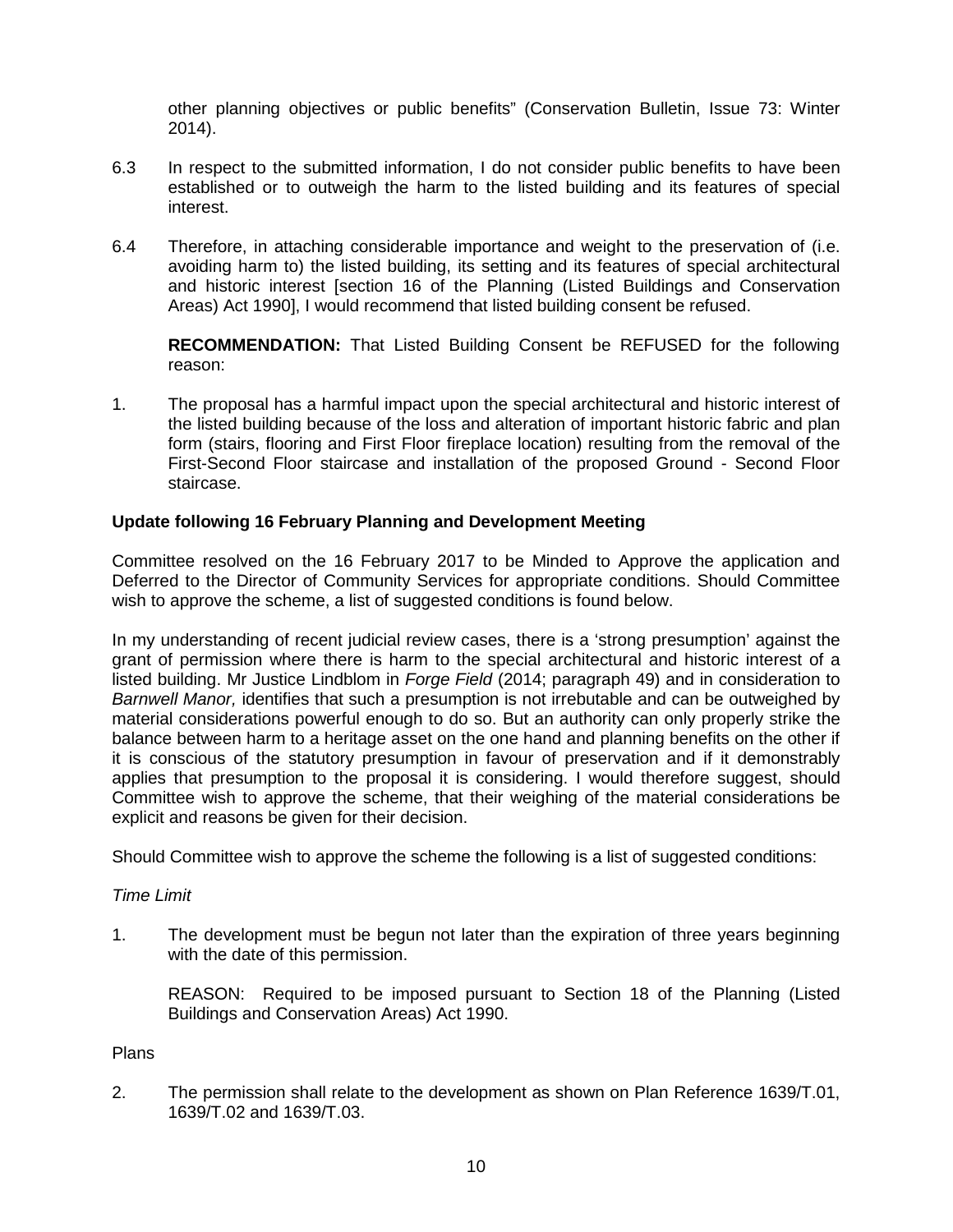REASON: For the avoidance of doubt.

Clarification of extent of permission

*3.* This consent does not include proposed repair works.

REASON: No information has been submitted to indicate the impact of proposed works on the special architectural and historic interest of the listed building.

### Building record

*4.* No development shall take place until the applicant, or their agent or successors in title, has secured the implementation of a programme of recording, analysis and reporting. This must be carried out in accordance with a written scheme of investigation, which shall first have been submitted to and agreed in writing by the Local Planning Authority.

REASON: To ensure and safeguard the recording and inspection of matters of archaeological/historical importance associated with the site and in accordance with National Planning Policy Framework paragraph 141: "Local planning authorities should require developers to record and advance understanding of the significance of any heritage assets to be lost (wholly or in part) in a manner proportionate to their importance and the impact, and to make this evidence (and any archive generated) publicly accessible".

Design and Materials

5. Precise specifications of the proposed stairs shall have been submitted to and approved by the Local Planning Authority before their use in the proposed development.

REASON: In order to limit the impact of proposals on the special architectural and historic interest of the listed building.

### Structural works

6. Precise specifications (including a structural engineer's method statement) of proposed fabric removal shall have been submitted to and approved by the Local Planning Authority before the implementation of this element of the proposed works.

REASON: In order to limit the impact of proposals on the special architectural and historic interest of the listed building.

### BACKGROUND PAPERS

<http://www.legislation.gov.uk/ukpga/1990/9/contents> [Planning (Listed Buildings and Conservation Areas) Act 1990]

<https://www.historicengland.org.uk/images-books/publications/conservation-bulletin-73/> (page 46 'The Big Issue of Little Harm', Conservation Bulletin: Issue 73 Winter 2014)

<https://www.gov.uk/government/publications/national-planning-policy-framework--2> (National Planning Policy Framework)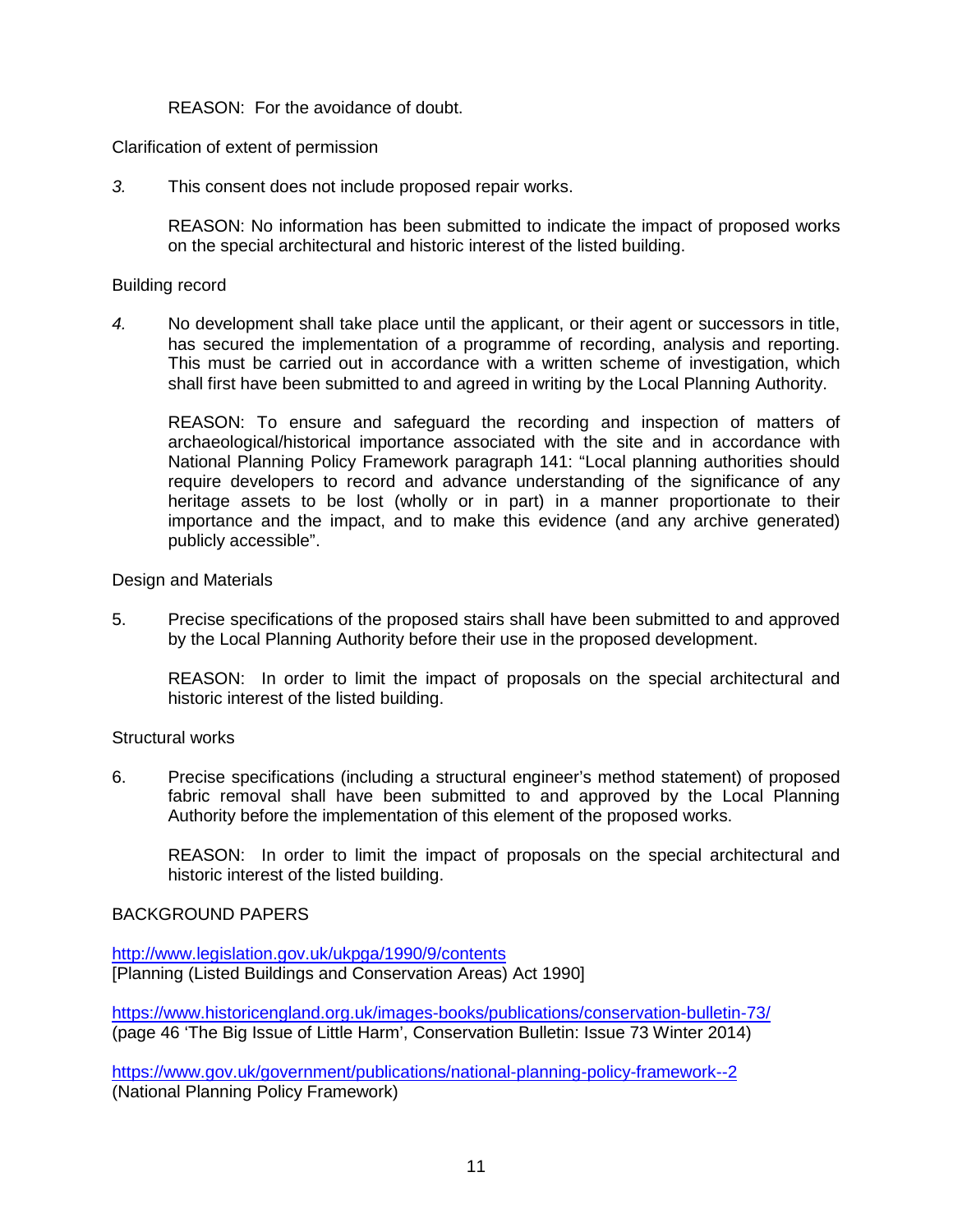[https://www.gov.uk/guidance/national-planning-policy-framework/12-conserving-and-enhancing](https://www.gov.uk/guidance/national-planning-policy-framework/12-conserving-and-enhancing-the-historic-environment)[the-historic-environment](https://www.gov.uk/guidance/national-planning-policy-framework/12-conserving-and-enhancing-the-historic-environment)

(National Planning Policy Guidance: Conserving and Enhancing the Historic Environment)

<https://www.gov.uk/government/publications/principles-of-selection-for-listing-buildings> ('Principles of Selection for Listed Buildings')

<https://www.gov.uk/government/organisations/planning-inspectorate> (The Planning Inspectorate appeal decisions)

[https://www.historicengland.org.uk/images-books/publications/making-changes-heritage-assets](https://www.historicengland.org.uk/images-books/publications/making-changes-heritage-assets-advice-note-2/)[advice-note-2/](https://www.historicengland.org.uk/images-books/publications/making-changes-heritage-assets-advice-note-2/)

('Making Changes to Heritage Assets', Historic England, 2016)

[https://content.historicengland.org.uk/images-books/publications/conservation-principles](https://content.historicengland.org.uk/images-books/publications/conservation-principles-sustainable-management-historic-environment/conservationprinciplespoliciesguidanceapr08web.pdf/)[sustainable-management-historic](https://content.historicengland.org.uk/images-books/publications/conservation-principles-sustainable-management-historic-environment/conservationprinciplespoliciesguidanceapr08web.pdf/)[environment/conservationprinciplespoliciesguidanceapr08web.pdf/](https://content.historicengland.org.uk/images-books/publications/conservation-principles-sustainable-management-historic-environment/conservationprinciplespoliciesguidanceapr08web.pdf/)

(paragraph 38 'Conservation Principles, Policies and Guidance', Historic England, 2008)

<https://www.historicengland.org.uk/images-books/publications/dlsg-town-houses/> (Historic England's Listing Selection Guide 'Domestic 2: Town Houses')

[https://content.historicengland.org.uk/images-books/publications/easy-access-to-historic](https://content.historicengland.org.uk/images-books/publications/easy-access-to-historic-buildings/heag010-easy-access-to-historic-buildings.pdf/)[buildings/heag010-easy-access-to-historic-buildings.pdf/](https://content.historicengland.org.uk/images-books/publications/easy-access-to-historic-buildings/heag010-easy-access-to-historic-buildings.pdf/) (Historic England's 'Easy Access to Historic Buildings', 2015)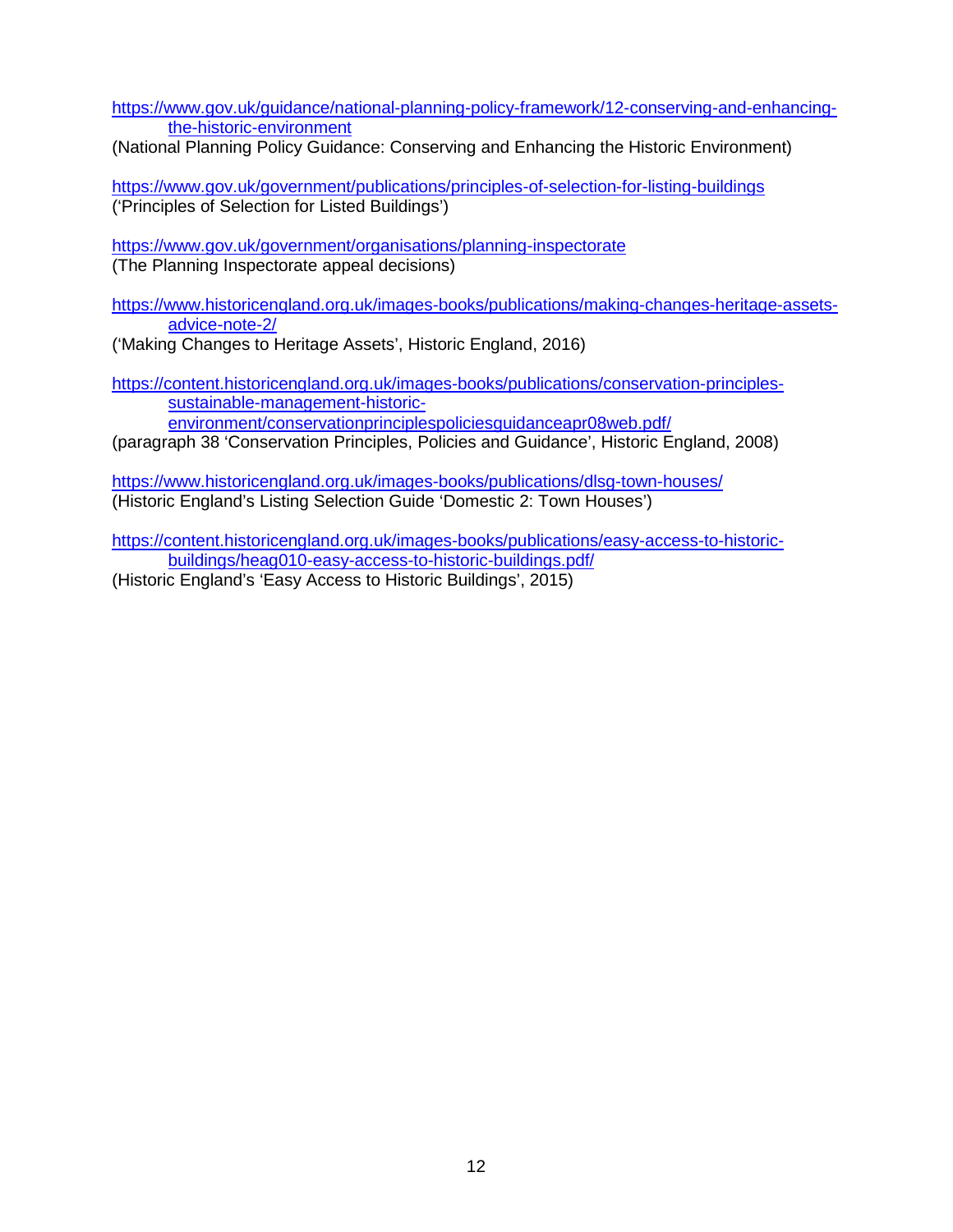# **APPLICATION REF: 3/2017/0020**

GRID REF: SD 369058 443824

### **DEVELOPMENT DESCRIPTION:**

APPLICATION FOR OUTLINE PLANNING PERMISSION WITH ALL MATTERS RESERVED FOR A NEW FARM WORKER'S DWELLING AT MASON HOUSE FARM CLITHEROE ROAD BASHALL EAVES BB7 3DD.

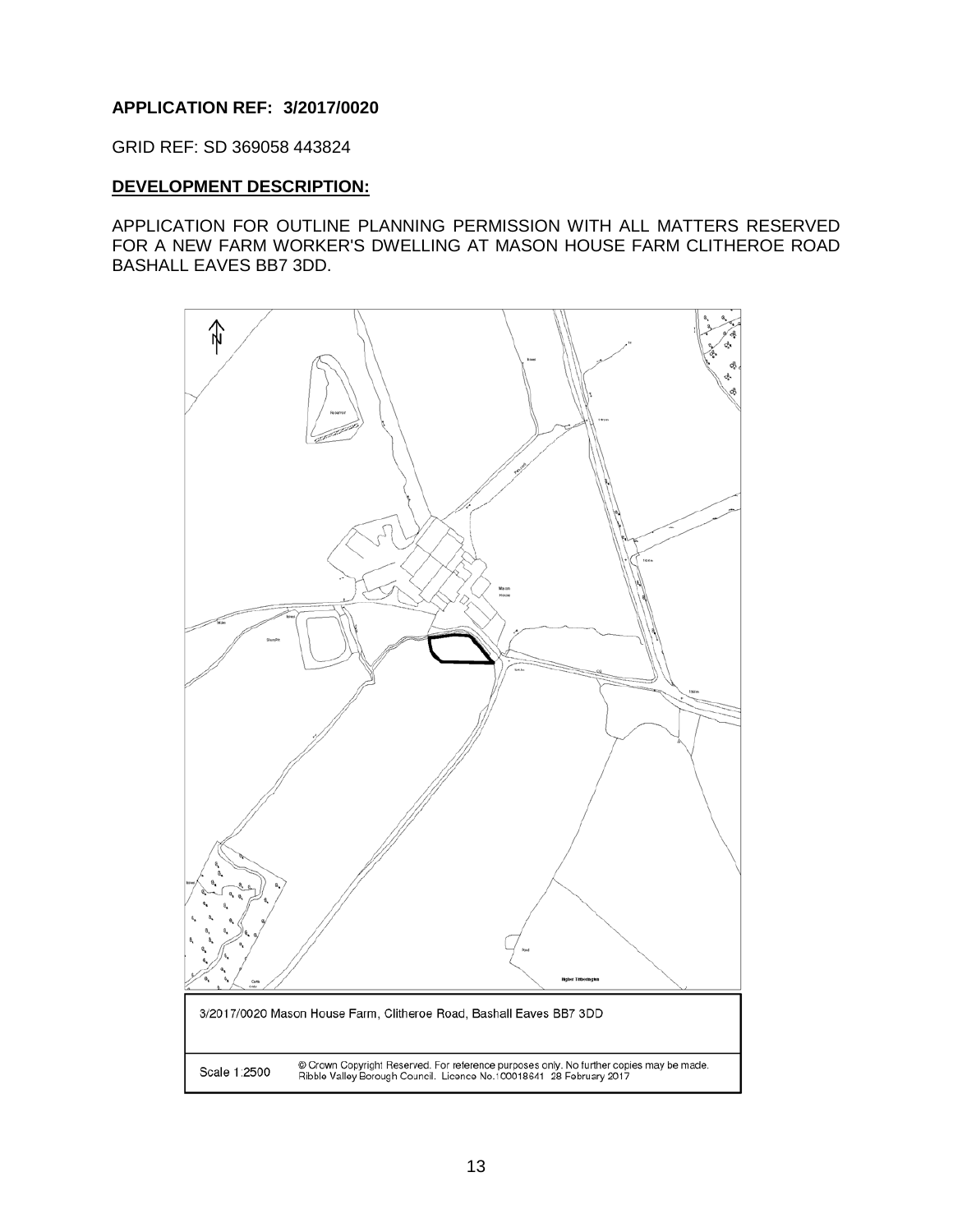# **CONSULTEE RESPONSES/ REPRESENTATIONS MADE:**

# **PARISH COUNCIL:**

No comments received.

# **ENVIRONMENT DIRECTORATE (COUNTY SURVEYOR):**

No objection raised.

# **RURAL ADVISOR:**

Consider that there is agricultural justification for the erection of a farm workers dwelling.

# **ADDITIONAL REPRESENTATIONS:**

One letter of support has been received from the National Farmers Union that states that the proposal meets the functional and financial tests.

# 1. **Site Description and Surrounding Area**

- 1.1 The application holding extends to approximately 134 hectares of grassland and is rented from the Bashall Eaves Estate. The farmstead is located on the south-west side of Clitheroe Road between Cow Ark and Bashall Eaves and lies within the Forest Of Bowland AONB. The farm operates as a dairy enterprise and the applicants have a herd of 200 pedigree Holstein dairy cows and also rear their own replacements. The applicants intend to expand the herd to around 250 cows over the next couple of years. There are also around 400 ewes agisted on the farm from September to January. Around 81 hectares of land is held on a secure Agricultural Holdings Act tenancy. The remaining land is held on medium term farm business tenancies with around 40 hectares having been farmed by the applicants for over thirty years. The holding is down to grass with 101 hectares mown for three cuts of silage and the rest grazed by young stock.
- 1.2 The farm has a main group of farm buildings located at Mason House Farm where the applicant and his family live. This includes the Grade II Listed traditional stone built farmhouse and the adjoining stone barn used to accommodate a biomass boiler and wood chip store and cow calving boxes. There is also a detached stone barn that currently accommodates isolation pens at ground floor. The remainder of the complex buildings comprise timber and steel portal framed livestock and storage buildings, silage clamps and slurry lagoon.

# 2. **Proposed Development for which consent is sought**

2.1 Outline consent is sought for the erection of a new farm workers dwelling at Mason House Farm, Clitheroe Road, Bashall Eaves with access being the only issue to be approved at this stage. The proposed development would be sited on a parcel of grassland land owned by the applicant's landlord which forms part of the tenanted holding. The application site adjoins the farmyard to the south. The dwelling is required to accommodate the applicant's son who works full-time on the holding and is currently living part-time in the farmhouse and part-time with his partner to whom he is engaged to be married next year when he will no longer continue to reside with his parents.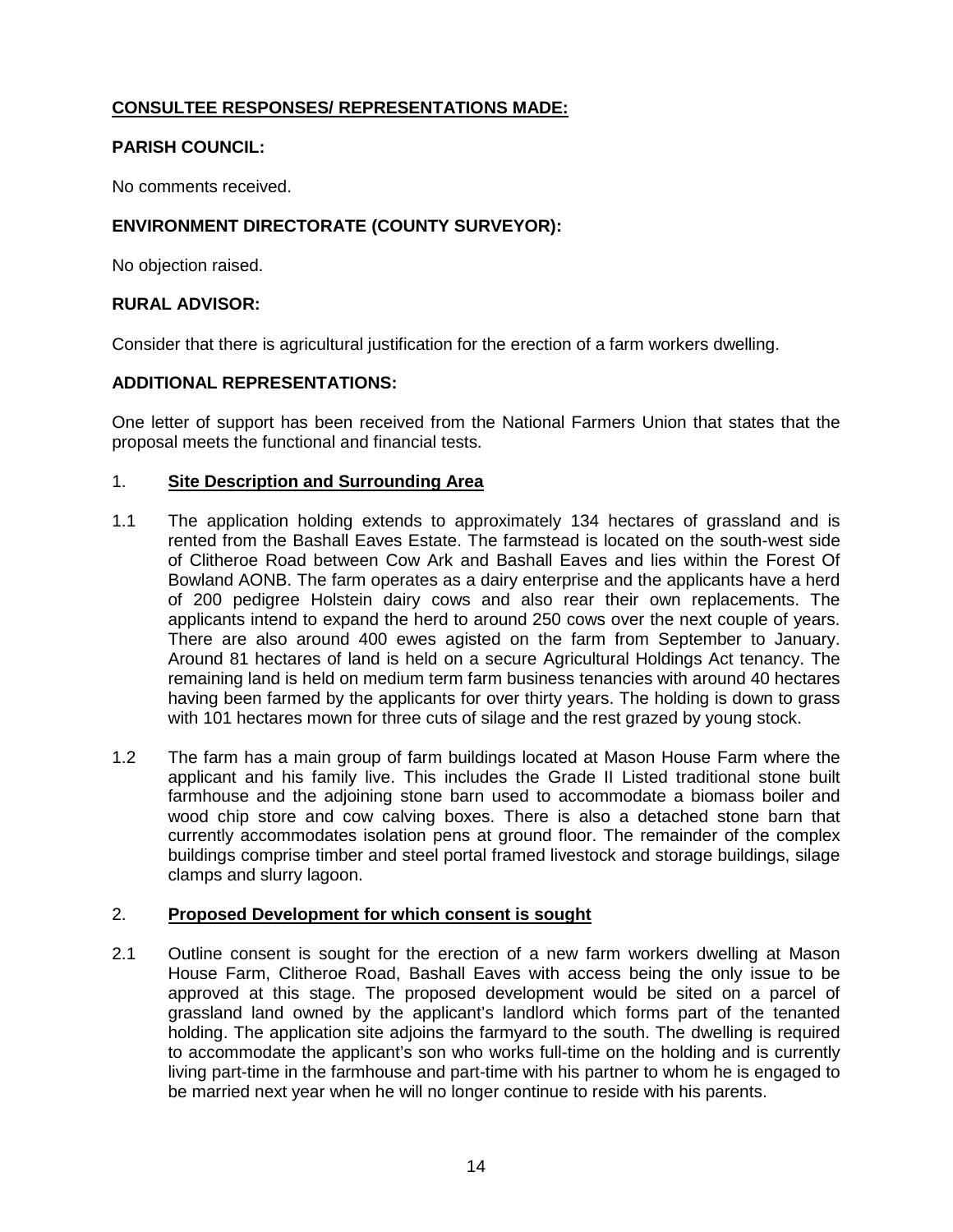# 3. **Relevant Planning History**

3/2016/0181 – Covering of cattle feeding and storage area. Approved

3/2015/0034 – Proposed extension to existing building to house slurry handling equipment.

3/2014/0144 – Non-material amendment to planning permission 3/2010/0989/P for installation of 10kw wind turbine with hub height of 18.8m, tip height of 22.4m and rotor diameter of 7.28m.

3/2013/0020 – Application for an animal feed store.

### 4. **Relevant Policies**

### **Ribble Valley Core Strategy**

Key Statement DS1 – Development Strategy Key Statement DS2 – Sustainable Development Key Statement EN2 – Landscape Key Statement EN4 – Biodiversity and Geodiversity Key Statement H1 – Housing Provision Policy DMG1 – General Considerations Policy DMG2 – Strategic Considerations Policy DMG3 – Transport and Mobility Policy DME1 – Protecting Trees and Woodlands Policy DME2 – Landscape and Townscape Protection Policy DMH3 – Dwellings in the Open Countryside and AONB

National Planning Policy Framework (NPPF)

# 5. **Assessment of Proposed Development**

5.1 The main considerations in determining this application are the principle of the development, the impact of the development on the visual appearance of the surrounding area, the ecological impact of the proposals and its effect on highway safety.

### 5.2 Principle of Development

5.2.1 The application site lies outside of any defined settlement boundary and is located with the Forest of Bowland AONB. Policy DMH3 of the Ribble Valley Core Strategy states that within the Open Countryside and AONB, residential development will be limited to "Development essential for the purposes of agriculture… In assessing any proposal for an agricultural, forestry of other essential workers dwelling, a functional and financial test will be applied". Paragraph 55 of the NPPF is also relevant and states that "Local Planning Authorities should avoid new isolated homes in the countryside unless there are special circumstances such as the essential need for a rural worker to live permanently at or near their place of work in the Countryside". Cancelled PPS7 Annex A criteria and tests still have a valid role in assisting to evaluate farm worker dwelling proposals.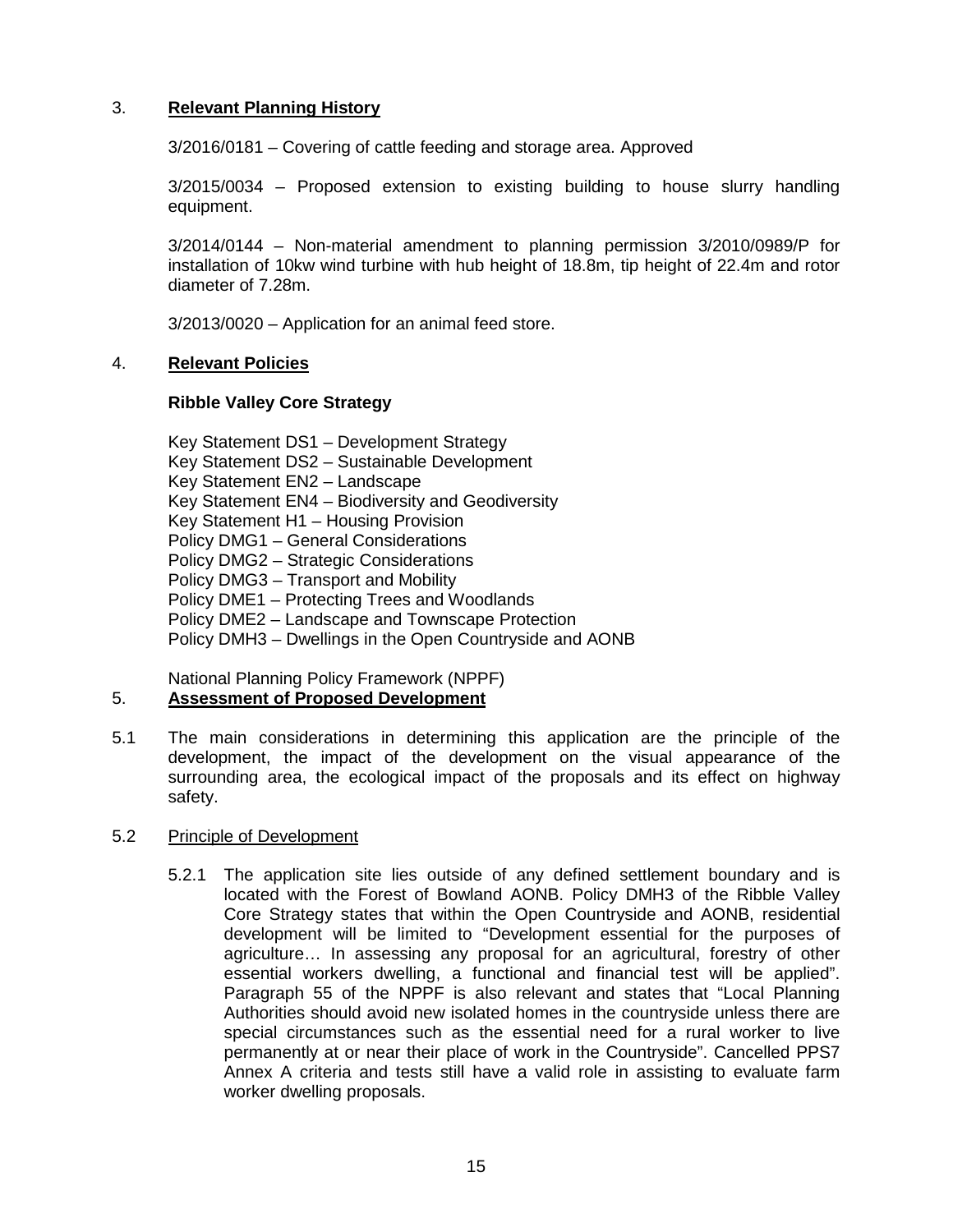- 5.2.2 In order to determine whether there is justification for an agricultural workers dwelling at Mason House Farm it must be established that there is an existing functional and financial need for an agricultural workers dwelling. A functional test is necessary to establish whether it is essential for the proper functioning of the enterprise for one or more workers to be readily available at most times. Such a requirement might arise, for example, if workers are needed to be on hand day and night: (i) in case animals or agricultural processes require essential care at short notice; (ii) to deal quickly with emergencies that could otherwise cause serious loss of crops or products, for example, by frost damage or the failure of automatic systems.
- 5.2.3 The applicant's farming activities are currently undertaken by two full time workers with part-time assistance and a full-time placement student. The applicants have been steadily increasing the size of their dairy herd and intend to increase numbers further in the next couple of years. The cows are high yielding and need close and effective management and supervision to maintain their health and productivity. The cows calve all year round and frequently cows require assistance calving. The cows are milked by four robotic milking machines with operate 24 hours a day 7 days a week and they can require the attention of the applicant or his son at any time of the day or night.
- 5.2.4 The Agricultural Appraisal submitted with the application calculates the labour requirement for the holding using the two usual methods of standard man days. Both methods indicate a need for additional labour at the holding however these figures are only a guide and will vary from holding to holding. The appraisal accepts that the figures do not make any allowance for the fact that some of the silaging operations are carried out by contractors or that the cows are milked by robots. However, the appraisal states that the use of robots does not reduce the need for out of hours work. The fact that cows can present themselves for milking at any time of the day and night means there is more frequently a need for workers to attend out of hours as robots do not always function correctly and when faults occur the machines need to be attended to at short notice. On average the applicant gets a couple of call outs during the night each week.
- 5.2.5 In terms of assessing the information provided by the applicant to establish a functional need, the Council's agricultural consultant ADAS broadly agree with the calculations on man days and the need for additional labour requirements at the holding. The functional need for the additional dwelling is to meet out of hours demands for farm labour, namely responding to alerts generated by the robotic milking equipment and to oversee calving. The applicant has provided additional supporting information in order to demonstrate a functional need exists for a new dwelling at the farm or in very close proximity including statements from the applicant's vet and business consultant. Failure of the robotic milking machines can have a severe impact on the health and wellbeing of the cows and there are obvious financial impacts. In addition, within a single year there are approximately 200 calving's with a night calving every third night and often calving can necessitate two people to be present. Existing buildings at the farm are predominantly timber or steel portal framed buildings that are unsuitable for conversion to a residential use; the stone built barn attached to the farmhouse may be suitable for residential conversion but currently accommodates a biomass boiler and wood chip store and cow calving boxes. There are therefore no existing vacant buildings on site that are capable of conversion. Furthermore, there are very few properties in the immediate area and none that are affordable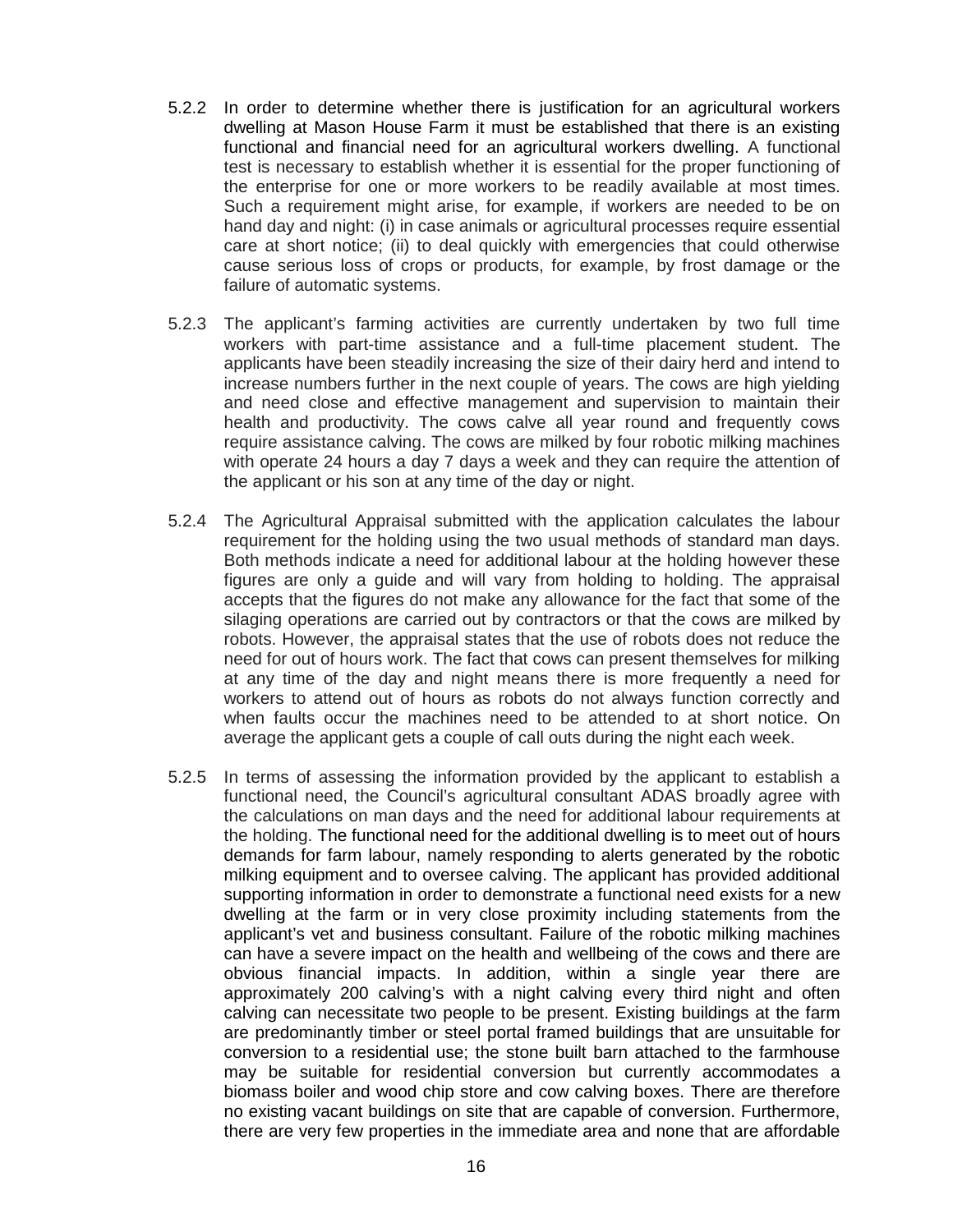for the applicant or are close enough to Mason House Farm to meet the functional need. Taking into account the above information, ADAS advise that an acceptable case has been made that there is need for additional accommodation on this farm unit to serve the needs of the enterprise.

- 5.2.6 New permanent accommodation cannot be justified on agricultural grounds unless the farming enterprise is economically viable. A financial test is necessary for this purpose, and to provide evidence of the size of dwelling which the unit can sustain. The applicant has provided two years of accounts. ADAS state that the business has been profitable in the last three years (2014 figures are shown in 2015 year end accounts) and looks to be a viable business on a sound financial footing. The application also details the level of investment that the applicants have made in the business since 2007 expanding and improving Mason House Farm. This demonstrates a clear commitment to the continued farming of the holding (Information contained in Part II – Exempt).
- 5.2.7 It is important to note that this investment has been made on a tenanted holding and that Mason House Farm is not owner occupied. This is a tenanted holding occupied on a full agricultural tenancy, which forms part of the Bashall Eaves Estate. The family have farmed Mason House Farm since 1956 and the applicant's son is the third generation of the family to farm at the holding. If planning consent is granted and the dwelling is built it would not belong to the applicants but would remain part of the holding when their tenure of its ceases. The Estate Manager for Bashall Eaves Estate confirms that the Landlord would finance the erection of the new dwelling and let it on a long-term basis to the farm tenant; therefore construction of the proposed dwelling is possible without compromising the agricultural unit's ability to meet all normal outgoings. This arrangement, in my opinion, would not prohibit the Council from ensuring that the dwellings are kept available for meeting the functional need of the farm for as long as it exists through the use of appropriately worded conditions.
- 5.2.8 Taking into account the above, it is considered that the proposed development accords with Core Strategy Policy DMH3 and is acceptable in principle.
- 5.3 Design and Visual Impact
	- 5.3.1 Whilst matters of appearance, landscaping, layout and scale are reserved it is important to consider the visual impact of development at this stage. The development is proposed on land designated as an Area of Outstanding Natural Beauty (AONB) (see policies EN2 and DME2 of the Core Strategy and section 11 of the National Planning Policy Framework). The AONB has the highest status of protection in relation to landscape and scenic beauty. As such, the landscape and character of the Forest of Bowland Area of Outstanding Natural Beauty will be protected, conserved and enhanced. The environmental effects of proposals will be a major consideration and the design, materials, scale, massing and landscaping of development will also be important factors.
	- 5.3.2 The surrounding area is characterised as undulating lowland farmland with parkland which contains scattered isolated farmsteads and small historic villages. In terms of siting, preference is given to locations within the existing farm complex for amenity reasons. The application site is physically closely related to the existing complex of buildings and adjoins the farmyard area. This would serve to ensure that the dwelling would be suitably located from a functional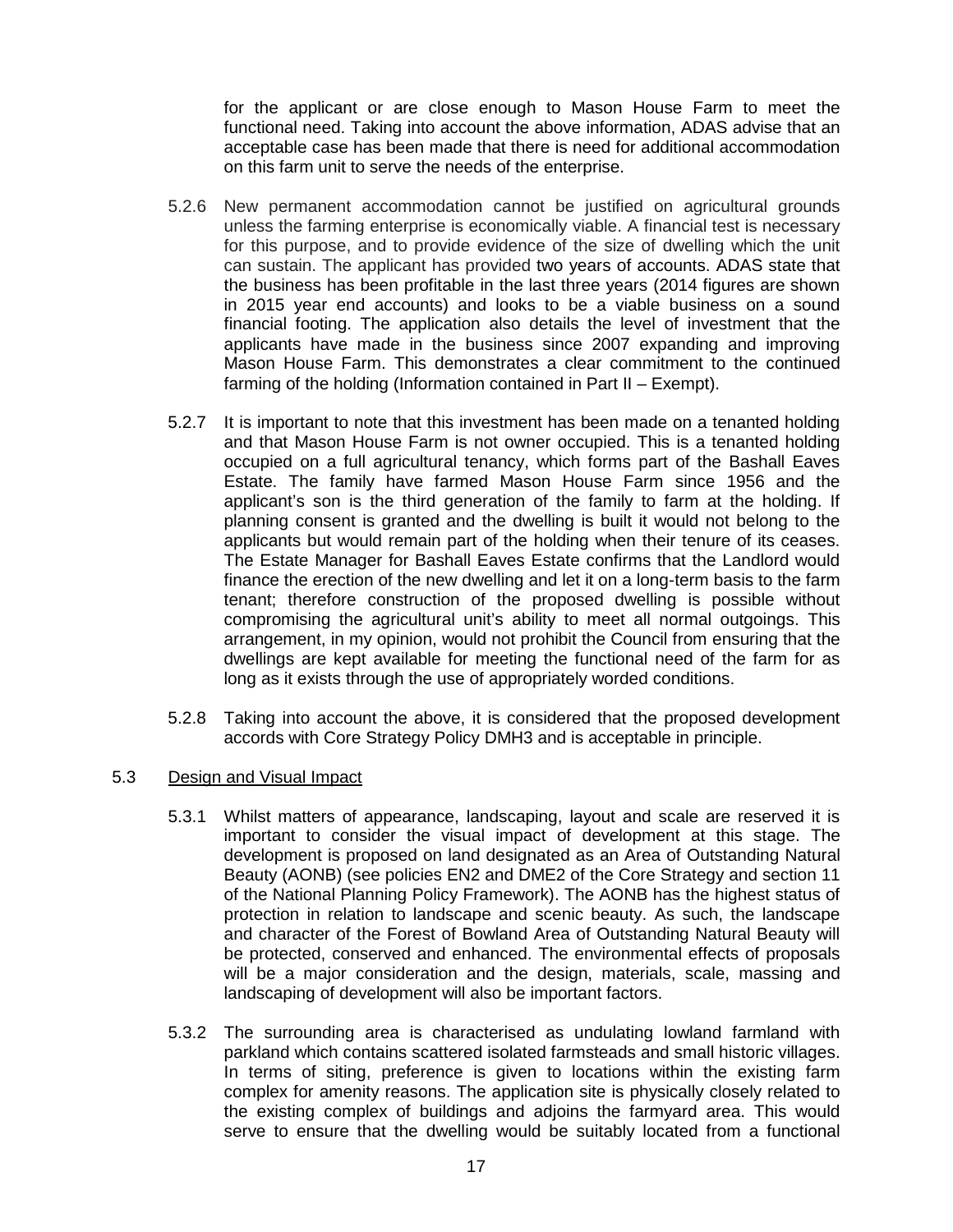perspective. The siting of the dwelling would relate well visually to the existing farmstead. Mason House Farm is located approximately 120m from Clitheroe Road and is lower that the level of the highway. Views of the farmstead are somewhat restricted by intervening vegetation including trees and hedges and would be seen predominantly from the east and south against the backdrop of the existing buildings. It is considered that the proposed siting of the dwelling is the most suitable location from both a visual and functional point of view. Further detailed consideration of the appearance, landscaping, layout and scale would be considered at reserved matters stage to ensure that there would be no harm to the character and scenic beauty of the AONB.

- 5.3.3 It should be noted that the proposed dwelling would be located in close proximity to the Grade II listed farmhouse and barn. The NPPF makes it clear that the setting of a heritage asset is the surroundings in which a heritage asset is experienced. Elements of a setting may make a positive or negative contribution to the significance of an asset, may affect the ability to appreciate that significance or may be neutral. Setting is not a heritage asset, nor a heritage designation. Its importance lies in what it contributes to the significance of the heritage asset. In this case the application site is located around 30m away across the farmyard and subject to the proposed dwelling being respectful and reflective of local vernacular buildings in terms of its design, materials, scale, massing it is considered that the proposed development would have a neutral impact of the significance of the Grade II listed farmhouse and barn which is already enclosed on three sides by agricultural buildings.
- 5.3.4 Agricultural dwellings should be of a size commensurate with the established functional requirement. Dwellings that are unusually large in relation to the agricultural needs of the unit, or unusually expensive to construct in relation to the income it can sustain in the long-term, should not be permitted. It is the requirements of the enterprise, rather than those of the owner or occupier, that are relevant in determining the size of dwelling that is appropriate to a particular holding and it is considered that the proposed dwelling should also have regard to the size of the original farmhouse. The agent has provided indicative dimensions which are a width of 10m and a length of 20m to include a garage and an eaves and ridge height of 2.6m and 5.5m respectively. Assuming that living accommodation would be provided at ground floor only, the dwelling would have a floor area of 200sqm. A dwelling of this size would, in my opinion, be excessive. The National Technical Housing Standards sets a single storey 3-bed dwelling accommodating 5 bed spaces as a minimum 86sqm. It is also considered appropriate to have regard to the Council's previously adopted Agricultural Dwelling SPG which set a floor space limit for additional agricultural dwellings at 100sqm. The size of the dwelling would therefore be well in excess of any previously adopted size thresholds and deemed appropriate by the Council for this type of development and whilst it recognised that these threshold have now been superseded by the Core Strategy they are indicators of the thresholds deemed appropriate by the local planning authority. It is therefore considered reasonable in this case, notwithstanding the information submitted as part of the application, to set a maximum floor space of 130sqm to ensure that the size of the dwelling is reasonably related to the agricultural holding, is commensurate with the established functional requirement and can be sustained in the long term.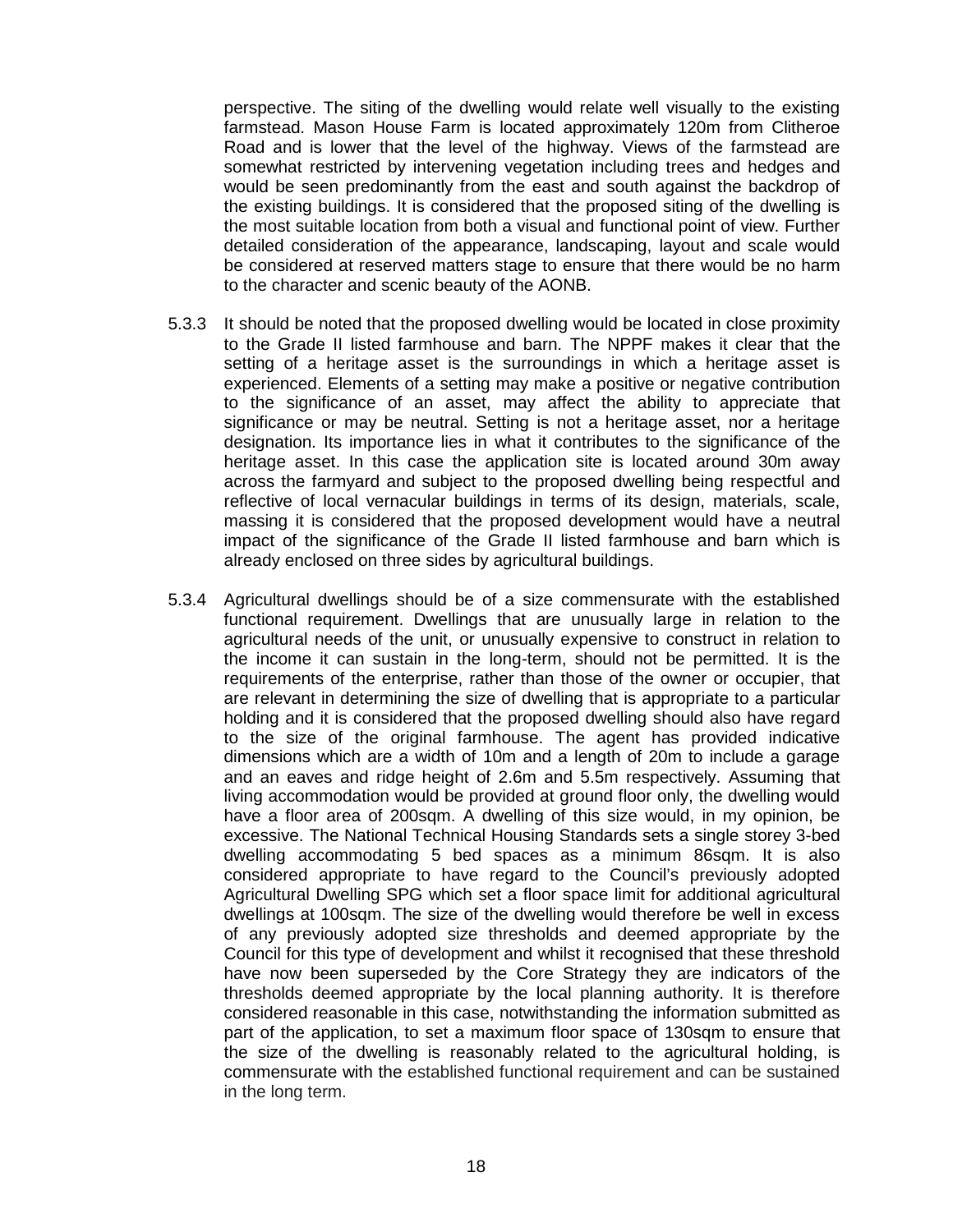5.3.5 Further consideration has been given to the dwelling's residential curtilage which would be defined by the red edged site denoted on the proposed site plan. This extends to an area of around 1000sqm. The extents of residential curtilage associated with the dwelling would give rise to the proliferation of domestic paraphernalia upon the landscape resulting in a visual urban encroachment to the detriment of the character and appearance of the AONB and immediate/wider landscape character contrary to Key Statement EN2 and Policy DMG2 of the Core Strategy. The recommendation for approval is therefore predicated on the submission of amended plans to reduce the red edged site to an area of no more than 300sqm in order to reduce the visual impact of the development to an acceptable level.

### 5.4. **Observations/Consideration of Matters Raised/Conclusion**

- 5.4.1 The County Surveyor does not raise any concerns relating to highway safety. The proposed dwelling would use the existing access track from Clitheroe Road that serves Mason House Farm and would be accessed off the existing farmyard. As such, the dwelling would not require the formation of additional access tracks.
- 5.4.2 The application site is down to grass and therefore is considered of low ecological value. There are a number of trees and hedgerows along the site perimeters and there would be a requirement to retain these within the layout of the development in accordance with Core Strategy Policies DME1 'Protecting Trees and Woodlands' and DME3 'Site and Species Protection and Conservation. Furthermore, there would be a requirement for the new dwelling to incorporate bat and bird nesting features in accordance with Policy DME3 which seeks to secure development which incorporates measures to enhance biodiversity.
- 5.4.3 Having regard to the above, it is considered that the proposals for the erection of a farm workers dwelling would be acceptable in principle subject to consideration of all other matters reserved. The siting of the development would minimise its visual impact and would be closely related to the existing complex of farm buildings to serve the functional requirements of the unit. Accordingly it is recommended that the application be approved subject to the submission of amended plans as detailed above.

**RECOMMENDATION:** That the application be APPROVED subject to the following conditions:

- 1. Application for approval of all reserved matters must be made not later than the expiration of three years beginning with the date of this permission and the development must be begun not later than whichever is the later of the following dates.
	- (a) The expiration of three years from the date of this permission; or
	- (b) The expiration of two years from the final approval of the reserved matters or, in the case of approval on different dates, the final approval of the last such matter to be approved.

REASON: Required to be imposed pursuant to Section 91 of the Town and Country Planning Act 1990 as amended by Section 51 of the Planning and Compulsory Purchase Act 2004.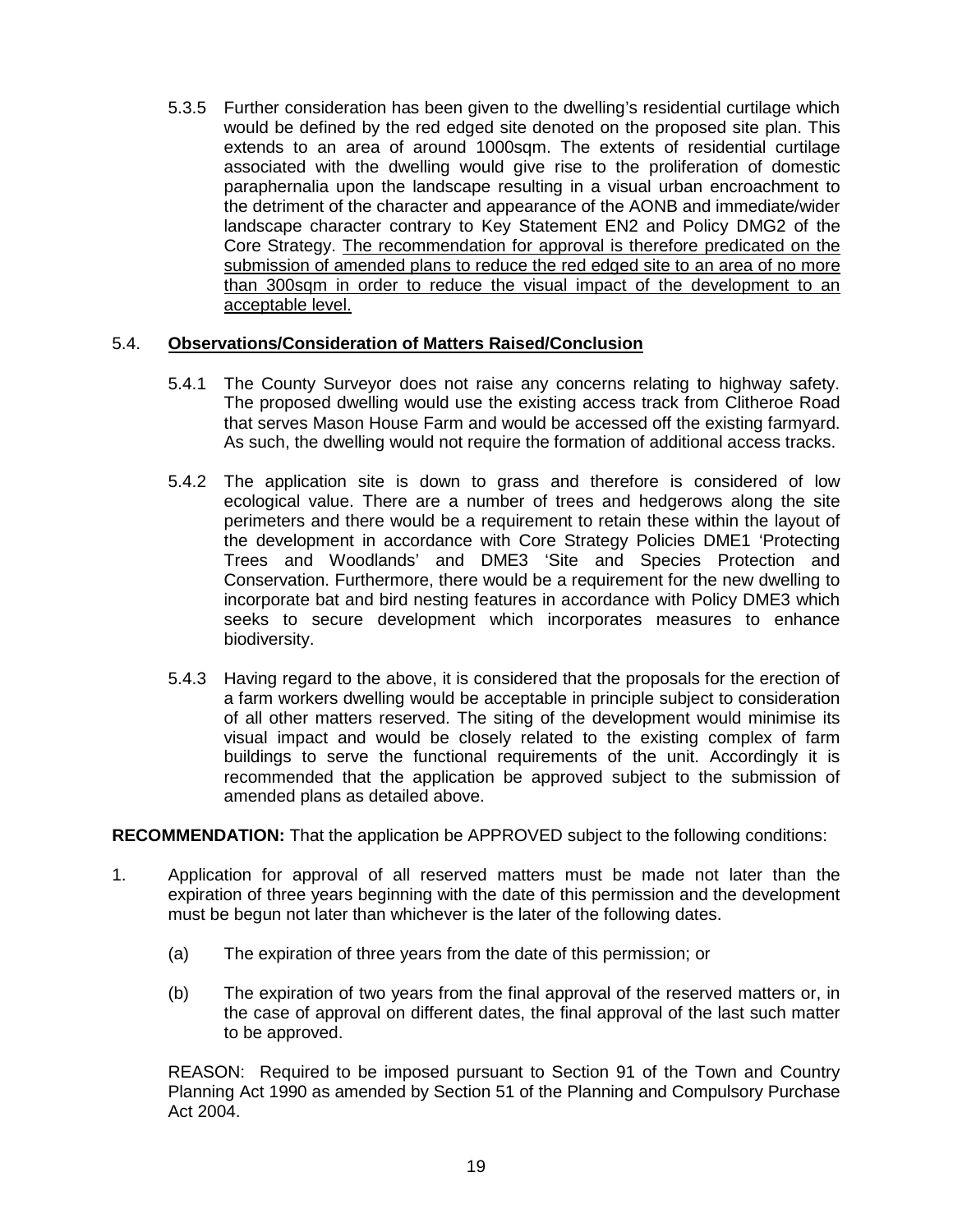2. Unless explicitly required by condition within this consent, the development hereby permitted shall relate to the development as shown on the Proposed Location Plan (1:2500) and Proposed Site Plan (1:1250) received [date to be determined].

REASON: For the avoidance of doubt and to ensure that the development is carried out in accordance with the submitted plans.

3. The approval of the Local Planning Authority shall be sought in respect of the following matters before the development is commenced:- the appearance; layout; landscaping; and scale.

REASON: The application is granted in outline only under the provisions of Article 4 of the Town and Country Planning (Development Management Procedure) Order 2015 and details of the matters referred to in the condition have not been submitted for consideration.

4. The submission of reserved matters shall include details of all proposed refuse storage area, boundary treatments/fencing/walling and existing and proposed land levels, including slab levels. The development shall be carried out in strict accordance with the approved details unless agreed in writing by the Local Planning Authority.

REASON: In order to ensure that the Local Planning Authority may ensure that the detailed design of the proposal is appropriate to the locality in accordance with Policy DMG1 of the Ribble Valley Core Strategy.

5. Unless otherwise agreed in writing with the Local Planning Authority, no development shall take place until the details of the tree protection measures, in accordance with BS5837: 2012 - Trees in Relation to Demolition, Design & Construction, for all the existing trees within, or directly adjacent to the site have been submitted to and agreed in writing by the Local Planning Authority. The details submitted shall also include a tree protection monitoring schedule. The approved tree protection measures shall be implemented in full under the supervision of a qualified arboriculturalist and inspected by the Local Planning Authority before any site works are begun.

REASON: In order to ensure that trees of visual amenity/botanical/historical value are protected against adverse effects of the development in accordance with Policies DME1 and DMG1 of the Ribble Valley Core Strategy.

6. No trees on the application site shall be willfully damaged, cut down, uprooted, pruned, felled or destroyed, either prior to or following the submission of a Reserved Matters Application, without the prior written permission of the Local Planning Authority.

REASON: In order to ensure that existing trees are retained in the interests of visual amenity and to comply with Policies DMG1, DME1 and DME2 of the Ribble Valley Core Strategy (Adopted Version).

7. No development, including any site preparation, demolition, scrub/hedgerow clearance or tree works/removal shall commence or be undertaken on site until details of the provisions to be made for building dependent species of conservation concern, artificial bird nesting boxes / artificial bat roosting sites have been submitted to, and approved in writing by the Local Planning Authority.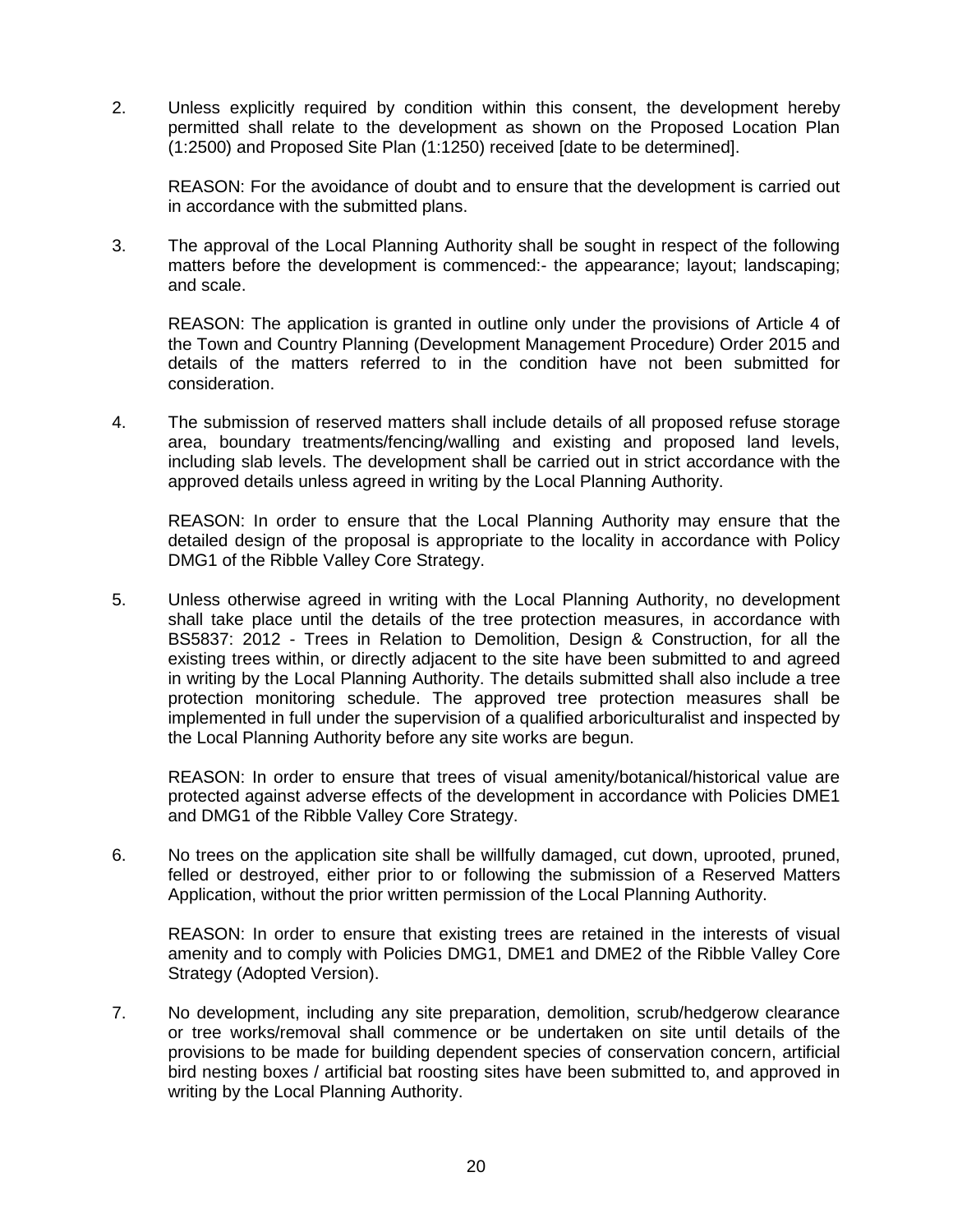For the avoidance of doubt the details shall identify the nature and type of the nesting boxes/artificial roosting sites and the locations(s) or wall and roof elevations into which the above provisions shall be incorporated.

The artificial bird/bat boxes shall be incorporated into the dwelling during the construction stage of the development and made available for use before the dwelling hereby approved is first occupied and thereafter retained. The development shall be carried out in strict accordance with the approved details.

REASON: In the interests of biodiversity and to enhance nesting/roosting opportunities for species of conservation concern and reduce the impact of development in accordance with Policies DMG1 and Key Statement EN4 of the Ribble Valley Core Strategy.

8. The size of the dwelling hereby permitted shall be a maximum of 130 square metres of gross floor space measured externally (the domestic garage associated with the dwelling will be excluded from this floor area calculation) unless agreed otherwise in writing by the Local Planning Authority. Upon its occupation and notwithstanding the provisions of the Town and Country Planning (General Permitted Development) Order 2015 or any subsequent enactment thereof the dwelling hereby permitted shall not be altered or extended, no new windows shall be inserted, no alterations to the roof shall be undertaken and no buildings or structures shall be erected within the curtilage of the dwelling hereby approved unless planning permission has first been granted by the Local Planning Authority.

REASON: To ensure that the size of the dwelling hereby permitted is reasonably related to the agricultural holding and is commensurate with the established functional requirement and can be sustained in the long term, and in accordance with Core Strategy Policies DMG2 and DMH3.

9. The occupation of the dwelling shall be limited to a person solely or mainly employed or last employed in the locality in agriculture as defined in Section 336(1) of the Town and Country Planning Act 1990 or in forestry, or a dependant of such a person residing with him or her or a widow or widower of such a person.

REASON: For the avoidance of doubt as permission has been granted for the dwelling on the basis of its occupation by an essential rural worker in a location where a dwelling for general occupation would not normally be permitted; and to comply with Policy DMH3 of the Ribble Valley Core Strategy.

10. Prior to the commencement of any development, details of the foul drainage scheme shall be submitted to and approved in writing by the Local Planning Authority. Foul shall be drained on a separate system. The dwelling shall not be occupied until the approved foul drainage scheme has been completed to serve the building, in accordance with the approved details. The development shall be completed maintained and managed in accordance with the approved details

REASON: To ensure satisfactory means of foul drainage in accordance with Policies DMG1 and DME6 of the Ribble Valley Core Strategy.

11. Prior to the commencement of any development, a surface water drainage scheme and means of disposal, based on sustainable drainage principles with evidence of an assessment of the site conditions (inclusive of how the scheme shall be managed after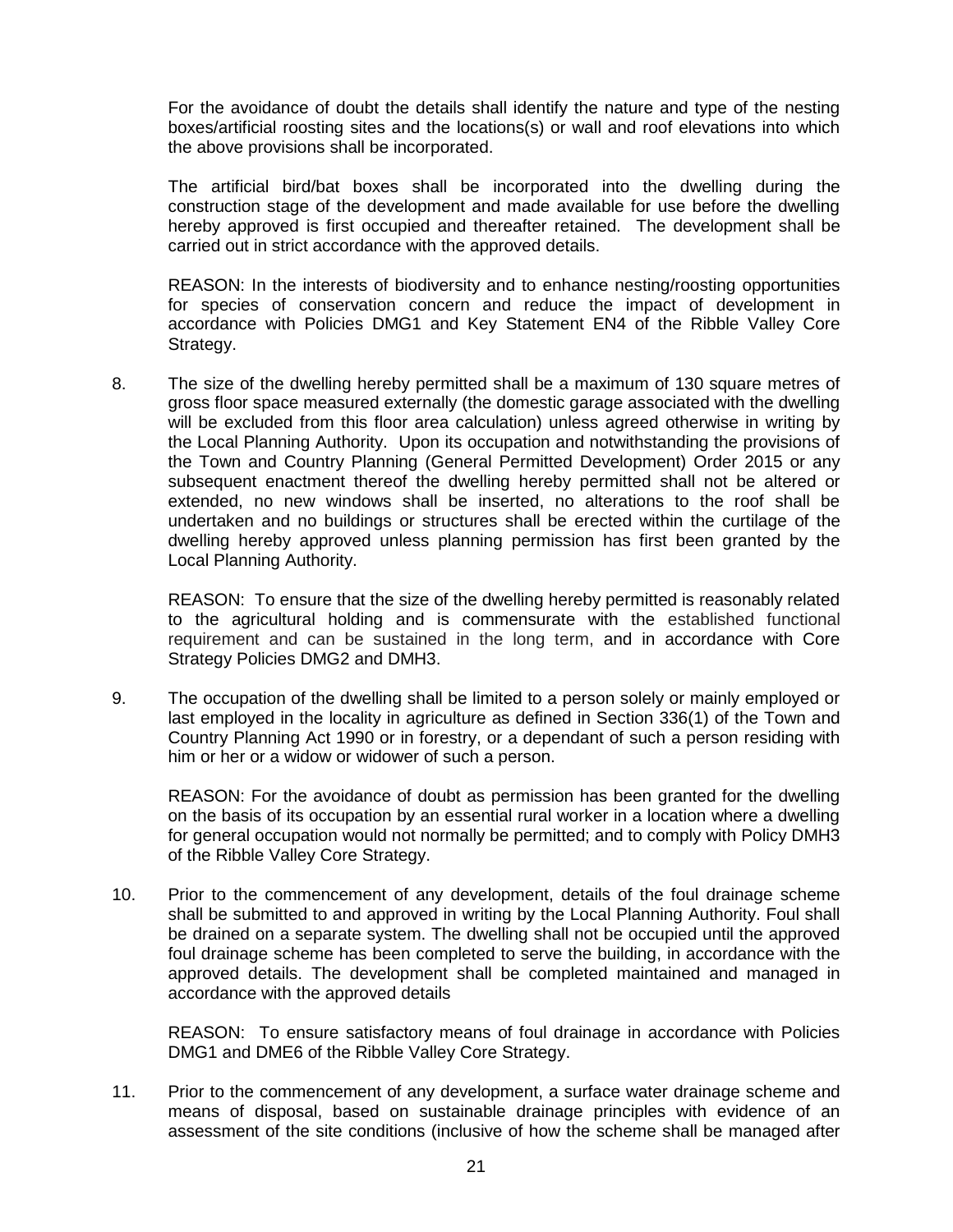completion) shall be submitted to and approved in writing by the Local Planning Authority. The surface water drainage scheme must be restricted to existing runoff rates and unless otherwise agreed in writing by the Local Planning Authority, no surface water shall discharge to the public sewerage system either directly or indirectly. The development shall be completed, maintained and managed in accordance with the approved details.

REASON: To ensure satisfactory means of surface water drainage in accordance with Policies DMG1 and DME6 of the Ribble Valley Core Strategy.

# BACKGROUND PAPERS

https://www.ribblevalley.gov.uk/site/scripts/planx\_details.php?appNumber=3%2F2017%2F0020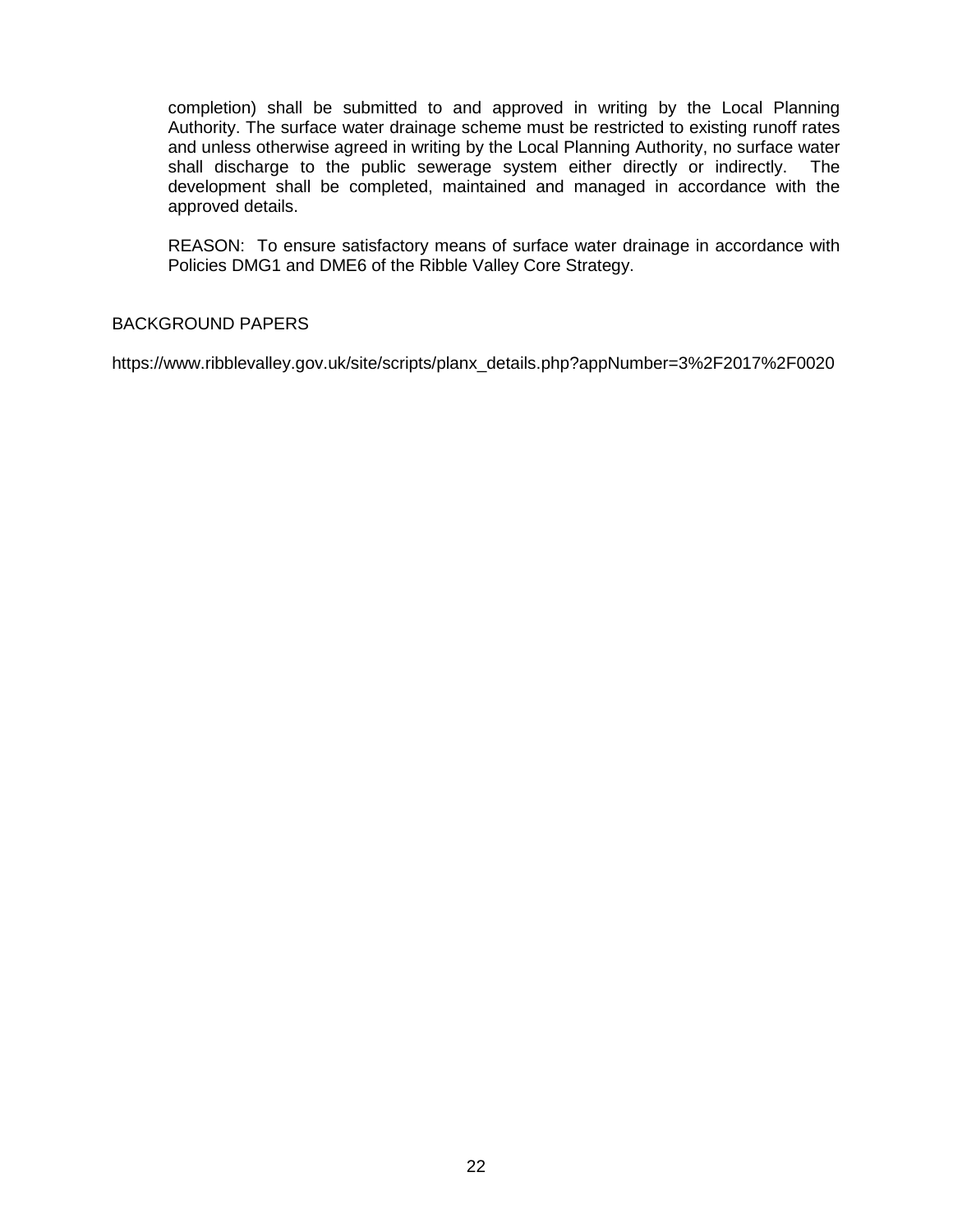# **APPLICATION REF: 3/2017/0105**

GRID REF: SD 369585 443183

### **DEVELOPMENT DESCRIPTION:**

THE SITING OF FOUR YURTS AND ASSOCIATED STRUCTURES (RESUBMISSION OF APPLICATION 3/2016/0111) AT THE RED PUMP HOTEL, CLITHEROE ROAD, BASHALL EAVES.

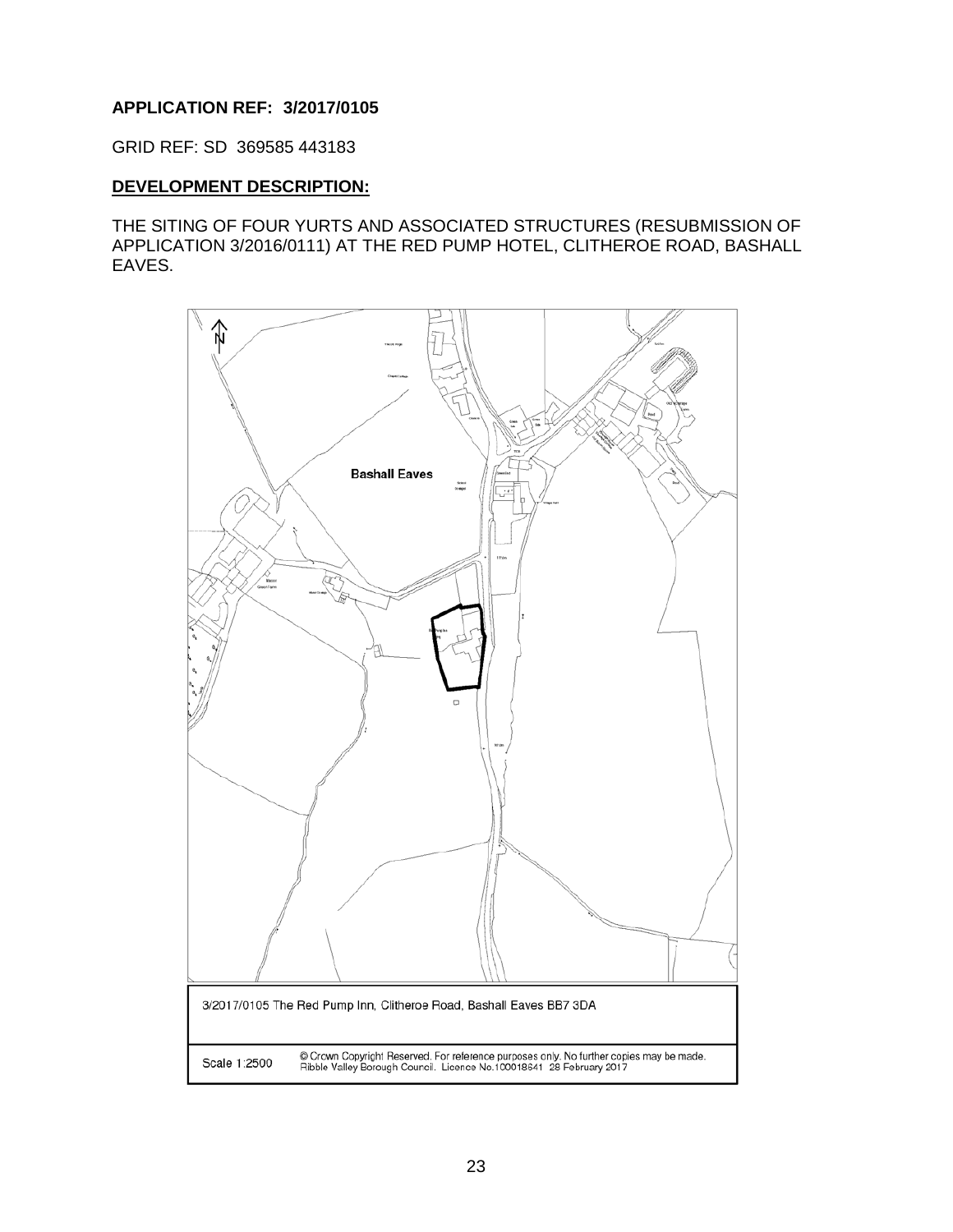# **CONSULTEE RESPONSES/ REPRESENTATIONS MADE:**

### **PARISH COUNCIL:**

### *Great Mitton and Bashall Parish Council:*

Support the application as it will bring added tourism and revenue to the area and can only be of benefit to the Red Pump. This application is considered neither detrimental to the area, nor contentious.

### **ENVIRONMENT DIRECTORATE (COUNTY SURVEYOR):**

No highway objection to this application.

### **LCC AONB OFFICER:**

No observation received at time of preparing this report.

### **ADDITIONAL REPRESENTATIONS:**

No representations have been submitted in respect of the consultation carried out by the Council, except for the call-in request from the Ward Councillor on the grounds that the proposal would have a lack of impact on the area and there is a high level of public support for this proposal.

### 1. **Site Description and Surrounding Area**

- 1.1 The application relates to an area of grassland within the grounds of the Grade II Listed Red Pump Hotel (Public House), Bashall Eaves. The land is located directly to the north of the pub building and its associated car parking area, and to the west of the existing beer garden.
- 1.2 The site is located within the open countryside and the Forest of Bowland Area of Outstanding Natural Beauty, and the surrounding landscape is categorised as Undulating Lowland Farmland with Parkland within the Forest Of Bowland AONB Landscape Character Area Appraisal.
- 1.3 The plot itself is relatively flat and whilst the general topography of the landscape raises from south to north, because of the rolling/undulating character of the area the land levels do gradually change in all directions. The plot is enclosed by 1m high timber post and rail fencing along the north, east and west boundaries, however along the southern boundary is a close boarded timber fence, measuring approximately 1.8m high. The application site is surrounded by open fields with long views of the application site from the north, south and west. The existing pub building and vegetation along the eastern boundary screens the site from the east.
- 1.4 In April 2016 an application to erect four Yurts was refused by the LPA (3/2016/0111), and in spite of this refusal the applicant erected the Yurts, and the associated facilities sheds, without consent. After being requested by the Council's Enforcement Team, two yurts were removed in October 2016, and the remaining two removed in January 2017, however the steel frames and facilities sheds have been retained on site.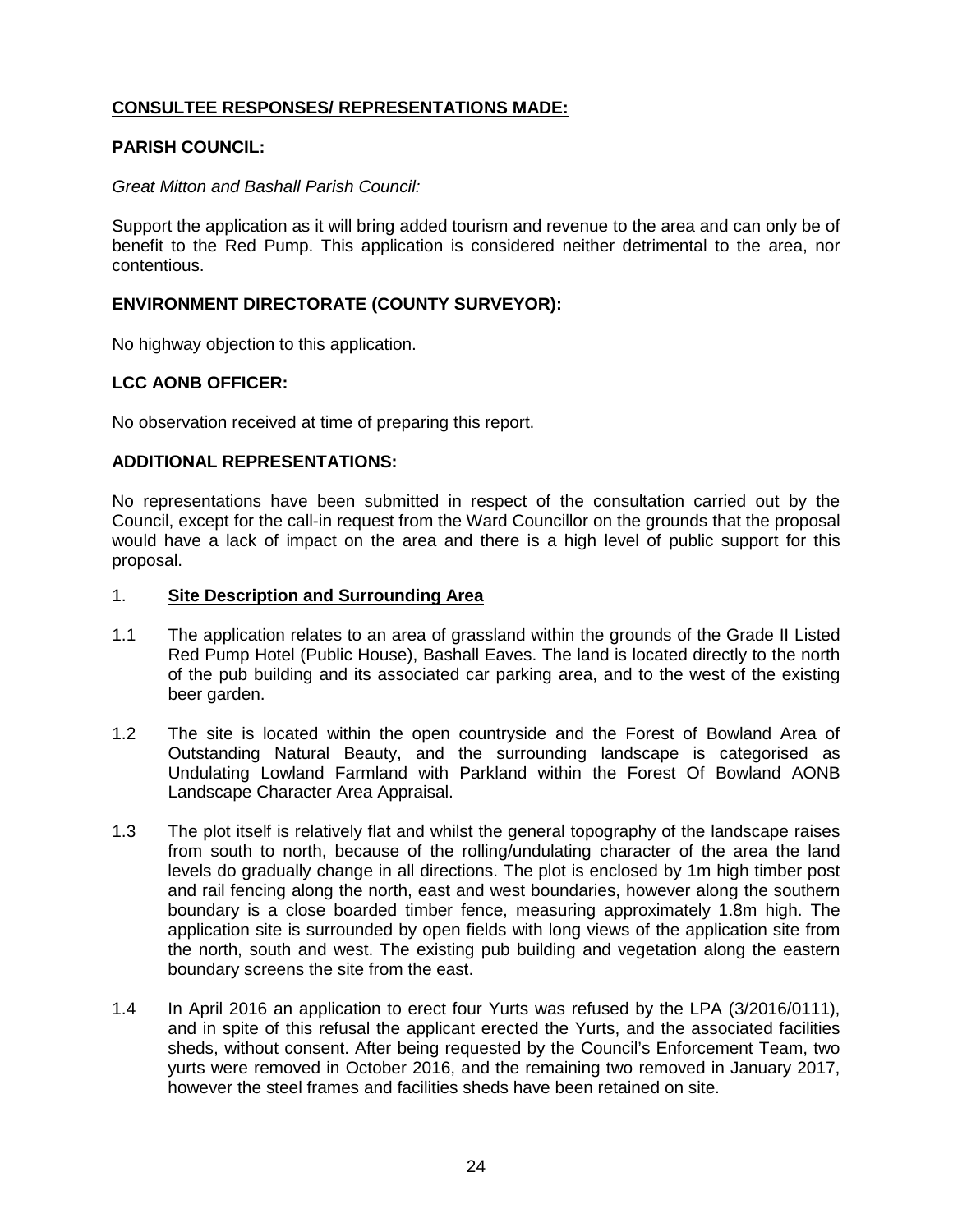1.5 The previous application for the Yurts (3/2016/0111) was refused for the following reason:

*"The proposed Yurt tents, by virtue of their siting, design, style and materials would*  result in an uncharacteristic feature on the landscape which would have a significant *harmful impact upon the existing visual qualities of the Forest of Bowland Area of Outstanding Natural Beauty. The proposal is therefore contrary to Key Statements EN2 and Policies DMG1 and DME2 of the Ribble Valley Core Strategy, as well as Paragraph 115 of the National Planning Policy Framework."*

### 2. **Proposed Development for which consent is sought**

- 2.1 This application is a resubmission of a previous refusal and seeks consent to erect four "Yurt" style tents, and their associated facilities sheds, on the land to the north of the Red Pump Hotel/ Public House.
- 2.2 The application states that the Yurts will be for temporary use only (from April to October each year), however it would appear that the steel frames and associated facilities sheds, will be retained on site all year round as these have not been removed this year.
- 2.3 Each Yurt would measure 5m in diameter and 2.3m tall to the highest point. In terms of materials the Yurts will have a canvas finish in dark green colour. Each Yurt will have an en-suite shower and toilet within the attached timber facilities shed, and guests will be also be able to make use of the facilities within the adjacent Hotel/PH.
- 2.4 The application is almost an identical resubmission of the previous refusal, however the current application does include a detailed Landscape and Visual Impact Assessment (LVIA), as well as a business case to support the proposed development.

### 3. **Relevant Planning History**

3.1 3/2016/0111 – *Erection of 4 yurt style tents on amenity land to the rear of the Red Pump*  Inn for holiday letting April through to September – refused

### 4. **Relevant Policies**

Ribble Valley Core Strategy:

Key Statement DS1 – Development Strategy Key Statement DS2 – Sustainable Development Key Statement EN2 – Landscape Key Statement EN5 – Heritage Assets Key Statement EC1 – Business and Employment Development Key Statement EC3 – Visitor Economy

- Policy DMG1 General Considerations
- Policy DMG2 Strategic Considerations
- Policy DMG3 Transport and Mobility
- Policy DME2 Landscape and Townscape Protection
- Policy DME4 Heritage Assets
- Policy DMB1 Supporting Business Growth and Local Economy
- Policy DMB3 Recreation and Tourism Development
- Policy DMB5 Footpaths and Bridleways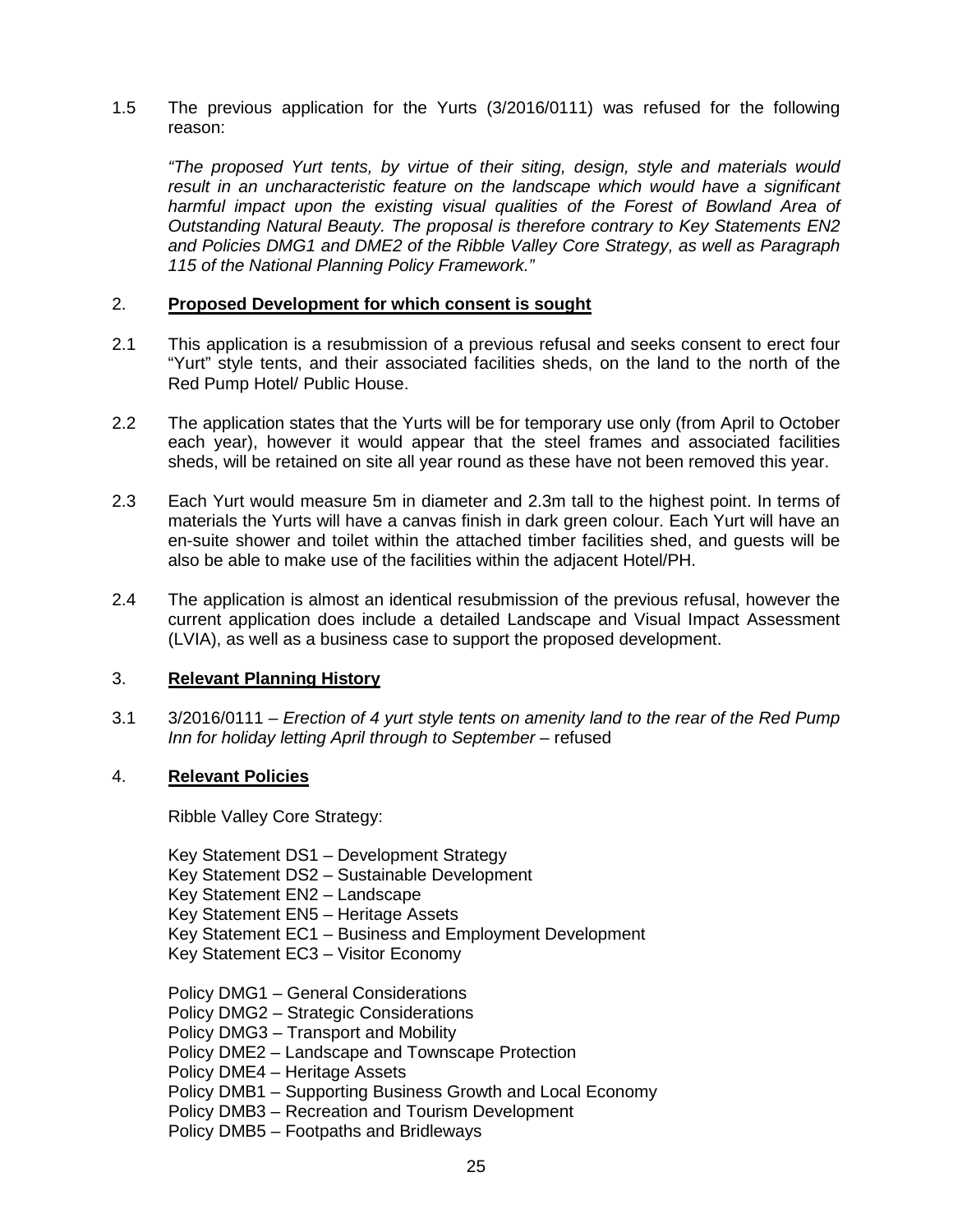Planning (Listed Buildings and Conservation Areas) Act 1990

 National Planning Policy Framework (NPPF) National Planning Practice Guidance (NPPG)

### 5. **Assessment of Proposed Development**

### 5.1 Principle of Development:

- 5.1.1 Core Strategy Policy DMB1 generally seeks to support business growth and the local economy, and Policy DMB3 relates specifically to recreation and tourism uses. Policy DMB3 requires new tourism development to be physically well related to an existing main settlement or village or to an existing group of buildings, except where the proposed facilities are required in conjunction with a particular countryside attraction.
- 5.1.2 In this respect the application site is not located within an existing main settlement or village, and it is directly adjacent to a single existing building, rather than a "group of buildings". However, the submitted application does state that there are three wedding venues within close proximity to the application site and guests at these weddings often stay at the Red Pump Hotel, hence there is a need/justification for tourist accommodation in the vicinity.
- 5.1.3 In view of the above, as the site already provides guest accommodation within the Hotel/PH, it is considered that the principle of additional accommodation in this particular location is considered to comply with the requirements of Policies DMB1 and DMB3 of the core strategy.
- 5.1.4 The applicant has also supplied business figures from  $1<sup>st</sup>$  April  $30<sup>th</sup>$  September 2016 demonstrating that the Yurts (previously erected between April – October 2016) represented 18% of the overall occupancy rate for the Red Pump Hotel business and generated 21% of the revenue for the business derived from guest accommodation. This information therefore demonstrates that the Yurts are used and provide valuable revenue for the Red Pump Hotel.

# 5.2 Impact Upon Residential Amenity:

- 5.2.1 The Yurts would be sited within the grounds of on existing Public House and situated approximately 90m from the nearest residential dwelling at Manor Cottage (to the west). Other residential properties exist to the north but these are located more than 90m from the application site.
- 5.2.2 It is considered that the activities at the existing Pub will have a greater impact upon the amenity of neighbouring land uses than the proposed four Yurts and consequently the proposed development would share an acceptable relationship with nearby residential dwellings and uses.

# 5.3 Impact upon Listed Building(s) and Setting:

5.3.1 The Red Pump Hotel/Public House is a Grade II Listed building and therefore the impact of the proposal on the setting of this listed building must be considered.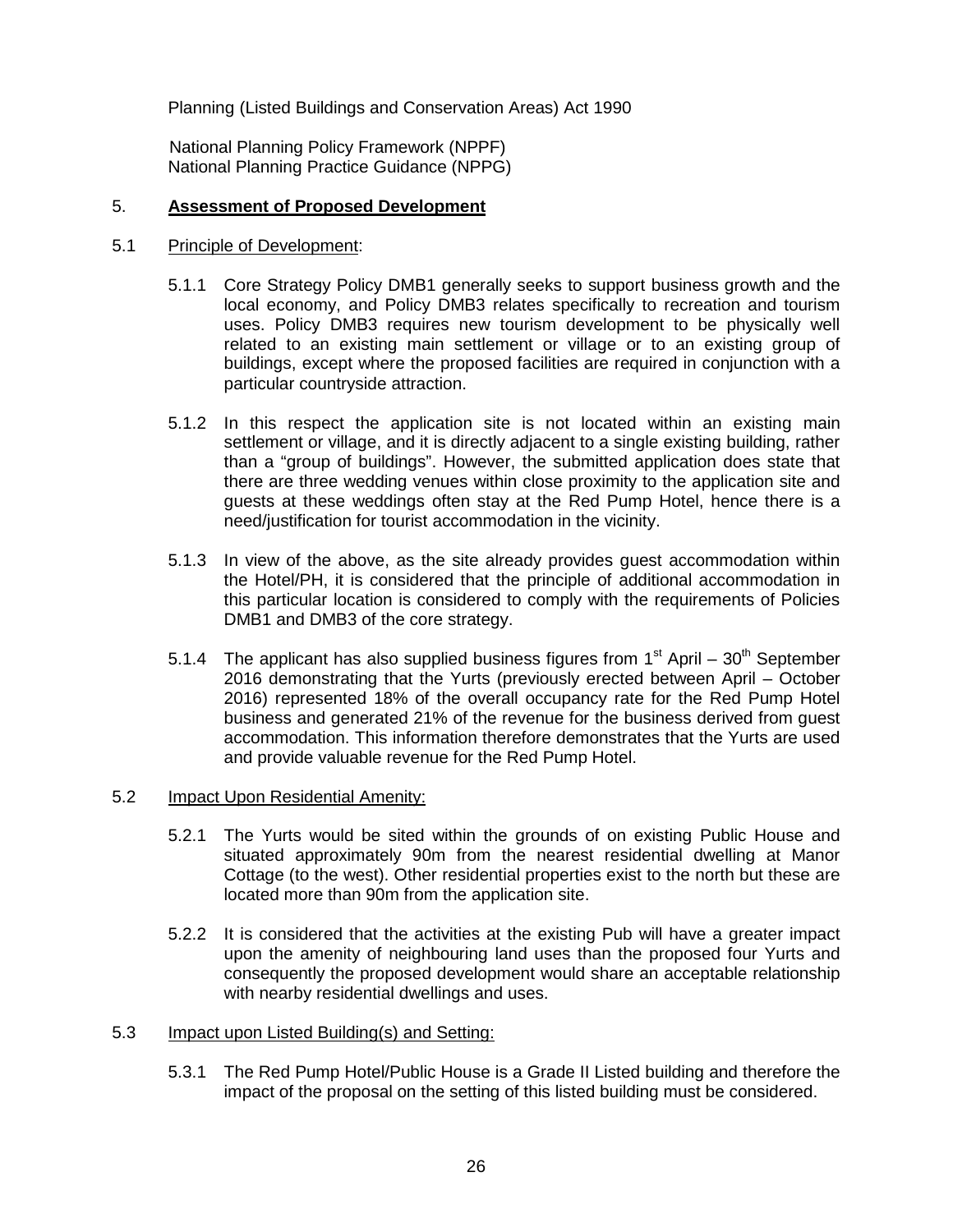- 5.3.2 Section 66 of the Planning (Listed Buildings and Conservation Area) Act 1990 places a duty on the local planning authority in considering whether to grant planning permission for development that affects a listed building or its setting, to have special regard to the desirability of preserving the building or its setting or any features of special architectural or historic interest.
- 5.3.3 One of the 12 core planning principles of the NPPF is to conserve heritage assets in a manner appropriate to their significance, so that they can be enjoyed for their contribution to the quality of life of this and future generations. Similarly, Policy DME4 of the Ribble Valley Core Strategy does not support development that would cause harm to the setting of Listed Buildings.
- 5.3.4 The visual quality of this Listed Building has over time been unfortunately degraded through various alterations, including replacement windows, rerendering, installation of flues, eternal lighting and satellite dishes, as well as the erection of attached smoking shelters, external storage areas and boundary fencing to the south and west facing elevations of the building.
- 5.3.5 The proposal does not seek to further alter the listed building itself, but does seek to erect four Yurt style tents on land directly adjacent to it. Given the above mentioned alterations that have been carried out to the listed building itself, and the fact that the tents would be seen against the backdrop of the rear elevation of the listed building, rather than its prominent front elevation, it is not considered that the erection of four tents on an adjacent section of land would cause harm to the setting of the listed building in accordance with the requirements of The Planning (Listed Buildings and Conservation Area) Act 1990, the NPPF and Ribble Valley Core Strategy.

### 5.4 Visual Amenity/External Appearance/AONB:

- 5.4.1 In view of the above, the main issue in the determination of his application is the visual impact the proposed Yurts would have upon the visual character of the area and the Forest of Bowland Area of Outstanding Natural Beauty (AONB), particularly as the impact of the proposal on the landscape was the reason the previous application was refused.
- 5.4.2 Paragraph 115 of the NPPF considers the potential impact of development within an AONB and notes that '*Great weight should be given to conserving landscape and scenic beauty in National Parks, the Broads and Areas of Outstanding Natural Beauty, which have the highest status of protection in relation to landscape and scenic beauty. The conservation of wildlife and cultural heritage are important considerations in all these areas, and should be given great weight in National Parks and the Broads.'*
- 5.4.3 Paragraph 58 of the NPPF encourages good design by stipulating that planning policies and decisions should aim to ensure that developments:
	- *will function well and add to the overall quality of the area, not just for the short term but over the lifetime of the development;*
	- *establish a strong sense of place, using streetscapes and buildings to create attractive and comfortable places to live, work and visit;*
	- *respond to local character and history, and reflect the identity of local surroundings and materials, while not preventing or discouraging appropriate innovation;*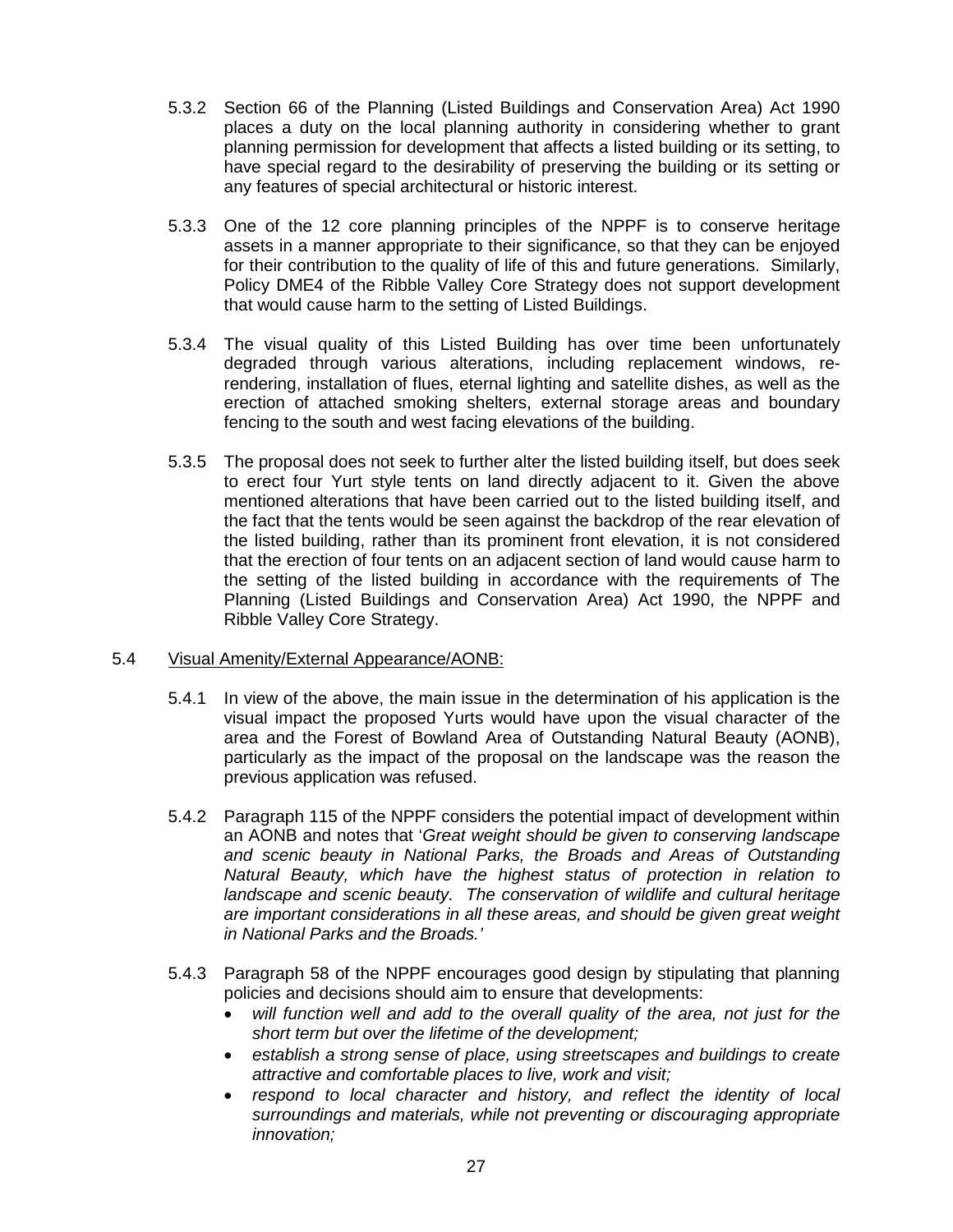- 5.4.4 Key Statement EN2 (Landscape) states "*The landscape and character of the Forrest of Bowland Area of Outstanding Natural Beauty will be protected, conserved and enhanced. Any development will need to contribute to the conservation of the natural beauty of the area…As a principle the Council will expect development to be in keeping with the character of the landscape, reflecting local distinctiveness, vernacular style, scale, style, features and building materials" and* Policy DMG1 requires development to be of a high standard of design and be sympathetic to existing and proposed land uses in terms of size, intensity and nature.
- 5.4.5 The Forest of Bowland AONB Landscape Character Area Appraisal categorises this specific area as an Undulating Lowland Farmland with Parkland, which is characterised by pasture land interspersed with country houses and associated designed landscapes. Undulating Lowland Farmland such as this contain scattered isolated farmsteads and have a largely  $18<sup>th</sup>$  and  $19<sup>th</sup>$  century designed landscape, built for estate owners to enjoy.
- 5.4.5 This resubmission is accompanied by a detailed Landscape and Visual Impact Assessment (LVIA) which has assessed the visual impact of the proposed development on the landscape from five long range viewpoints, ranging from 150m from the application site to 2.6km from the application site, as well as various locations much closer to the development site. The LVIA concludes that from most vantage points the impact of the proposal would be negligible, and whilst there would be a slight-moderate adverse impact from a short section of public right of way 3-5-FP 15, overall the impact from this footpath would be negligible. The submitted LVIA also recommends that whilst native trees have been planted within the site to provide further screening and ecological/habitat value, there is scope for further planting along the fence line. A condition has therefore been attached to the recommendation requiring a detailed landscaping scheme to be submitted for the written approval of the LPA.
- 5.4.6 In view of the above, it is considered that the submission of a LVIA to accompany the resubmission has demonstrated to the LPA that the proposed development would only have an overall negligible visual impact on the surrounding landscape and AONB, and it is considered that the dark green colour of the proposed Yurts would reduce the visual impact of the proposal on the landscape qualities of the area. As such it is considered that on balance the proposed development would be sympathetic and in keeping with the surrounding landscape and buildings in accordance with Key Statement EN/2 and Policy DMG1 of the Core Strategy, as well as National Guidance contained within the NPPF.

# 5.5 Trees and Ecology

5.5.1 From the information submitted the proposal would not result in the loss of any trees or hedgerows either within or outside the development site. The submitted LVIA does comment that native tree planting works have been undertaken but as no detailing in this respect has been provided a condition has been attached to the recommendation requiring the applicant to submit a detailed landscaping scheme to the LPA within three months of the date of the decision, and the duly approved landscaping scheme to then be implemented within 12 months. It is considered that an acceptable landscaping scheme would further reduce the visual impact of the proposal on the landscape qualities of the area, as well as providing habitat and ecological benefits.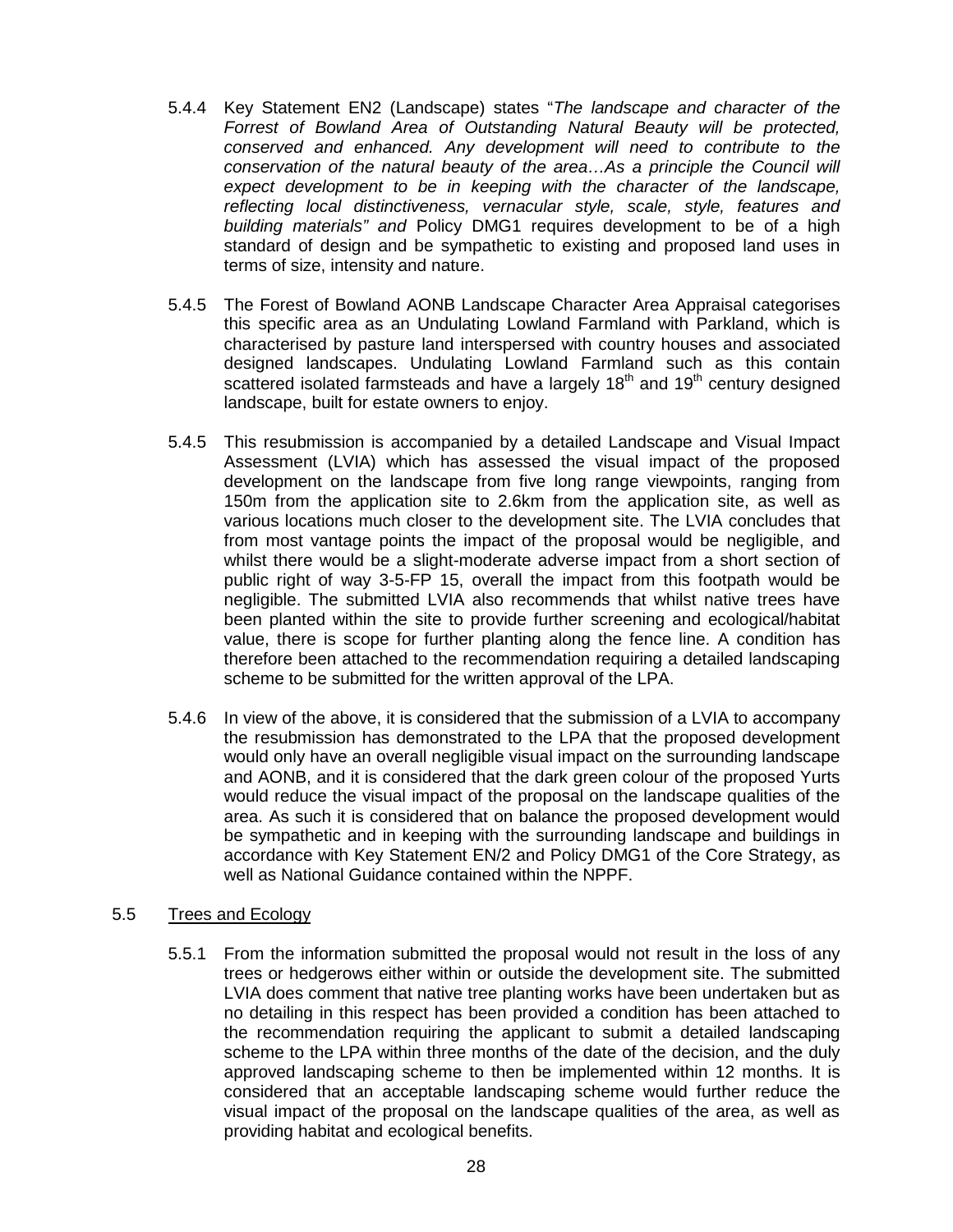# 6. **Observations/Consideration of Matters Raised/Conclusion**

6.1 The previous application was refused on the grounds that the proposed development would have a detrimental impact upon the landscape qualities of the area and the AONB. The resubmission is accompanied by a detailed Landscape and Visual Impact Assessment (LVIA) which has demonstrated that the visual impact of the proposal is limited. The resubmitted application is also accompanied by business details demonstrating that the Yurts provide valuable revenue for the Red Pump Hotel as a business, as well as contributing to the wider rural economy. It is therefore considered that the benefits of the proposal outweigh the limited visual harm, and subsequently the application is recommended for approval, subject to conditions.

**RECOMMENDATION:** That the application be APPROVED subject to the imposition of the following condition(s):

# **CONDITIONS:**

1. The development must be begun not later than the expiration of three years beginning with the date of this permission.

REASON: Required to be imposed pursuant to Section 91 of the Town and Country Planning Act 1990.

2. Unless explicitly required by condition within this consent, the development hereby permitted shall be carried out in complete accordance with the proposals as detailed on drawings:

Gle/762/2131/01 Yurt elevations (Scale 1:50 @ A4)

REASON: For the avoidance of doubt and to clarify which plans are relevant to the consent.

3. Notwithstanding any description of materials in the application and the requirements of condition 2 of this permission, samples or full details of all materials to be used on the external surfaces of the Yurts and the ancillary facilities buildings hereby approved shall have been submitted to and approved in writing by the Local Planning Authority prior to their use on site. Such details shall include the type, colour and texture of the materials. The development shall thereafter be implemented and maintained in accordance with the duly approved materials.

REASON: In order that the Local Planning Authority may ensure that the materials to be used are appropriate to the locality in accordance with Key Statement EN2, and Policy DMG1 of the Ribble Valley Core Strategy.

4. Notwithstanding the details shown on the approved plans and the requirements of condition 2 of this permission, within three months of the date of this decision a landscaping scheme for the site (including elements of both 'hard' and 'soft' landscaping) shall be submitted to and approved in writing by the Local Planning Authority. Such a scheme shall include details of the proposed surface treatment of all hard surfaced areas and the type, species, siting, planting distances and programme of planting of any trees, hedges and shrubs. The duly approved landscaping scheme shall be carried out within 12 months of it first being approved in writing by the LPA and the areas which are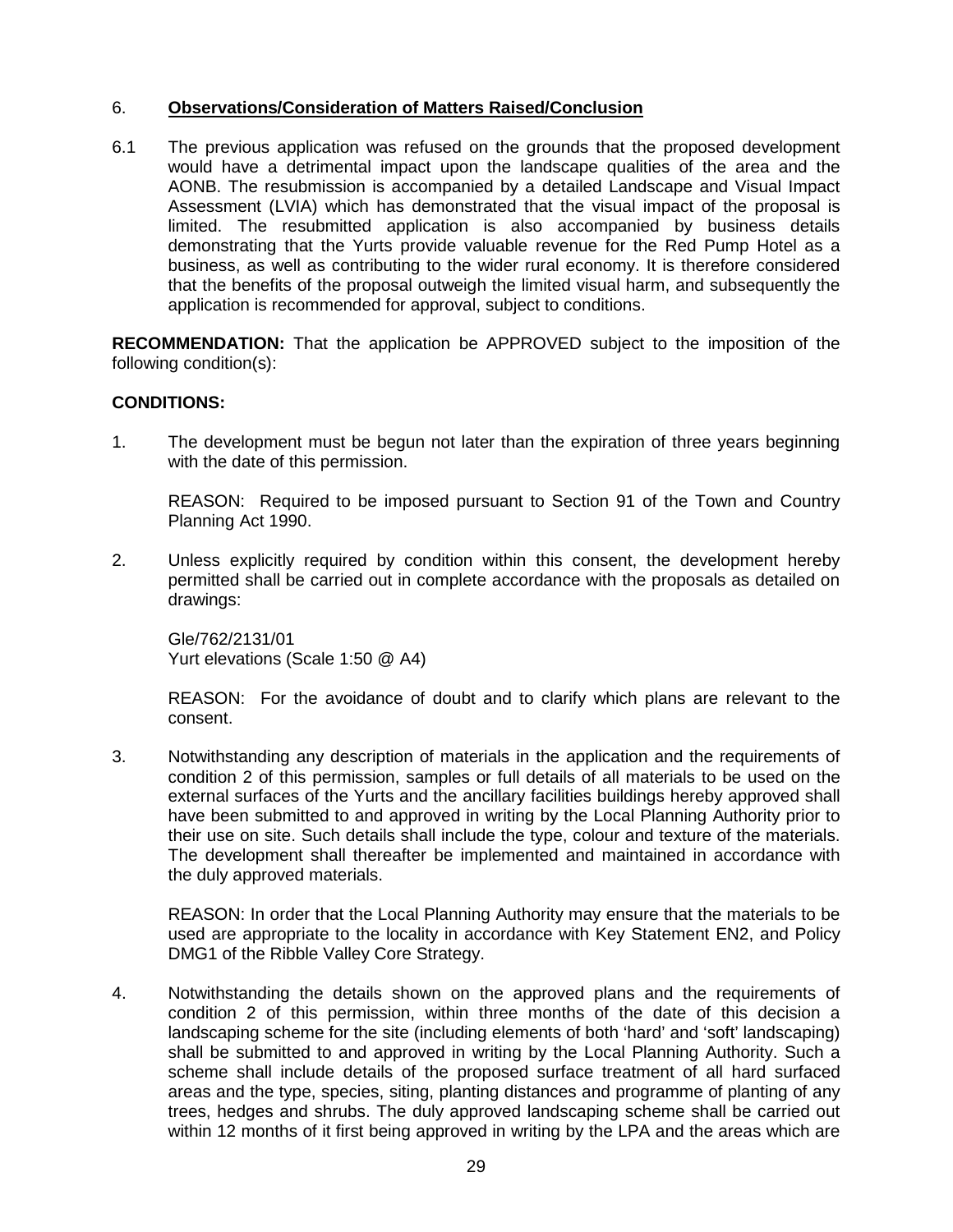landscaped shall be retained as landscaped areas thereafter. Any trees or shrubs removed, dying, being severely damaged or becoming seriously diseased within three years of planting shall be replaced by trees or shrubs of similar size and species to those originally required to be planted.

REASON: In order to achieve a satisfactory level of landscaping in the interests of visual amenity and to enhance biodiversity in accordance with the requirements of Key Statement EN2, and Policies DMG1and DME3 of the Ribble Valley Core Strategy.

5. No external lighting shall be installed on any structure hereby approved, or elsewhere within the site, without the prior written approval of the Local Planning Authority. Details of any such lighting shall be submitted to and approved in writing by the Local Planning Authority prior to its installation. Only the duly approved lighting shall be installed on the buildings hereby approved.

REASON: In order to ensure a satisfactory appearance in the interests of visual amenity and to prevent nuisance arising in accordance with Key Statement EN2 and Policy DMG1 of the Ribble Valley Core Strategy.

6. The Yurts hereby approved shall not be let to or occupied by any one person or group of persons for a combined total period exceeding 90 days in any one calendar year and in any event shall not be used as a unit of permanent accommodation or any individual(s) sole place of residence. A register of all occupants of the accommodation hereby approved shall be maintained at all times and shall be made available for inspection by the Local Planning Authority on request. For the avoidance of the register shall contain the name and address of the principal occupier together with dates of occupation.

REASON: To ensure that the development remains compatible with the character of the area and the intensity and frequency of usage remains proportionate to the use hereby approved in accordance with Policies DMG1, EC1, DME2, DMB1 and DMB3 of the Ribble Valley Core Strategy.

7. Notwithstanding the provisions The Town and Country Planning (Use Classes) (Amendment) (England) Order 2015, or any equivalent Order following the revocation and re-enactment thereof (with or without modification), the yurts hereby approved shall only be used as holiday accommodation and for no other purpose, including any other purpose within Use Class C3.

REASON: For the avoidance of doubt, and to avoid an over-intensive use and to ensure that the development remains compatible with the character of the area and the intensity and frequency of usage remains proportionate to the use hereby approved in accordance with Policies DMG1, EC1, DME2, DMB1 and DMB3 of the Ribble Valley Core Strategy.

8. The Yurts hereby approved shall only be used between the dates of 1 April and 31 October and shall be removed in their entirety from the site when not in use between November and March.

REASON: In accordance with Policies EN2, DMG1 and DMB3 of the Ribble Valley Core Strategy, in order to limit occupation of the site and to maintain the scenic beauty of the Forest of Bowland Area of Outstanding Natural Beauty.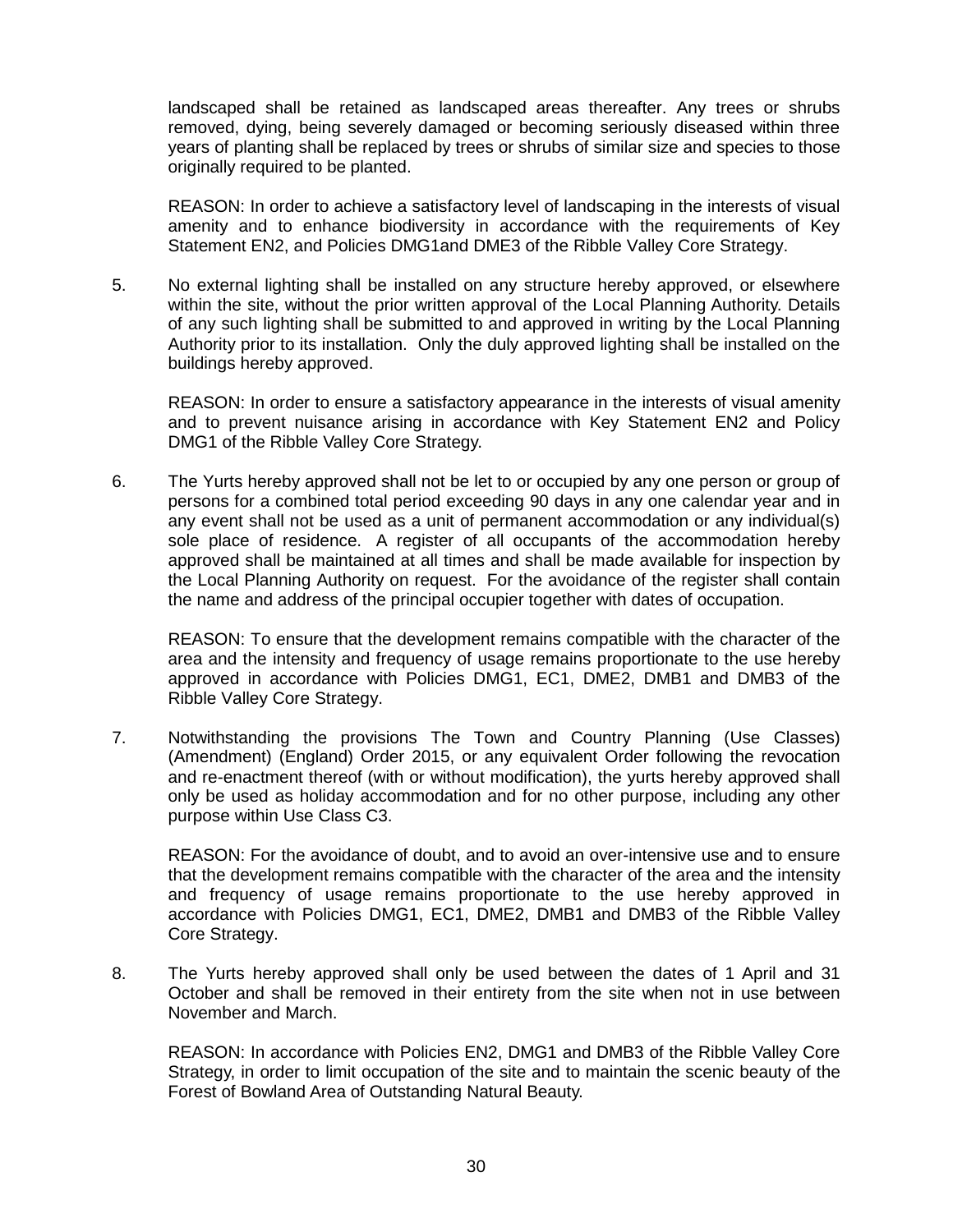9. The Yurts hereby approved shall only operate as a business in association with the Red Pump Hotel (Clitheroe Road, Bashall Eaves BB7 3DA - or any such alternative name that the property is known as in the future), and shall not be sold off as a separate business.

REASON: For the avoidance of doubt and to ensure that the yurts remain part of the existing business at the Red Pump Hotel.

### BACKGROUND PAPERS

https://www.ribblevalley.gov.uk/site/scripts/planx\_details.php?appNumber=3%2F2017%2F0105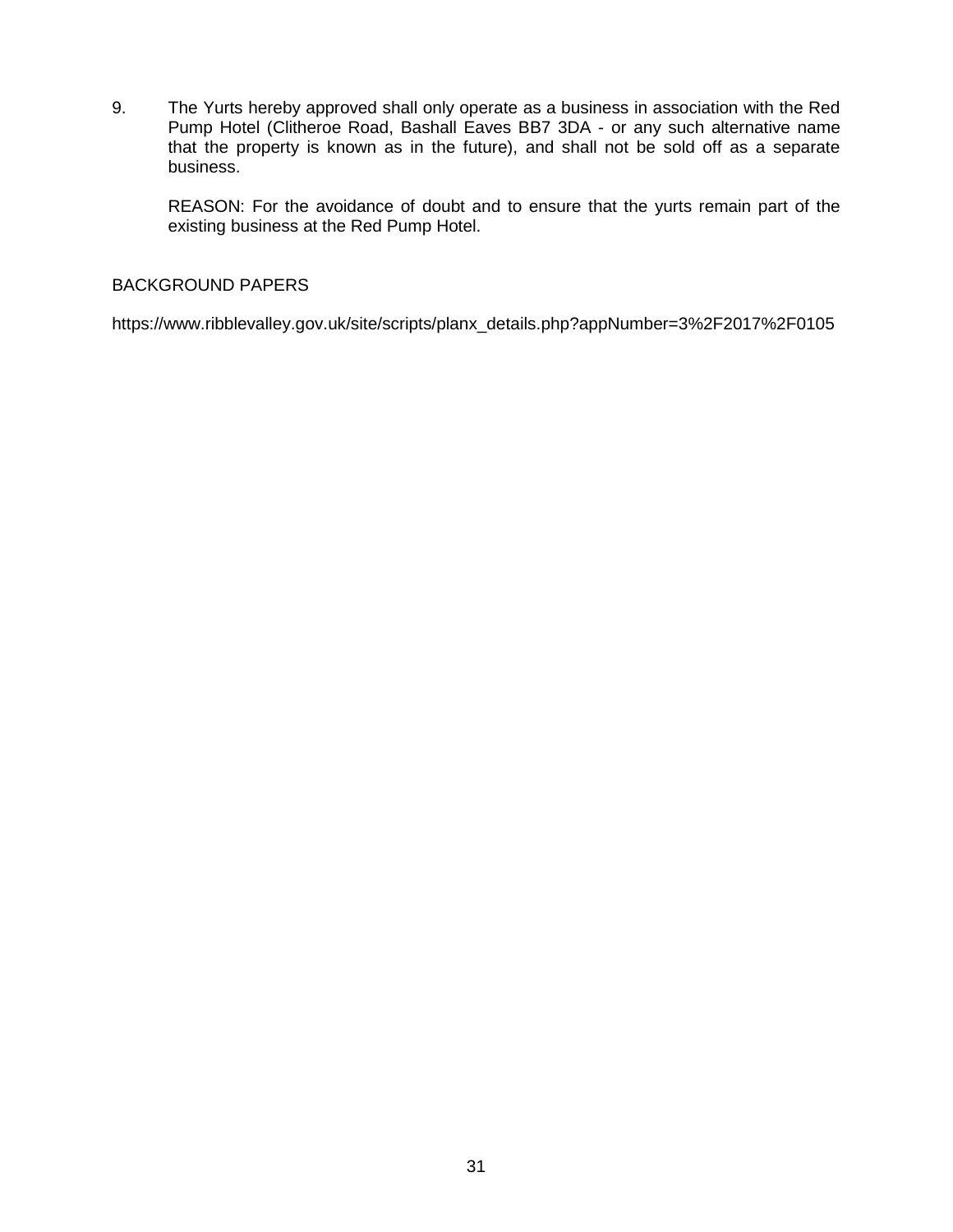**D APPLICATIONS ON WHICH COMMITTEE 'DEFER' THEIR APPROVAL SUBJECT TO WORK 'DELEGATED' TO THE DIRECTOR OF COMMUNITY SERVICES BEING SATISFACTORILY COMPLETED**

### **APPLICATION REF: 3/2016/1082**

GRID REF: SD 361005 437575

### **DEVELOPMENT DESCRIPTION:**

APPLICATION FOR OUTLINE CONSENT FOR DEMOLITION OF 74 HIGHER ROAD AND CONSTRUCTION OF UP TO 123 HOUSES ON LAND TO THE REAR, INCLUDING ACCESS. 74 HIGHER ROAD LONGRIDGE PR3 3SY AND LAND TO THE REAR

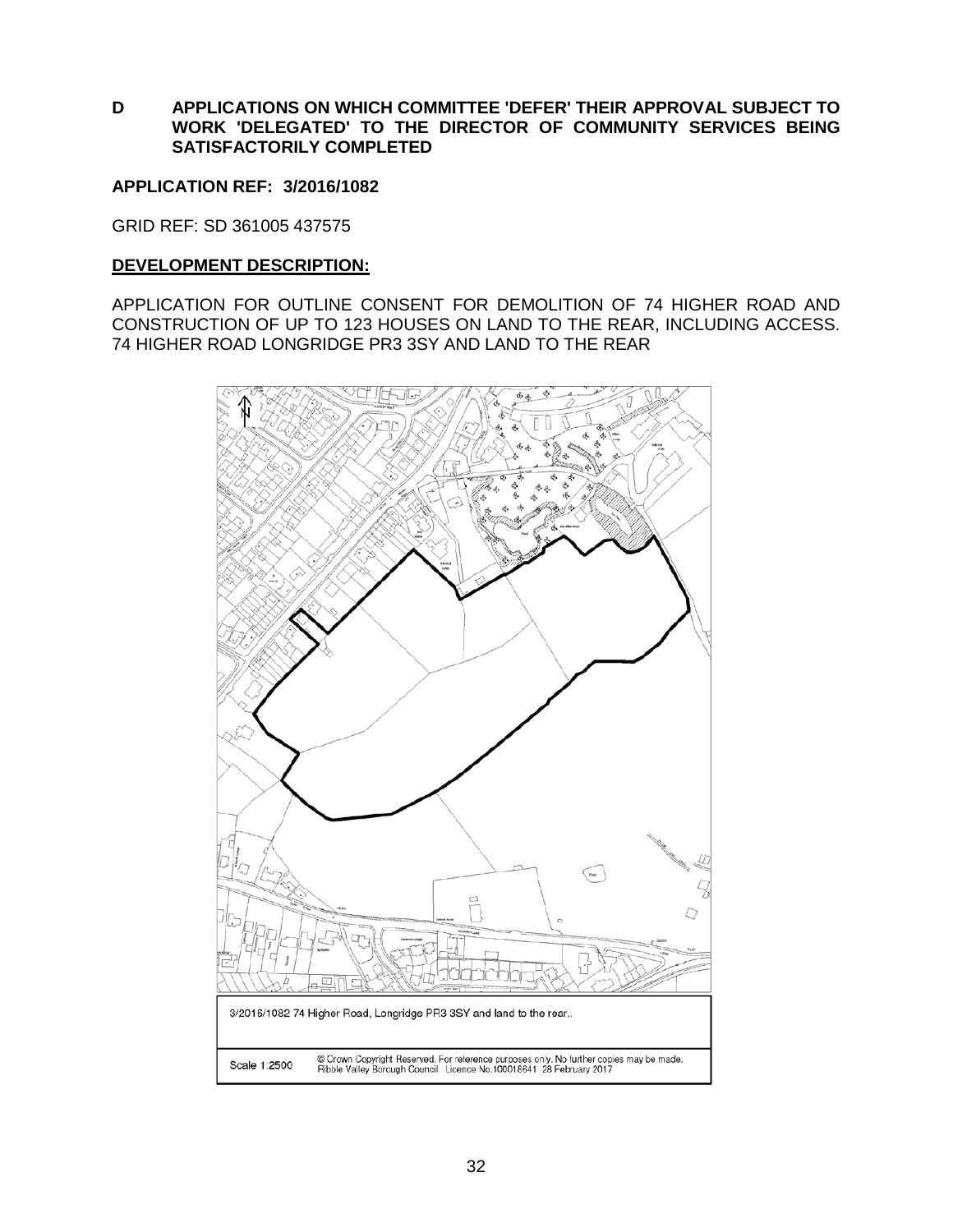# **CONSULTEE RESPONSES/ REPRESENTATIONS MADE:**

# **PARISH COUNCIL:**

Longridge Town Council objects to the application on the following grounds:

- There are ongoing issues in regards to the highways situation
- Drainage issues
- Land Supply

LTC further believe that this development would have a detrimental impact on the landscape. However, should consent be granted the Town Council have requested that they have some input into the S106 Agreement negotiations to secure contributions towards the Longridge Loop, Health Services, Schools and the Civic Hall redevelopment.

# **ENVIRONMENT DIRECTORATE (COUNTY SURVEYOR):**

The Highways Development Control Section have raised no objection to the principle of the development and have stated that the proposed access is acceptable. The Highways Officer has requested that further work be undertaken to derive an acceptable transport assessment that will assist in identifying any potential mitigation/improvements required as a result of the development.

# **ENVIRONMENT AGENCY:**

The application is not listed in the 'When to Consult the Environment Agency' document or in the Development Management Procedure Order 2015 / General Permitted Development Order 2015.

# **LOCAL LEAD FLOOD AUTHORITY (LLFA)**

Response awaited.

# **LANCASHIRE FIRE AND RESCUE SERVICE (LFRS)**

LFRS have no objection to the proposal but have offered the following observations:

*The following recommendations are made to make the applicant aware of conditions which will have to be satisfied on a subsequent Building Regulation application. The conditions may affect the elevation of the building and access to them. These recommendations must be included if this application passes to another party prior to Building Regulation submission.*

*It should be ensured that the scheme fully meets all the requirements of Building Regulations Approved Document B, Part B5 'Access and facilities for the Fire Service'. If Document B, Part B5 cannot be fully complied with then, in certain circumstances, the installation of a residential sprinkler system may be used as a compensatory feature, but professional advice should be sought in such cases.*

# **LCC CONTRIBUTIONS (EDUCATION)**

Based upon the latest assessment, taking into account all approved applications in the area, LCC will be seeking a contribution for 46 primary school places. However LCC will not be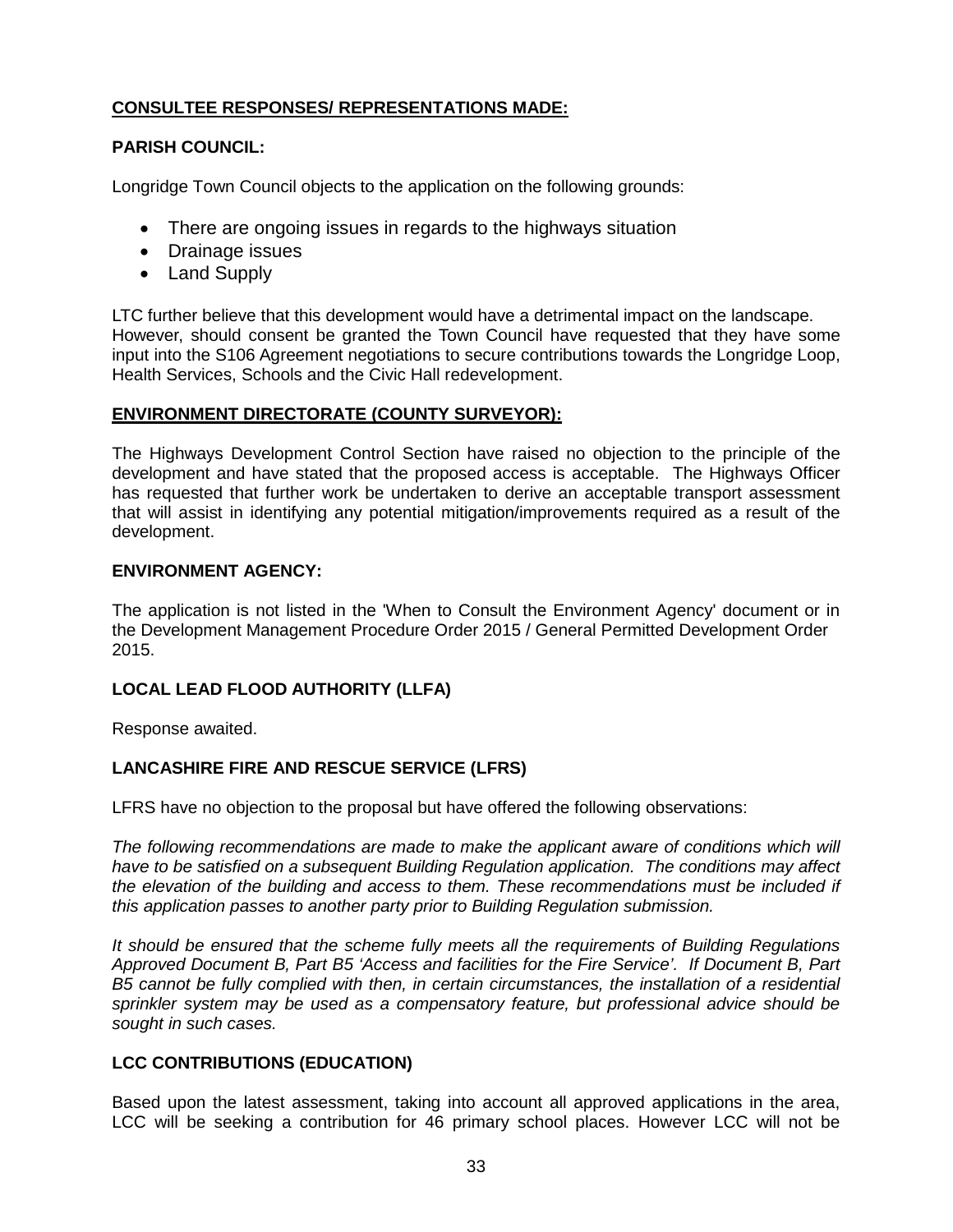seeking a contribution for secondary school places. Calculated at the current rates, this would result in a claim of:

Primary places:

(£12,257 x 0.97) x BCIS All-in Tender Price (272 / 240) (Q1-2016/Q4-2008)  $=$  £13,474.53 per place £13,474.53 x 46 places = £619,828.38

This assessment represents the current position on 14/12/2016. LCC reserve the right to reassess the education requirements taking into account the latest information available

It should be noted, given the application is made in outline, that this assessment is based on the assumption that the dwellings are all 4 bedroom houses. Should this not be the case a reassessment will be required once accurate bedroom information becomes available.

### **UNITED UTILITIES:**

No objection to the proposal subject to the imposition of planning conditions relating to foul/surface water drainage and a sustainable drainage management and maintenance plan for the lifetime of the development.

# **ADDITIONAL REPRESENTATIONS:**

49 letters of representation have been received objecting to the application on the following grounds:

- The position of the access will be of detriment to residential amenity.
- The proposal would result in an oversupply of housing in excess of that which has been stipulated within the Core Strategy.
- Increase in traffic and implications for the safe operation of the highways network.
- The proposal will put additional strain on existing services, facilities and infrastructure.
- Drainage and flooding issues.
- Inadequate capacity within existing schools or facilities.
- Negative impacts upon wildlife and protected species in the area.
- Loss of greenfield land.
- The submitted supporting information is inaccurate in respect of junction modelling.
- Loss of outlook.
- Cumulative level of development will undermine the character of Longridge.
- The access arrangements are inadequate and are likely to result in pedestrian and vehicle conflict.

### 1. **Site Description and Surrounding Area**

1.1 The application site is a 6.5 Hectare plot of land located to the rear of numbers 54 – 102A Higher Road. The eastern extents of the site also extends to the rear of Hollin Hall Lodge and Tan Yard. The site is located at the eastern extents of the Settlement of Longridge and is currently outside but adjacent the defined settlement boundary for Longridge. Members will note that the site is also located outside of the Regulation 18 Draft Settlement Boundary.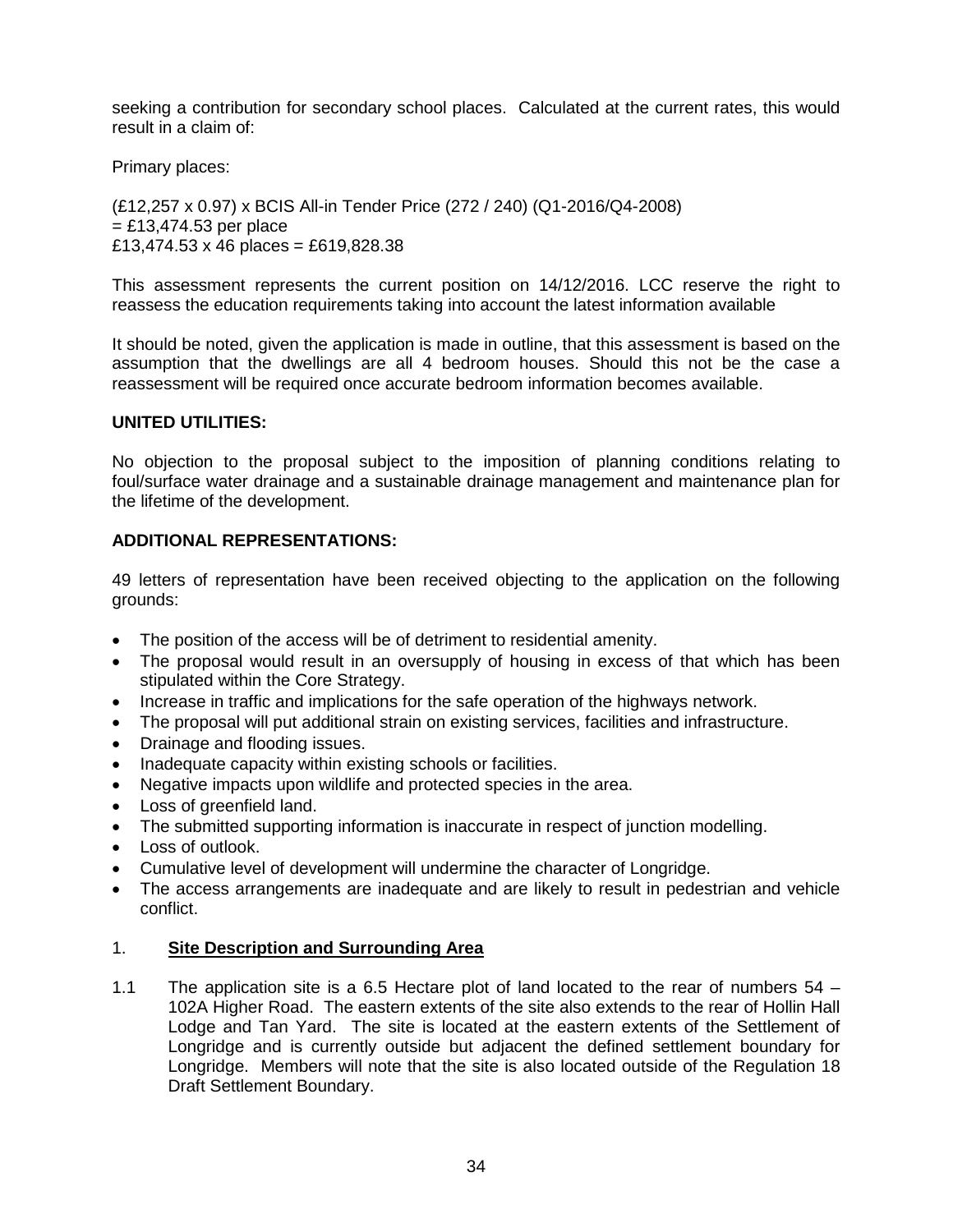- 1.2 The site is greenfield in nature being currently used for the purposes of Agriculture. The site is bounded to the north by properties fronting Higher Road with the southern extents of the site bounding the Dilworth Lane development that is currently under construction. To the east of the site is Tanyard Lane (Bridleway 15). The western extents of the site bounds the rear curtilages of properties fronting both Higher Road and Dilworth Lane.
- 1.3 The site benefits from significant variances in topography with the most prevailing condition being that the land slopes downward towards the south east in varying degrees of extremity.

### 2. **Proposed Development for which consent is sought**

- 2.1 Outline consent is sought for the erection of up to 123 dwellings on land to rear of 74 Higher Road, Longridge including the demolition of number 74 to facilitate pedestrian and vehicular access to the site. Consent is sought solely in relation to detailed matters of access with the remaining matters of appearance, landscaping, layout and scale being reserved for consideration at a later stage.
- 2.2 The submitted details propose that the primary point of vehicular and pedestrian access to the site is provided off Higher Road following the demolition of number 74. The resultant access would measure 10.7m in width, consisting of 5.5m highway, 2m footways and 0.6m verges to either side of the new access road.
- 2.3 Given the access road will require the level of the land to be reduced to ensure and acceptable interface with Higher Road, the formation of the access will be bounded by to the east and west by retaining walls, due to the variances in topography the eastern wall (adjacent number 76) will be 2m in height with the western wall (adjacent number 70) measuring 0.9m in height. The retaining walls would be located approximately 2.55m from the shared boundaries from numbers 70 and 76. It is proposed that the road level will be set lower than the slab level of number 70 by approximately 2.3m and lower than number 76 by approximately 3.5m.
- 2.4 The submitted masterplan proposes a singular vehicular access which leads to singular loop road serving the development, off of which are located a small number of secondary routes and cul-de-sacs. It is proposed that an area of land to the south will be brought forward as a usable semi-natural greenway, within which will be a number of new ponds integral to a sustainable drainage solution for the site. It is further proposed that a woodland walk and trim trail area will be provided to the east and north eastern extents of the site with a number of green streets running south to north through the site.
- 2.4 The applicant has submitted Draft Heads of terms which outlines that 30% of the proposed dwellings will be for affordable housing provision and that 15% of the overall number of dwellings on site will be for occupation by those over 55 years of age with half of this provision being provided within the affordable provision and the remaining being provided on an open market basis.

### 3. **Relevant Planning History**

None directly relevant to the determination of the current application.

### 4. **Relevant Policies**

# **Ribble Valley Core Strategy**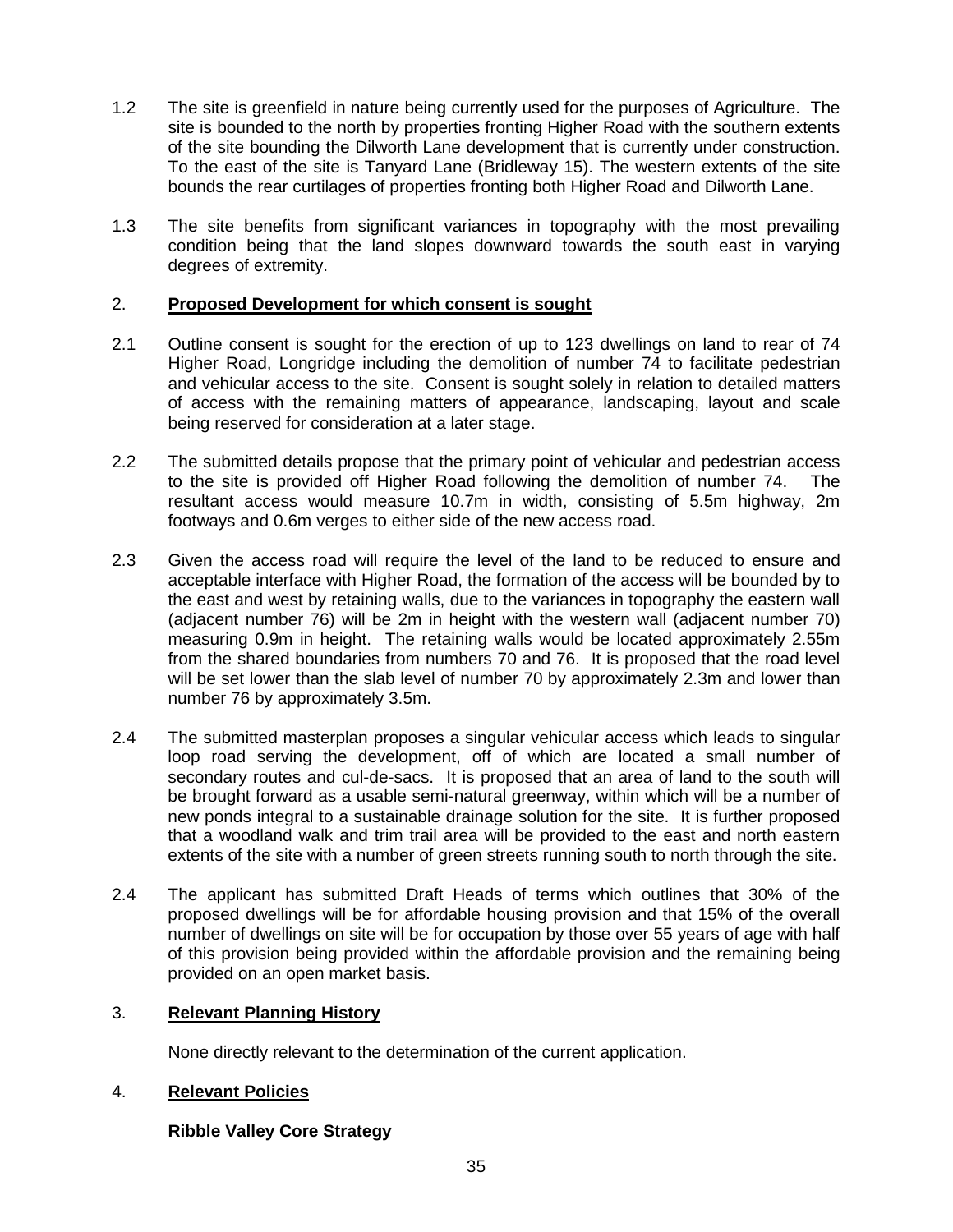Key Statement DS1 – Development Strategy

Key Statement DS2 – Presumption in Favour of Sustainable Development

Key Statement EN3 – Sustainable Development and Climate Change

Key Statement EN4 – Biodiversity & Geodiversity

Key Statement DMI1 – Planning Obligations

Key Statement DMI2 – Transport Considerations

Key Statement H1 – Housing Provision

Key Statement H2 – Housing Balance

Key Statement H3 – Affordable Housing

Policy DMG1 – General Considerations

Policy DMG2 – Strategic Considerations

Policy DMG3 – Transport and Mobility

Policy DME1 – Protecting Trees & Woodlands

Policy DME2 – Landscape and Townscape Protection

Policy DME3 – Site and Species Protection and Conservation

- Policy DME5 Renewable Energy
- Policy DME6 Water Management

Policy DMH1 – Affordable Housing Criteria Policy DMH3 – Dwellings in the Open Countryside Policy DMB4 – Open Space Provision Policy DMB5 – Footpaths and Bridleways

National Planning Policy Framework (NPPF) National Planning Practice Guidance (NPPG) Technical Guidance to National Planning Policy Framework

# 5. **Assessment of Proposed Development**

# 5.1 Principle of Development:

- 5.1.1 The application site is located outside but directly adjacent the north eastern extents of the currently Defined Settlement Boundary for Longridge. Key Statement DS1 of the Core Strategy aims to promote development in and guide development towards the most suitable locations in the borough. The classification of settlements into Principal, Tier 1 and Tier 2 settlements was ultimately determined by the preparation of an evidence base document, which assessed the sustainability of settlements which subsequently informs the overall Development Strategy for the Borough to aid in achieving sustainable development. The Development Strategy is clear in its approach that housing development outside of the 32 defined settlements or the principal settlements will therefore now only be acceptable, in principle, if it is for local needs housing or would result in measureable regeneration benefits.
- 5.1.2 Policy DMG2 sets out the strategic considerations in relation to housing and states that residential development or the creation of new residential planning units outside the defined Settlement Areas. In respect of dwellings in the open countryside and those located in the Forest of Bowland AONB these are covered by Policies DMH3 which similarly seeks to resist such developments unless they are to meet an identified local need or specific criteria.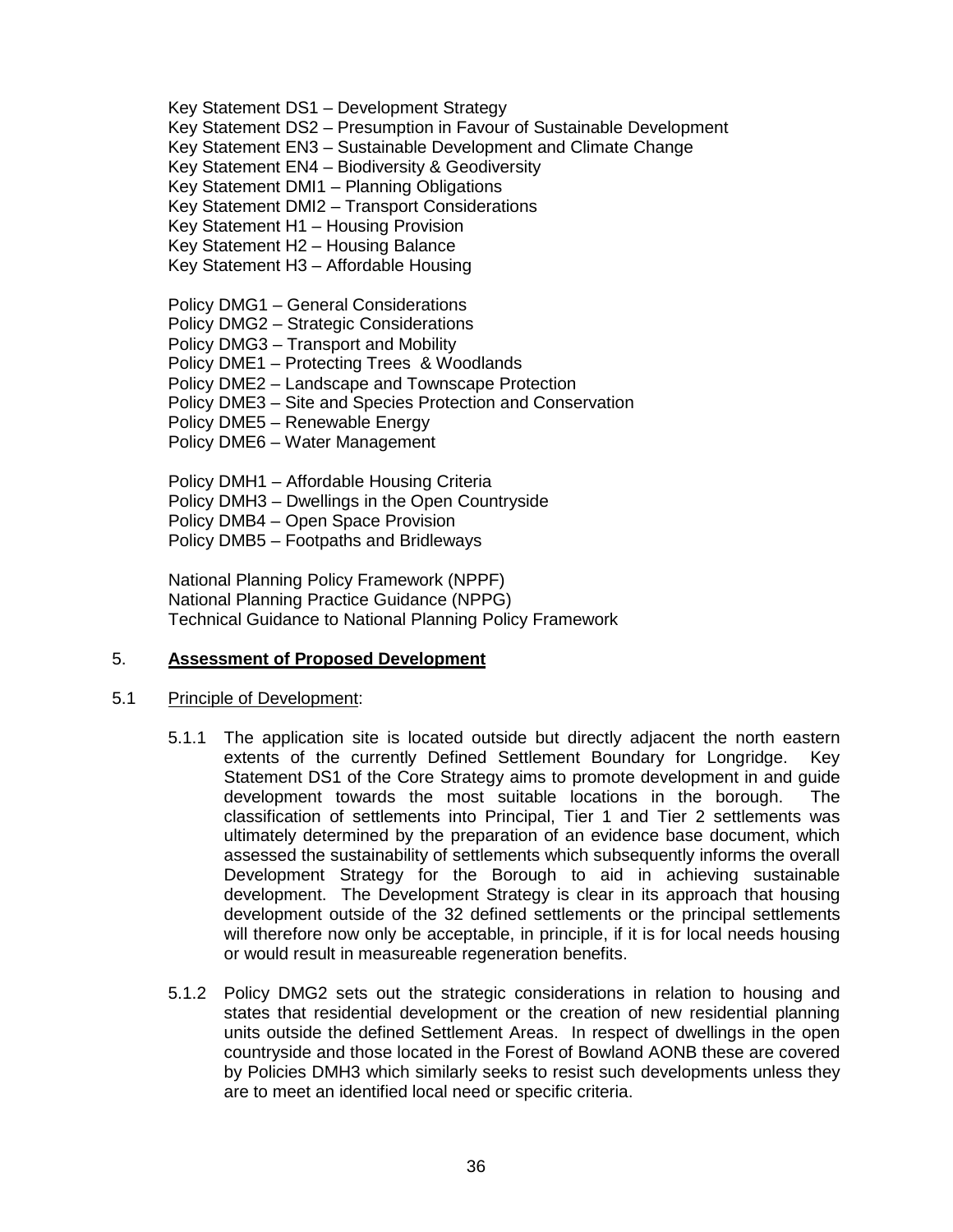- 5.1.3 A fundamental component of Key Statement DS1 is to guide the majority of new housing development towards the principal settlements within the Borough, in this respect the application clearly conforms with the overall aims of DS1 but it is also apparent an element of conflict remains in relation to Policy DMH3. However, in assessing the application I am mindful that a recent informal interim position in relation to 5 year housing land supply has shown that the Local Authority cannot at present demonstrate a 5 year supply of housing.
- 5.1.4 In respect of this matter the latest formal published housing monitoring position (October 2016) the Local Authority has a 5.32 year supply of housing.
- 5.1.5 Given the marginal supply position as demonstrated in the latest monitoring figures and given that an interim position has demonstrated that the Local Planning Authority may not be able to demonstrate a 5 years supply. Taking a balanced, realistic and pragmatic view, given latest projections, I considerate it is not unreasonable to conclude that housing supply may from time to time fluctuate below 5 years.
- 5.1.6 Taking a long-term holistic and strategic view in respect of housing supply within the Borough, it could be argued that the singular solution to ensure that the Local Planning Authority can robustly demonstrate a 5 year supply of housing, both in the long and short term, would be to ensure and maintain an acceptable level or degree of 'oversupply' through the granting of additional consents for housing. It is further considered that the level of 'oversupply' should allow sufficient margins to take into account potential under delivery or take account of the inevitable lag in relation to sites coming forward following the granting of outline consents which inevitably cause fundamental fluctuations in housing trajectories and may result in a legacy of undersupply or under delivery that may become evident in future monitoring.
- 5.1.7 It is noted that the issue of 'oversupply' has been considered, in some extreme cases, to be harmful. Given the current marginal 5 year housing supply position, I can see no balanced argument to be formed or put forward that would robustly or adequately demonstrate the level of oversupply resultant from the current proposal could be harmful for the Development Strategy for the Borough in this instance.
- 5.1.8 Members should note that any such perceived harm must be measurable and quantifiable. In respect of harm to the Development Strategy for the Borough, I cannot in this case, demonstrate any quantifiable or measurable harm, particularly given the Development Strategy for the Borough seeks to guide the majority of all new housing development towards the Principal Settlements. In this respect, I consider that the application could be argued to be fully compliant with the main aims, objectives and thrust of the overarching Development Strategy for the Borough in that it seeks to guide housing towards the more sustainable settlements within the Borough.
- 5.1.9 The above points take into account the Borough wide viewpoint, however when further assessing 'harm' it is important to consider the potential implications from the proposal in respect of the settlement to which it will relate. In this respect it is recognised that the proposal, when taking into account recent recommendations and consents approved, would result in a level of oversupply when measured against the objectively assessed outstanding residual housing need for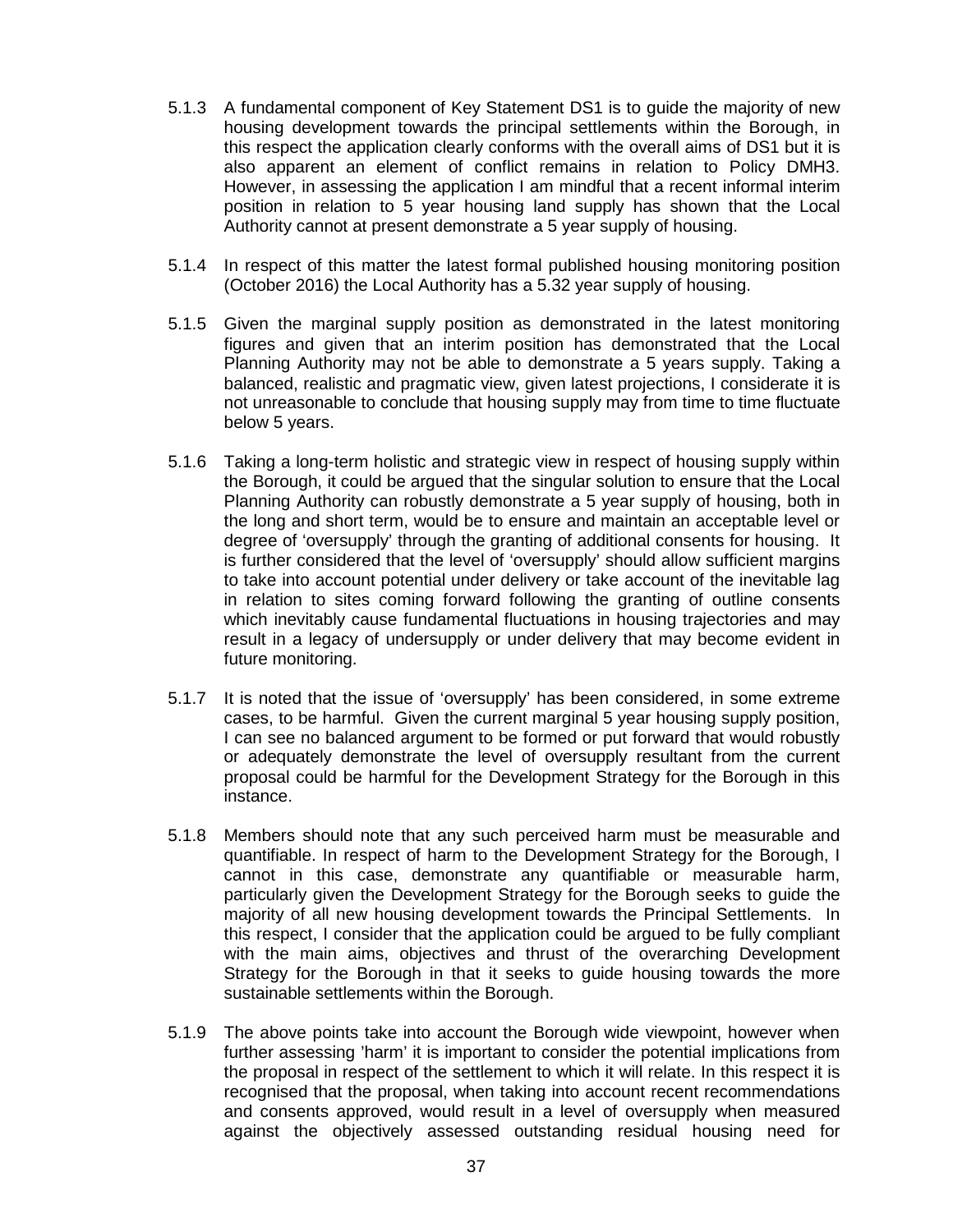Longridge. However, it should be noted that these residual housing numbers are no more than a minimum target to be met to achieve sustainable housing growth within the Borough. It is equally important to fully recognise that the residual housing need numbers are therefore not intended to be an upper limit not to be exceeded. In the absence of any local or national benchmarks that would clearly quantify at which point oversupply becomes harmful, I cannot demonstrate harm as a result of oversupply in this regard.

- 5.1.10 The other regards in which I consider oversupply could become harmful and quantified is where it could be demonstrated that the existing infrastructure services and facilities within a settlement could not adequately accommodate the level of growth proposed, potentially resulting in the creation of an unsustainable pattern form or scale of development by virtue of the inability for a settlement to adequately accommodate growth resultant from any such proposal.
- 5.1.11 I also consider that 'harm' could be potentially be quantified or measurable when the level of oversupply resultant from a proposal reaches a point that would preclude the ability for the Local Planning Authority to plan realistically and proportionately for sustainable development within the Borough when considering the implications for the next plan period.
- 5.1.12 In respect of the above points, it is my opinion that significant 'harm' or the nature of such 'harm' resultant from the proposal cannot, in this case, be clearly demonstrated or quantified. Members will additionally note that a number of inspectors decisions outside the Borough have considered that that the presumption in favour of sustainable development is not engaged where the Local Planning Authority can demonstrate a five years supply. However, the presumption in favour of sustainable development remains 'a golden thread running through both plan-making and decision-taking' it is also important to be mindful that the presumption in favour of sustainable development is one of the fundamental principles of the Adopted Core Strategy and is clearly enshrined within Key Statement DS2 which states that:

*When considering development proposals the Council will take a positive approach that reflects the presumption in favour of sustainable development contained in the National Planning Policy Framework. It will always work proactively with applicants jointly to find solutions which mean that proposals can be approved wherever possible, and to secure development that improves the economic, social and environmental conditions in the area.*

*Planning applications that accord with the policies in this Local Plan (and, where relevant, with policies in neighbourhood plans) will be approved without delay, unless material considerations indicate otherwise.*

*Where there are no policies relevant to the application or relevant policies are out of date at the time of making the decision then the Council will grant permission unless material considerations indicate otherwise – taking into account whether:*

- *any adverse impacts of granting permission would significantly and demonstrably outweigh the benefits, when assessed against the policies in the National Planning Policy Framework taken as a whole; or*
- *specific policies in that Framework indicate that development should be restricted.*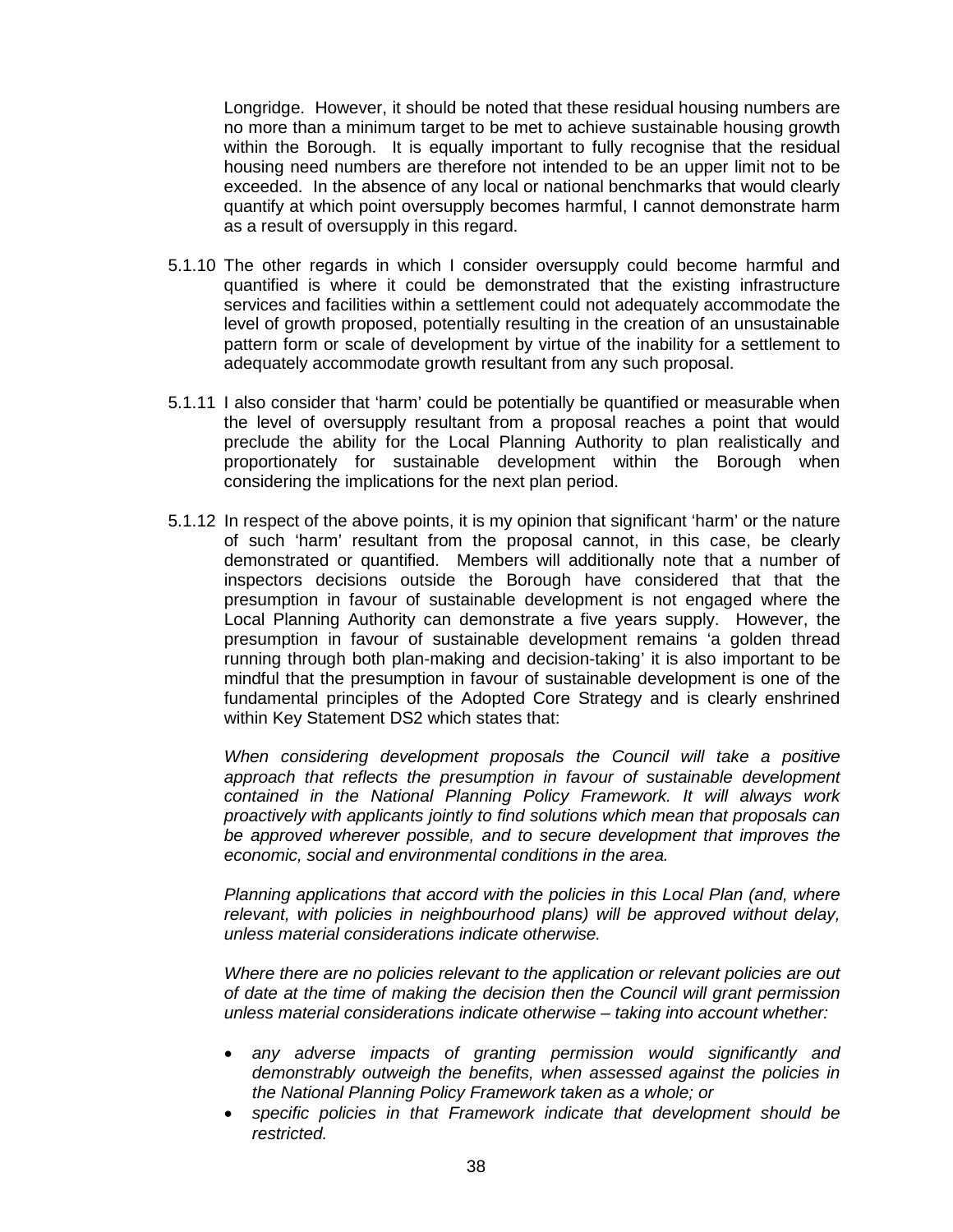5.1.13 A policy response from the Head of Housing and Regeneration has conveyed reservations about allowing further permissions for housing considerably in excess of the figures expressed in the Core Strategy but has raised no formal objection to the proposal. The reservations relate to the fact that an over provision of housing would cause harm to the implementation of the Development Strategy given that this would result in an increase of around 35% to the planned housing numbers in Longridge. On this basis I conclude the proposed development be considered to be sustainable by virtue of not only its proximity to a Principal Settlement, but must consider it to be sustainable given there is no evidence before me that would robustly demonstrate otherwise or that the 'harm' resultant from the proposal would outweigh the benefits associated with the proposal and its contribution to maintaining a 5 years supply of housing in the Borough.

### 5.2 Impact upon Residential Amenity:

5.2.1 Given the application is made in outline, no detailed assessment of any potential impacts upon existing neighbouring residential amenity can be made at this stage. However given the potential proximity of the development to existing residential dwellings the Local Planning Authority has sought to protect the amenities nearby and adjacent residents through negotiation which has resulted in the introduction of a landscaped buffer/margin of 5m between existing and proposed residential curtilages along the northern boundary of the site. Taking into account the inclusion of the margins and the proximity of the development to adjacent built form I do not consider, at this stage that the proposal will be of detriment to neighbouring residential amenity.

### 5.3 Masterplan and Urban Design Principles

- 5.3.1 Given the application is made in outline, members will note that matters of detailed design, external appearance and scale cannot be considered at this stage. However the Local planning Authority is of the opinion that the overall masterplan and Urban Design approach to the site should be clearly established and fully considered at this stage.
- 5.3.2 Adopting this approach ensures a level of consistency from outline consent to reserved matters stage and allows for acceptable principles and parameters to be agreed at an early stage that will subsequently inform the future detailed design development of the proposal.
- 5.3.3 Following a number of concerns in relation to the overall masterplan for the site, the Local Planning Authority has engaged in extensive negotiation with the applicant which has resulted in fundamental revisions to the masterplan for the site which now includes provision of the following:

### **Central Green**

The green will form the gateway entry point into the site by acting as a key node that will be comprised of the following attributes: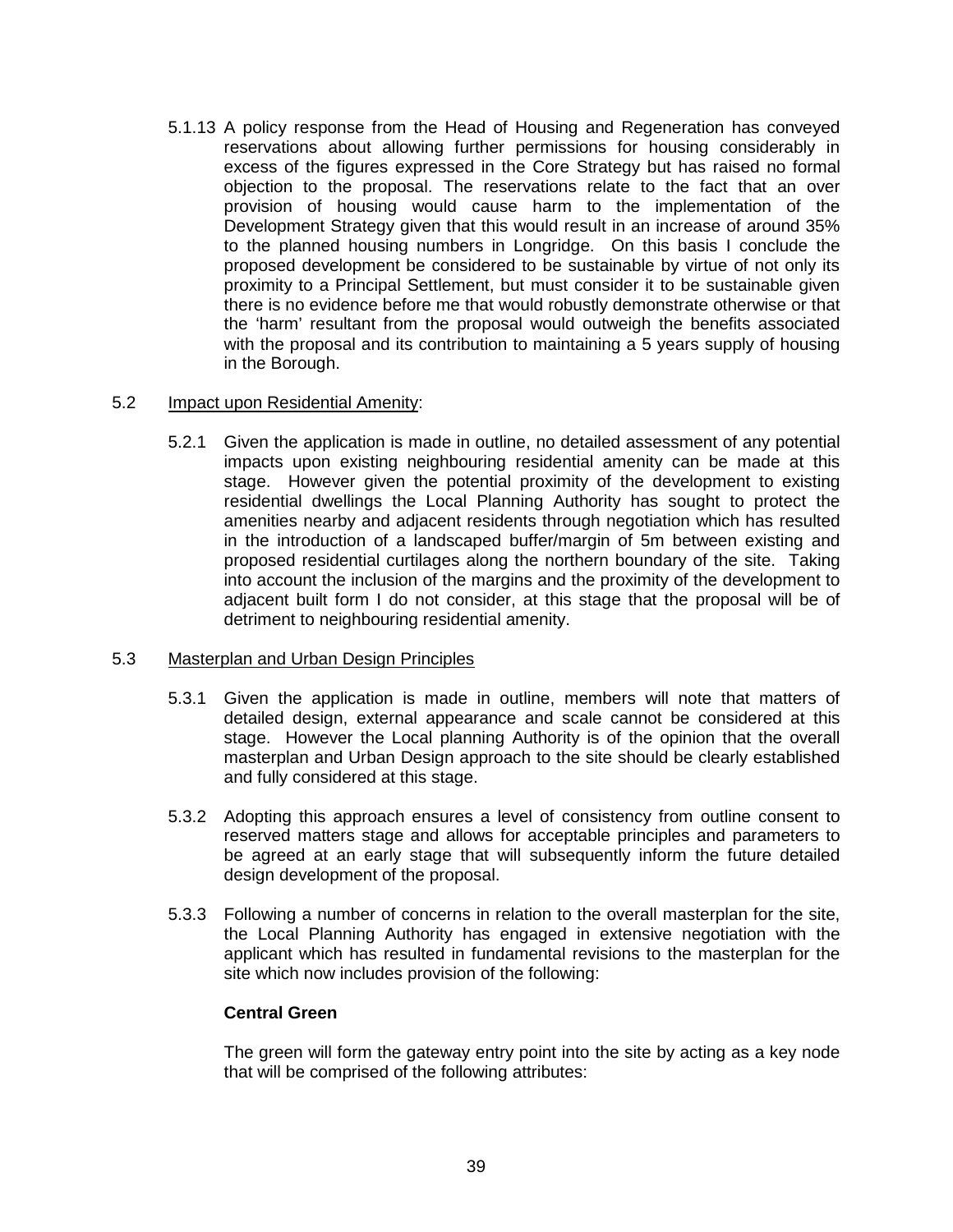- Flexible usable space for recreation including provision of informal natural play areas with a strong community based focus being placed on the central green space.
- Formal avenue tree planting to line the main access route into the site.
- Shared surface streets and highways arrangements that will slow traffic speeds and provide priority for the pedestrian over the motor vehicle.
- The green will be linked to the remainder of the development through a network of pedestrian and cycle routes.

### **Green Streets**

Green Streets run north to south within the development and will be comprised of the following:

- Formal avenue planting to main road edges with 'rain gardens' to complement the wider SUDS system.
- Informal groups of native tree planting and SUDS channels with integral landscaping.
- Open grass verges and shared cycle routes.
- Junctions to be of varied surfacing to encourage reduced vehicular speeds and prioritise pedestrian movement.

# **Trim Trail & Woodland Edge**

A Woodland Edge will be located to the north east and eastern extents of the site and will be comprised of the following:

- Existing perimeter woodland planting will be reinforced and introduced adjacent the existing public footpath to the eastern extents of the site to allow the proposal to work in concern with the consented development to the south.
- Mixed planting and grassed areas woven together with a trim trail which will provide an active family orientated amenity space linked to the central green spine.
- Trim trail including natural play spaces and shared pedestrian cycle routes.
- Formal woodland footpaths linking the central streets with green spaces.
- Includes the provision of a buffer margin ranging from 20m 48m to the north eastern boundary and a buffer margin of 30m to the eastern boundary of the site.

# **Semi Natural Greenway**

A Semi natural Greenway will be provided to the southern extents of the site that will comprise of the following:

- Network of informal cycle paths and footpaths around a number of small attenuation ponds that are integral to the SUDS system for the site.
- Streets to take on the appearance of 'country lanes' that front this area.
- Groups of native tree planting.
- Wildflower and wild grass verges.
- It is also proposed that this area will accommodate footpath links to the adjacent development to the south.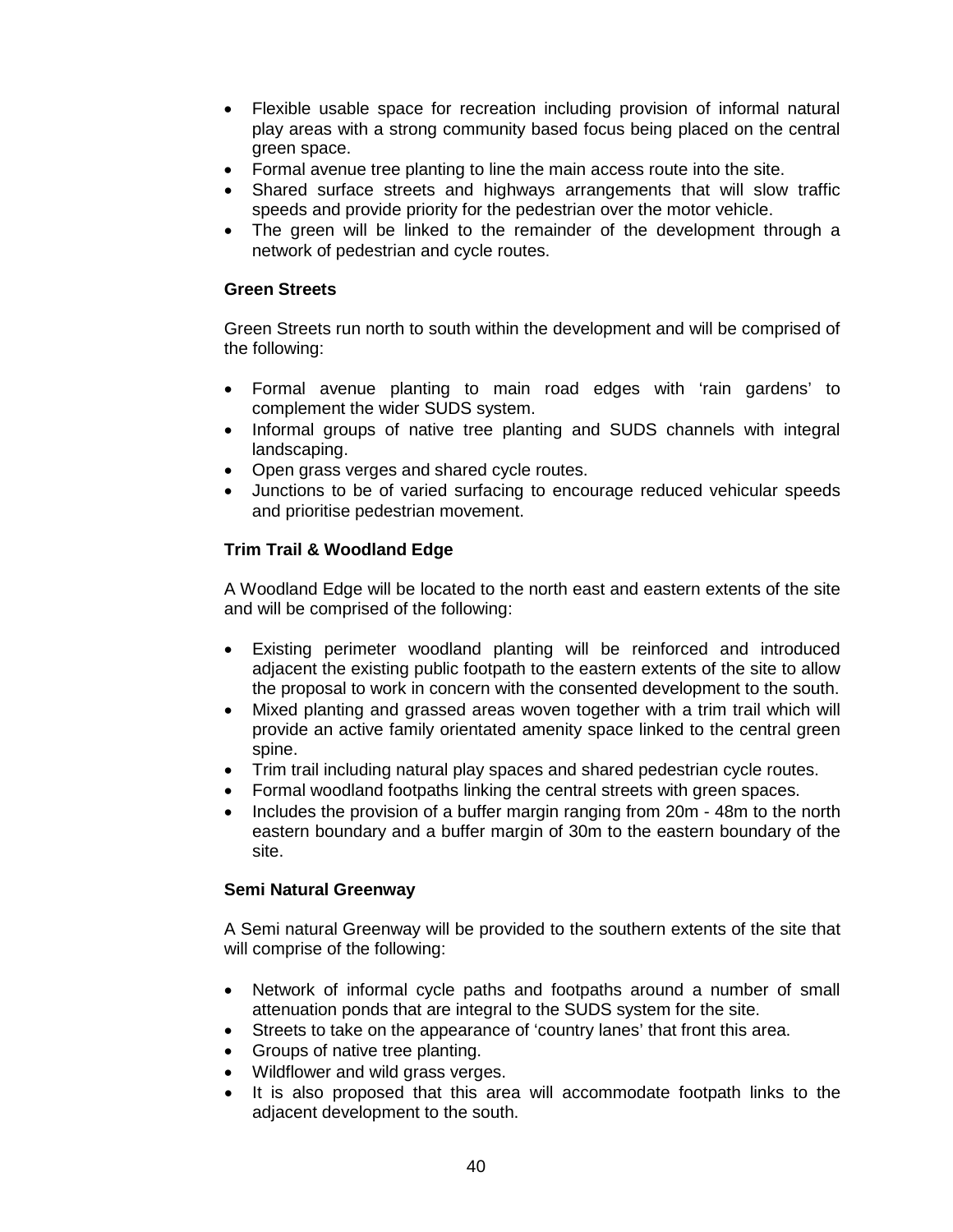- Includes the provision of 9.5-30m buffer margins with the adjacent site boundary to the south.
- 5.3.4 Members will note that negotiations in relation to the above matters have progressed in a positive manner.
- 5.3.5 At the time of the writing of this report only a small number of minor matters remain outstanding in relation to the masterplan for the site and I am confident that these issues will be resolved to the satisfaction of the Local Planning Authority.

#### 5.4 Highway Safety and Accessibility / Public Rights of Way:

- 5.4.1 The Highway Development Control Section has at this stage raised no objection to the proposal but have stated that further work will be required to derive an acceptable transport assessment and have identified a number of areas that require further work. Such work should include identifying which junctions will require analysis and a package of mitigation measures to address any issues that may arise. However in terms of the application submitted the Highway development Control Section are satisfied that the proposed access is sufficient to serve the proposed development.
- 5.4.2 The Highways Development Control Section have also noted that at present there are no suggestions for the improvement / enhancement of sustainable transport alternatives. The Transport Assessment will require further work to identify the pedestrian and cycle routes into the town centre and other attractions and where funding can be provided to improve the public realm. The Highways officer recommends that reference should be made to the Longridge Neighbourhood Development plan which identifies a route for the Longridge Loop which identifies a circular route for pedestrians and cyclists etc around Longridge. Reference is also made to an off road cycle route between Longridge and Grimsargh. This route currently does not exist although it has been identified as a potential route into Preston. No enhancements are proposed for public transport.
- 5.4.3 Negotiations in respect of these matters are underway and it is considered that these matters will be satisfactorily resolved following further negotiation and engagement between the applicant and LCC HIghways.

### 5.5 Landscape/Ecology:

5.5.1 The application is accompanied by an Ecological Appraisal which has concluded that no conclusive evidence was found of any protected species regularly occurring on the site or the surrounding areas which would be negatively affected by the proposed development subject to appropriate mitigation being secured at reserved matters stage.

#### 5.6 Infrastructure, Services and developer Contributions:

5.6.1 The submitted Draft Heads of term put forward a commitment by the applicant to pay a contribution towards off-site facilities in Longridge and this will be subject to negotiation and take account of the facilities to be provided on site. Given the application only seeks to establish the upper quantum of development to be provided on site, based on current practice by the Local Planning Authority, this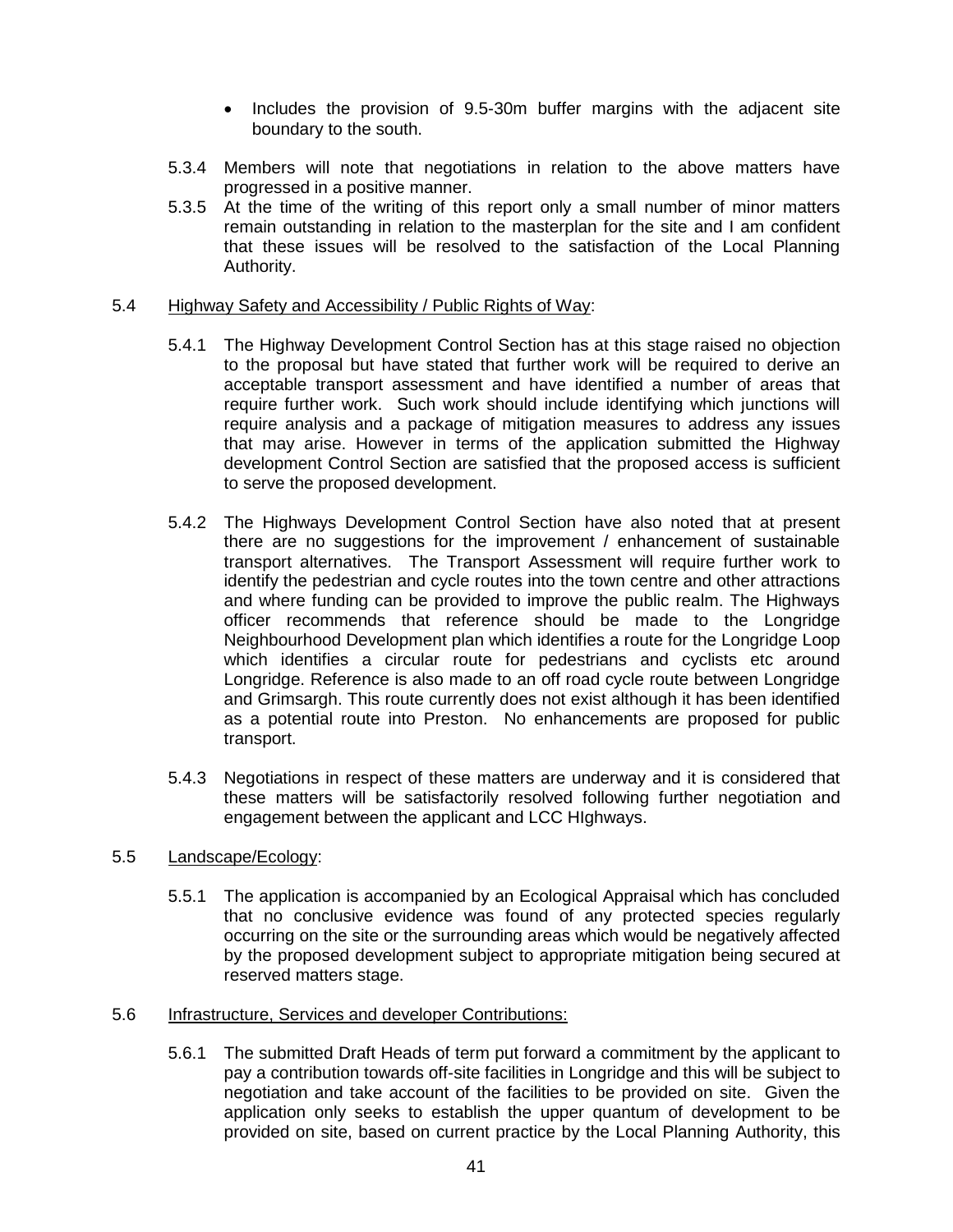will require a method for calculation to be applied at the reserved matters stage as follows:

The contribution sought will be based on the following occupancy ratios at a rate of £216.90 cost per person:

- 1 bed unit 1.3 people
- 2 bed unit 1.8 people
- 3 bed unit 2.5 people
- 4 bed unit 3.1 people
- $\bullet$  5 + bed unit 3.5 people

The above method for calculation and a commitment to meet such requirements will be enshrined within the finalised S.106 agreement.

- 5.6.2 The applicant has submitted a commitment to meet the Core Strategy requirements in relation to overall housing mix and affordable housing provision on site. It is proposed 30% of the proposed dwellings will be for affordable housing provision and that 15% of the overall number of dwellings on site will be for occupation by those over 55 years of age with half of this provision being provided within the affordable provision and the remaining being provided on an open market basis. The mix of rental, shared ownership and other tenure will be agreed through further negotiation and once again be enshrined within the final S.106 agreement for the proposal.
- 5.6.3 LCC Education have requested that a contribution be made towards 46 primary school places totalling £619,828.38. Members will note that this figure is based on the assumption that all units are 4 bedroom dwellings. A reassessment based on a £13,474.53 per primary place cost will be applied when an accurate bedroom mix is available. Such a method for calculation will be contained within the S.106 agreement for the proposal.

# 5.7 Flood Risk and Drainage:

5.7.1 United Utilities have raised no objection to the proposal subject to the imposition of condition. Comments are awaited from the Local Lead Flood Authority (LLFA) in respect to an overall drainage strategy for the site based on sustainable principles; however it is anticipated that such matters are likely to be resolved through the imposition of planning conditions.

### 6. **Observations/Consideration of Matters Raised/Conclusion**

6.1 It is recognised, at the time of the writing of this report, based on the latest formal monitoring position, that the Local planning Authority can demonstrate a 5.32 year supply of housing. It is also recognised that an interim position, recently conveyed by the Head of Housing & Regeneration has concluded that at present the Local Authority may not benefit from a 5 year supply due to the Local Authority having to make an adjustment to the Council's housing land calculation methodology. I am also mindful of committee's recent recommendation to defer and delegate, for approval (subject to outstanding matters being resolved) outline consent (3/2016/0974) for the erection of 275 dwellings at Land west of Preston Road Longridge.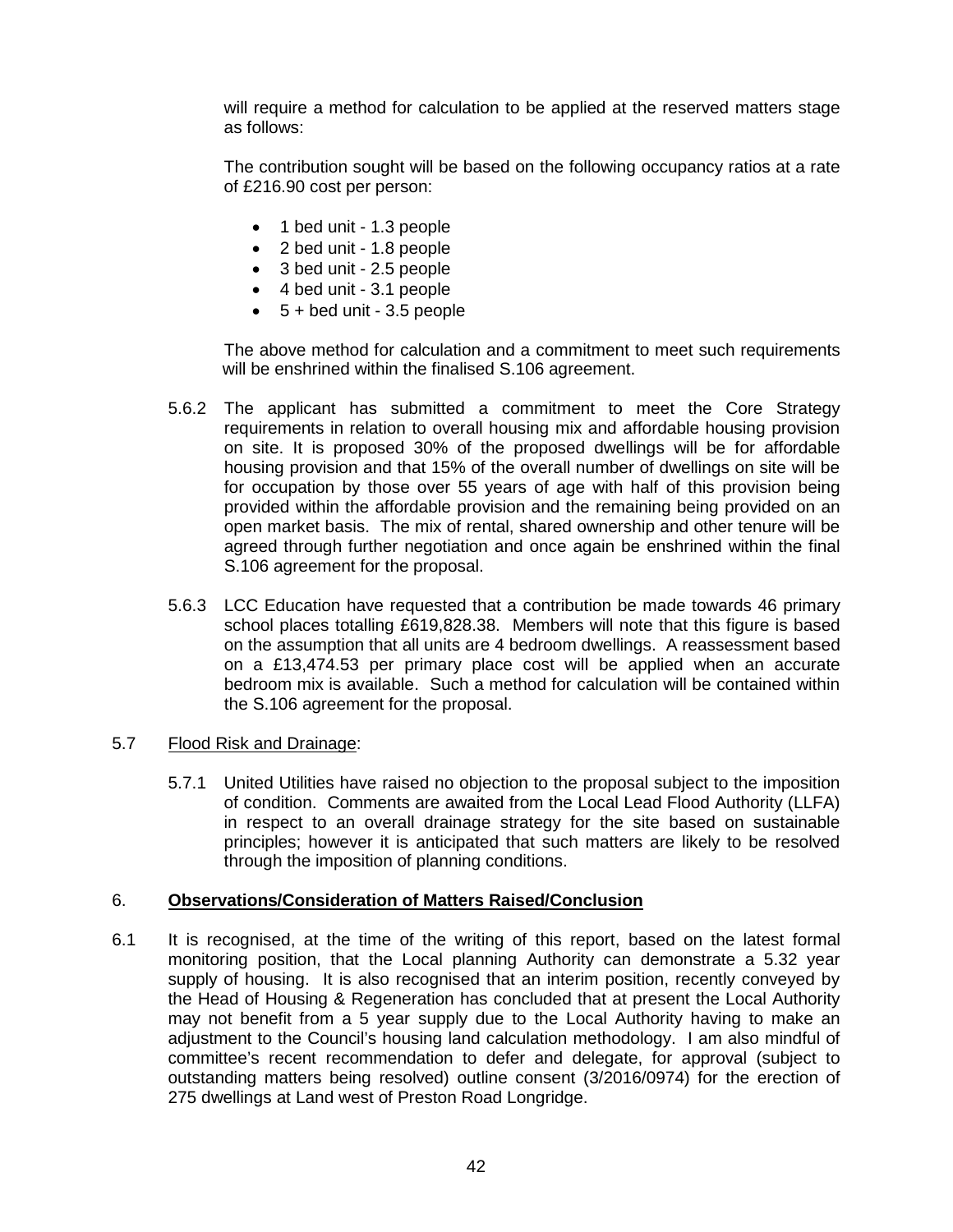- 6.2 Should the interim position prove to be conclusive (4.99 year housing supply), it is likely that the 275 dwellings, as referenced above, will make a contribution towards supply that will inevitably allow the Local planning Authority to be able to robustly demonstrate a 5 year supply of housing. However, the level of supply, over 5 years, resultant from the contribution made by the aforementioned application is still likely to be marginal without taking into account inevitable delays in actual housing delivery from the site.
- 6.4 In assessing the application I cannot ignore the level of uncertainty regarding 5 year housing land supply, the likely marginal level of 'oversupply' should a 5 years supply be demonstrated and the distinct absence of any quantifiable harm or local national benchmarks relating to harm resultant from oversupply.
- 6.5 I therefore consider that the contribution towards bolstering existing housing supply and the need for the Local Planning Authority to maintain a long-term robust stance in terms of 5 years supply outweighs any harm associated with the potential 'oversupply' of housing resultant from the proposal.
- 6.6 For the reasons outlined above the proposed development is considered to be acceptable provided outstanding matters in relation to the overall masterplan approach taken to the site and matters relating to Highways are satisfactorily resolved.
- 6.7 It is further considered that the benefits associated with the proposal and its contribution towards maintaining a 5 years supply of housing within the borough, in the context of Paragraph 49 of the National Planning Policy Framework, outweighs any harm from the proposal and the application is recommended accordingly.

RECOMMENDATION: That the application be DEFERRED and DELEGATED to the Director of Community Services for approval to allow for further work to be undertaken upon the submitted transport assessment the detailed wording of conditions and following the satisfactory completion of a Legal Agreement, within 3 months from the date of this Committee meeting or delegated to the Director of Community Services in conjunction with the Chairperson and Vice Chairperson of Planning and Development Committee should exceptional circumstances exist beyond the period of 3 months and subject to the following conditions:

1. No part of the development hereby permitted shall be commenced on any phase (as referred to in Condition 4) until full details of the layout, scale and appearance of the buildings and landscaping within that phase (hereinafter called 'the reserved matters') have been submitted to and approved in writing by the Local Planning Authority.

In relation to landscaping, the details for each phase shall include: the types and numbers of trees and shrubs to be planted, their distribution on site, those areas to be seeded, turfed, paved or hard landscaped, including details of any changes of level or landform, full specifications of all boundary treatments and a scheme of maintenance, including long term design objectives. The submitted landscape details shall take full account of the mitigation measures as contained within the submitted Ecological Appraisal (Report Ref: 3089 V1).

REASON: As the application is outline only and to define the scope of the reserved matters in accordance with Policies DMG1 and DME3 of the Ribble Valley Core Strategy.

2. No more than 123 dwellings shall be developed within the application site edged red on the submitted Red Line Boundary Plan (VHLP/7782/2194/01 Rev:A).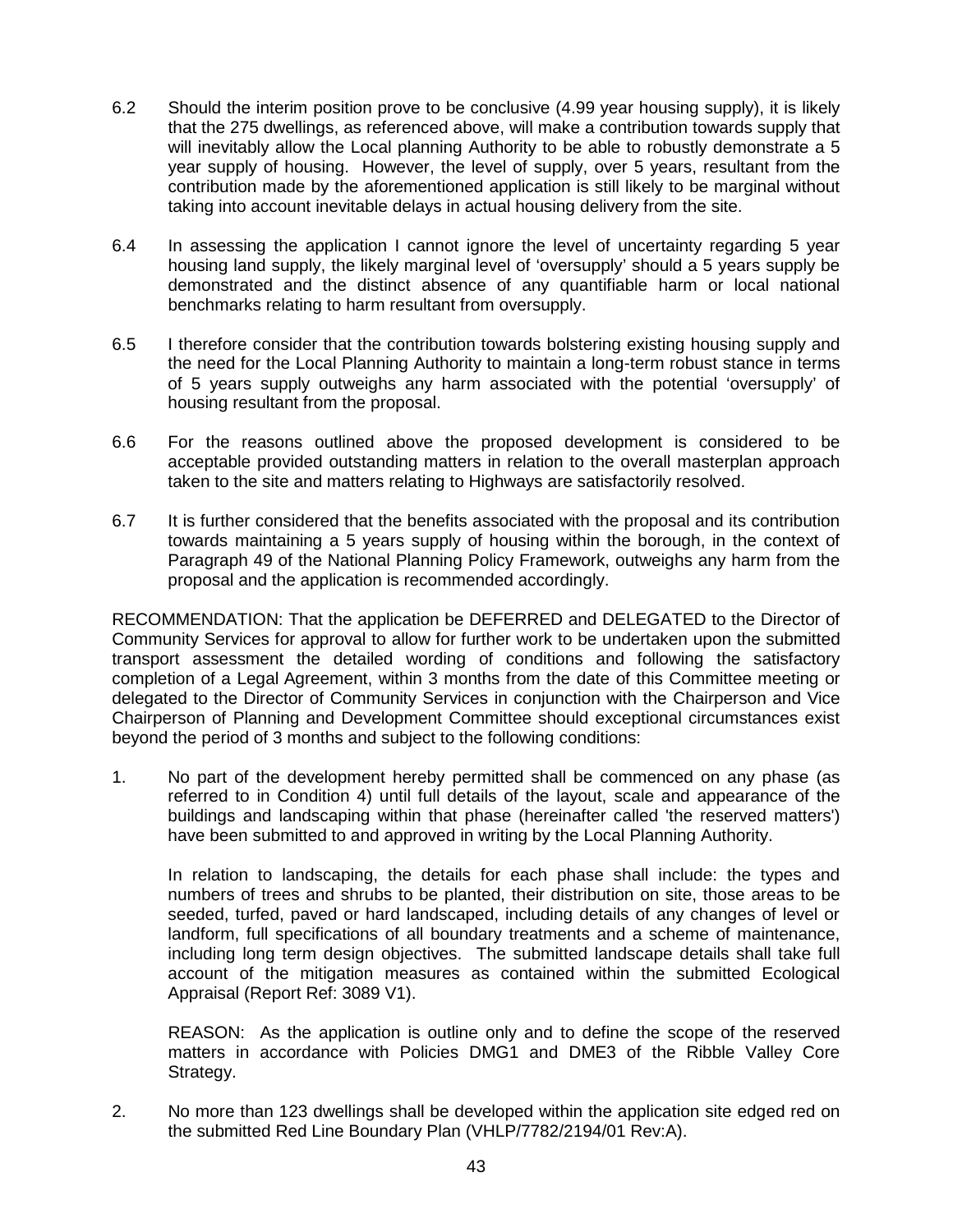REASON: For the avoidance of doubt and to clarify the scope of the permission in accordance with keys Statement DS1 and Policy DMG1 of the Ribble Valley Core Strategy.

- 3. Application(s) for approval of all of the outstanding reserved matters related to the consent hereby approved must be made not later than the expiration of three years beginning with the date of this permission and the development must be begun not later than whichever is the later of the following dates.
	- (a) The expiration of three years from the date of this permission; or
	- (b) The expiration of two years from the final approval of the reserved matters or, in the case of approval on different dates, the final approval of the last such matter to be approved.

REASON: Required to be imposed pursuant to Section 91 of the Town and Country Planning Act 1990 as amended by Section 51 of the Planning and Compulsory Purchase Act 2004.

4. Prior to the submission of any reserved matters application, a phasing scheme including the parcels which shall be the subject of separate reserved matters applications shall be submitted to and approved in writing by the Local Planning Authority. For the avoidance of doubt the submitted information shall include anticipated commencement dates and annual delivery rates of housing for each phase or parcel of development.

REASON: To ensure the development is appropriately phased to deliver a sustainable form of development, to assist the Local Planning Authority in planning for future sustainable housing growth and assist the Local Planning Authority in the production of accurate housing trajectories in accordance with Policies DMG1, DMG2,DMI2 and Key Statements DS1, DS2 and EN3 of the Ribble Valley Core Strategy.

5. The details in respect of the submission of any reserved matters shall be in strict accordance with the design principles and parameters as set out in the following approved documentation:

RF15-293-IN03-02: Green Infrastructure and Character document (February 2017) Masterplan SK10 (February 2017) Indicative Site Sections (February 2017) Movement Framework (February 2017)

REASON: To ensure the development accords with the agreed general principles in relation to design, green infrastructure and pedestrian, cycle and vehicular movement within the site in accordance with Policies DMG1, DMG3, DME1, DME2 DME3, DMI2, DMB4, DMB5 and Key Statements EN3 and EN4 of the Ribble Valley Core Strategy.

6. Notwithstanding the submitted details, no development, including any site preparation, demolition, scrub/hedgerow clearance or tree works/removal shall commence or be undertaken on site until details of the retaining structure adjacent to the site access has been submitted to, and approved by, the Local Planning Authority in consultation with the Highway Authority.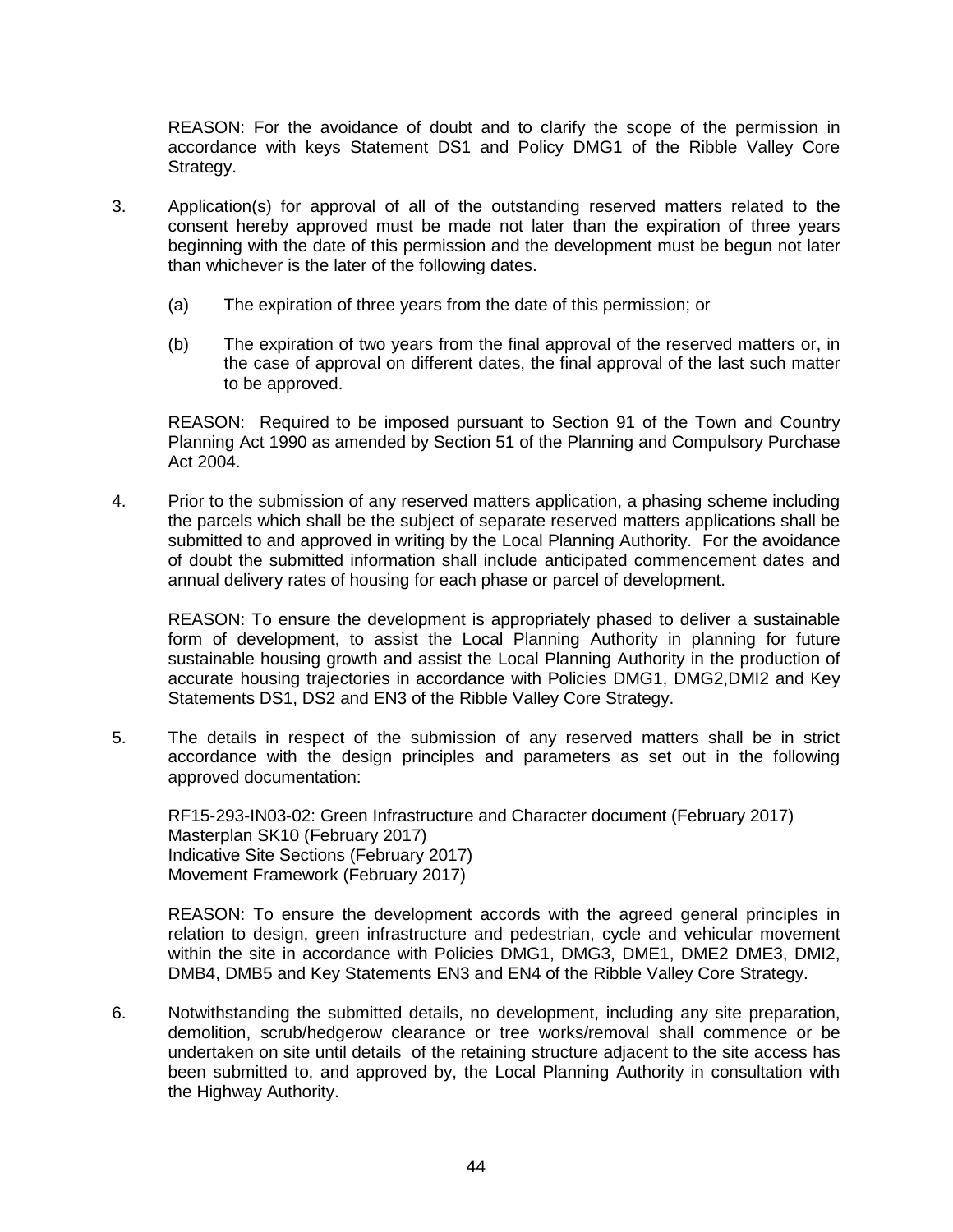REASON: In order to satisfy the Local Planning Authority and Highway Authority that the final details of the retaining structure are acceptable before work commences on site in accordance with Policies DMG1 and DMG3 of the Ribble Valley Core Strategy.

7. Notwithstanding the submitted details, no development, including any site preparation, demolition, scrub/hedgerow clearance or tree works/removal shall commence or be undertaken on site until a scheme for the construction of the pedestrian and vehicular site accesses has been submitted to, and approved in writing by the Local Planning Authority in consultation with the Highway Authority.

For the avoidance of doubt the submitted details shall also include the precise nature and design of all pedestrian/cycleway accesses into and out of the site including details of their interface with existing pedestrian/cycle routes or networks. The development shall be carried out in strict accordance with the approved details.

REASON: In order to satisfy the Local Planning Authority and Highway Authority that the final details of the highway scheme/works are acceptable before work commences on site.

8. Notwithstanding the submitted details, the height of any of the dwellings proposed in any subsequent reserved matters application(s) shall not exceed two storeys in height.

REASON: In the interests of the visual amenities and character of the area and to ensure that the proposed development remains compatible with the landscape character of the area and responds appropriately to the topography of the site so as to minimise undue visual impact in accordance with Policy DMG1 of the Ribble Valley Core Strategy.

9. Applications for the approval of reserved matters shall be accompanied by full details of existing and proposed ground levels and proposed building finished floor levels (all relative to ground levels adjoining the site) including the levels of the proposed roads.

For the avoidance of doubt the submitted information shall include existing and proposed sections through the site including details of the height, scale and location of proposed housing in relation to adjacent existing development/built form (where applicable). The development shall be carried out in strict accordance with the approved details.

REASON: To ensure a satisfactory form of development, its visual compatibility with the defined open countryside, in the interests of visual and residential amenities and to ensure the Local planning Authority can make an accurate assessment of the potential impacts upon existing nearby residential amenity in accordance with Policy DMG1 of the Ribble Valley Core Strategy.

10. Applications for the approval of reserved matters shall be accompanied by full details of the proposed surface water attenuation ponds and all other water bodies on site.

For the avoidance of doubt the submitted information shall include existing and proposed sections through each pond including relevant existing and proposed land levels and details of all associated landscaping and boundary treatments where applicable. The development shall be carried out in strict accordance with the approved details.

REASON: To ensure a satisfactory form of development in the interests of visual and residential amenities and to ensure the Local planning Authority can make an accurate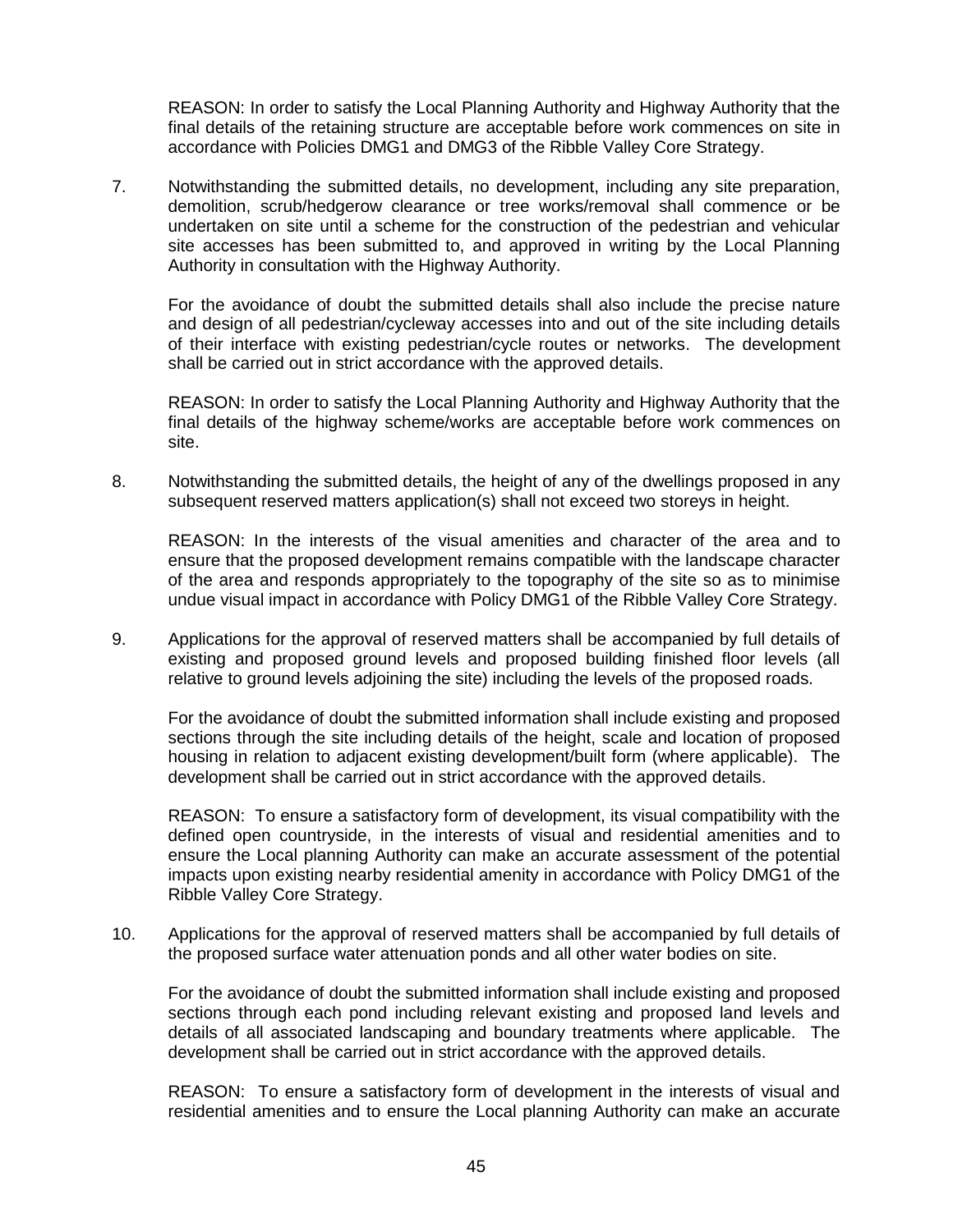assessment of the details relating to matters of flood risk and sustainable drainage in accordance with Policies DMG1 and DME6 of the Ribble Valley Core Strategy.

11. Foul and surface water shall be drained on separate systems.

REASON: To secure proper drainage and to manage the risk of flooding and pollution in accordance with Policies DMG1 and DME6 of the Ribble Valley Core Strategy.

12. Prior to the commencement of any development, a surface water drainage scheme, based on the hierarchy of drainage options in the National Planning Practice Guidance with evidence of an assessment of the site conditions shall be submitted to and approved in writing by the Local Planning Authority.

The surface water drainage scheme must be in accordance with the Non-Statutory Technical Standards for Sustainable Drainage Systems (March 2015) or any subsequent replacement national standards and unless otherwise agreed in writing by the Local Planning Authority, no surface water shall discharge to the public sewerage system either directly or indirectly. The development shall be completed in accordance with the approved details.

REASON: To promote sustainable development, secure proper drainage and to manage the risk of flooding and pollution. This condition is imposed in light of policies within the NPPF and NPPG and in accordance with Policies DMG1 and DME6 of the Ribble Valley Core Strategy.

13. Further Sustainable Drainage Details:

To be determined following response from the Local Lead Flood Authority

- 14. Prior to occupation of the development a sustainable drainage management and maintenance plan for the lifetime of the development shall be submitted to the local planning authority and agreed in writing. The sustainable drainage management and maintenance plan shall include as a minimum:
	- a. Arrangements for adoption by an appropriate public body or statutory undertaker, or, management and maintenance by a resident's management company; and
	- b. Arrangements for inspection and ongoing maintenance of all elements of the sustainable drainage system to secure the operation of the surface water drainage scheme throughout its lifetime.

The development shall subsequently be completed, maintained and managed in accordance with the approved plan/details.

REASON: To ensure that management arrangements are in place for the sustainable drainage system in order to manage the risk of flooding and pollution during the lifetime of the development in accordance with Policies DMG1 and DME6 of the Ribble Valley Core Strategy.

15. Notwithstanding the submitted details, no development, including any site preparation, demolition, scrub/hedgerow clearance or tree works/removal shall commence or be undertaken on site until details of the provisions to be made for building dependent species of conservation concern, artificial bird nesting boxes and artificial bat roosting sites have been submitted to, and approved in writing by the Local Planning Authority.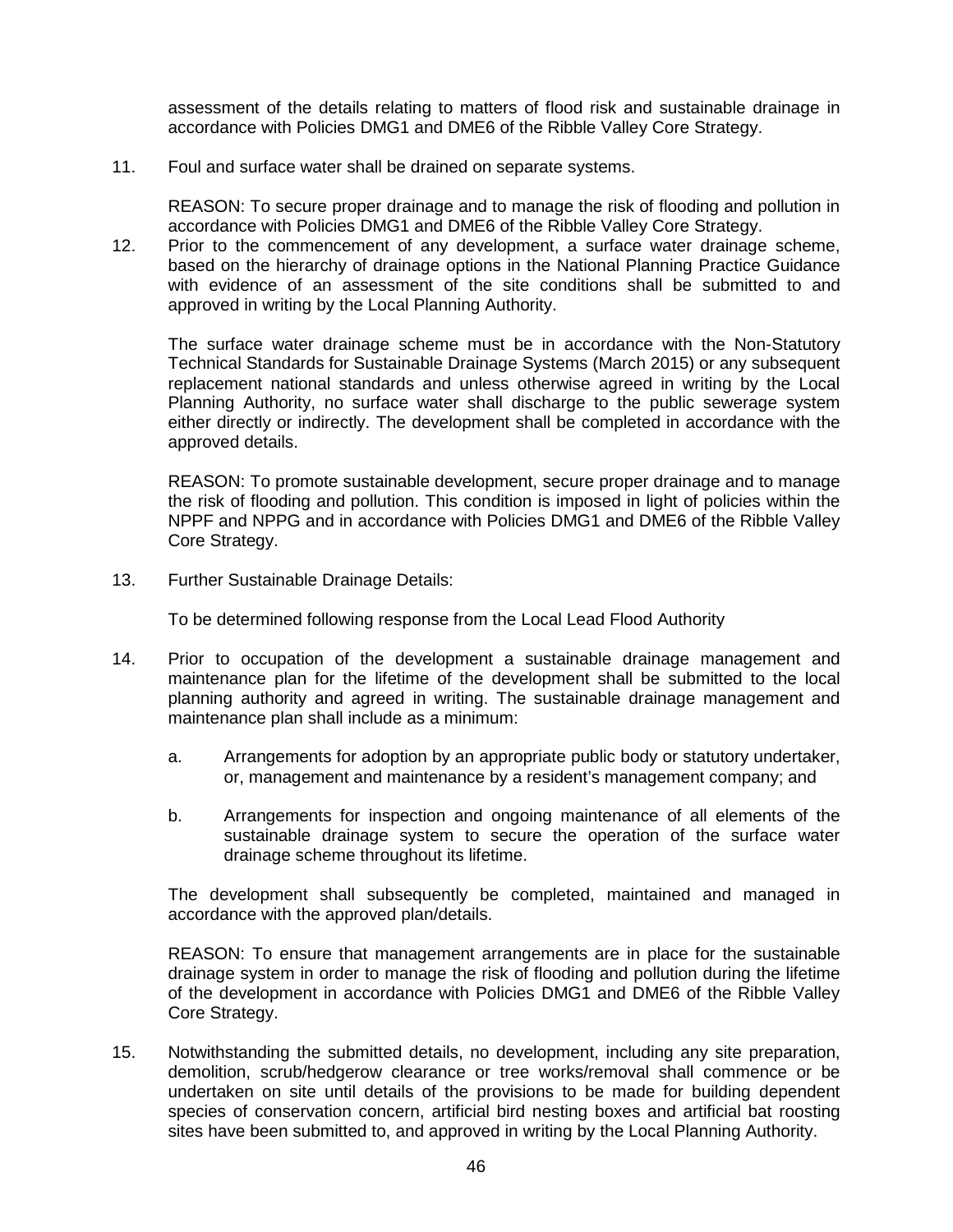For the avoidance of doubt the details shall be submitted on a dwelling/building dependent bird/bat species site plan and include details of plot numbers and the numbers of artificial bird nesting boxes and artificial bat roosting site per individual building/dwelling and type. The details shall also identify the actual wall and roof elevations into which the above provisions shall be incorporated.

The artificial bird/bat boxes shall be incorporated into those individual dwellings during the construction of those individual dwellings identified on the submitted plan and be made available for use before each such dwelling is occupied and thereafter retained. The development shall be carried out in strict accordance with the approved details.

REASON: In the interests of biodiversity and to enhance nesting/roosting opportunities for species of conservation concern and to reduce the impact of development in accordance with Policies DMG1, DME3 and Key Statement EN4 of the Ribble Valley Core Strategy.

16. Notwithstanding the submitted details, no development, including any site preparation, demolition, scrub/hedgerow clearance or tree works/removal shall commence or be undertaken on site until details of a package of proposed mitigation measures, as outlined in Section 6 of the approved Ecological Appraisal (Report Ref: 3089 V1) has been submitted to and approved in writing by the Local Planning Authority.

For the avoidance of doubt the mitigation shall include, but be limited to the provision for bat and bird boxes, the improvement of existing hedgerow, creation of refugia/hibernacula/habitat features and bee and wasp nest boxes. The submitted details shall include the timing and phasing for the creation/installation of mitigation features and a scheme for future management and maintenance where applicable. The development shall be carried out in strict accordance with the approved details.

REASON: In the interests of biodiversity and to enhance nesting/roosting opportunities for species of conservation concern and to reduce the impact of development in accordance with Policies DMG1, DME3 and Key Statement EN4 of the Ribble Valley Core Strategy.

17. Applications for the approval of reserved matters shall be accompanied by elevational and locational details including the height and appearance of all boundary treatments, fencing, walling, retaining wall structures and gates to be erected within the development.

For the avoidance of doubt the submitted details shall include the precise nature and location for the provision of measures to maintain and enhance wildlife movement within and around the site by virtue of the inclusion of suitable sized gaps/corridors at ground level. The development shall be carried out in strict accordance with the approved details.

REASON: To comply with Key Statement EN4 and Policies DMG1 and DME3 of the Ribble Valley Core Strategy, to ensure a satisfactory standard of appearance in the interests of the visual amenities of the area and to minimise the potential impacts of the development through the inclusion of measures to retain and enhance habitat connectivity for species of importance or conservation concern.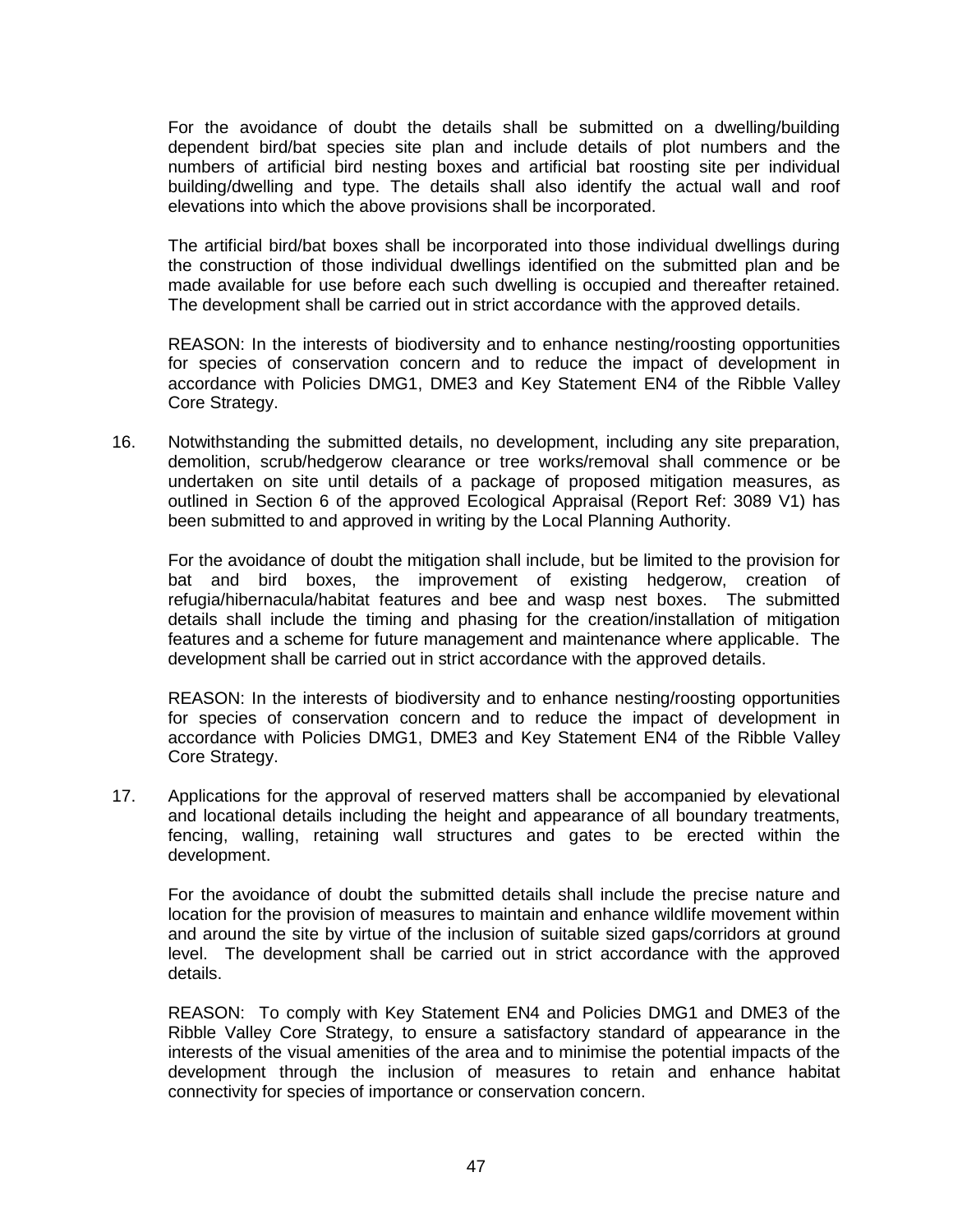18. Applications for the approval of reserved matters, where relevant, shall be accompanied by full details of all proposed play areas and associated play equipment.

For the avoidance of doubt the submitted details shall include the specification and nature of all proposed surfacing, informal/formal play equipment and details of existing and proposed land levels and all associated landscaping and boundary treatments where applicable. The development shall be carried out in strict accordance with the approved details unless otherwise agreed in writing by the Local Planning Authority. REASON: In order that the Local Planning Authority may ensure that the detailed design of the proposal is appropriate to the locality and allows for the provision of an acceptable and adequate form of usable public open space in accordance with Policies DMG1 and DMB4 of the Ribble Valley Core Strategy.

- 19. No development shall take place within a phase (pursuant to condition 4 of this consent) until a Construction Method Statement for the relevant phase has been submitted to and approved in writing by the local planning authority. For the avoidance of doubt the submitted statement shall provide details of:
	- A. The location of parking of vehicles of site operatives and visitors
	- B. The location for the loading and unloading of plant and materials
	- C. The location of storage of plant and materials used in constructing the development
	- D. The locations of security hoarding<br>F. The location and nature of wh
	- The location and nature of wheel washing facilities to prevent mud and stones/debris being carried onto the Highway (For the avoidance of doubt such facilities shall remain in place for the duration of the construction phase of the development) and the timings/frequencies of mechanical sweeping of the adjacent roads/highway
	- F. Periods when plant and materials trips should not be made to and from the site (mainly peak hours but the developer to identify times when trips of this nature should not be made)
	- G. The highway routes of plant and material deliveries to and from the site.<br>H. Measures to ensure that construction and delivery vehicles do not
	- Measures to ensure that construction and delivery vehicles do not impede access to adjoining properties.
	- I. Days and hours of operation for all construction works.

The approved statement shall be adhered to throughout the construction period of the development.

REASON: In the interests of protecting residential amenity from noise and disturbance and to ensure the safe operation of the Highway in accordance with Policies DMG1 and DMG3 of the Ribble Valley Core Strategy.

### BACKGROUND PAPERS

https://www.ribblevalley.gov.uk/site/scripts/planx\_details.php?appNumber=3%2F2016%2F1082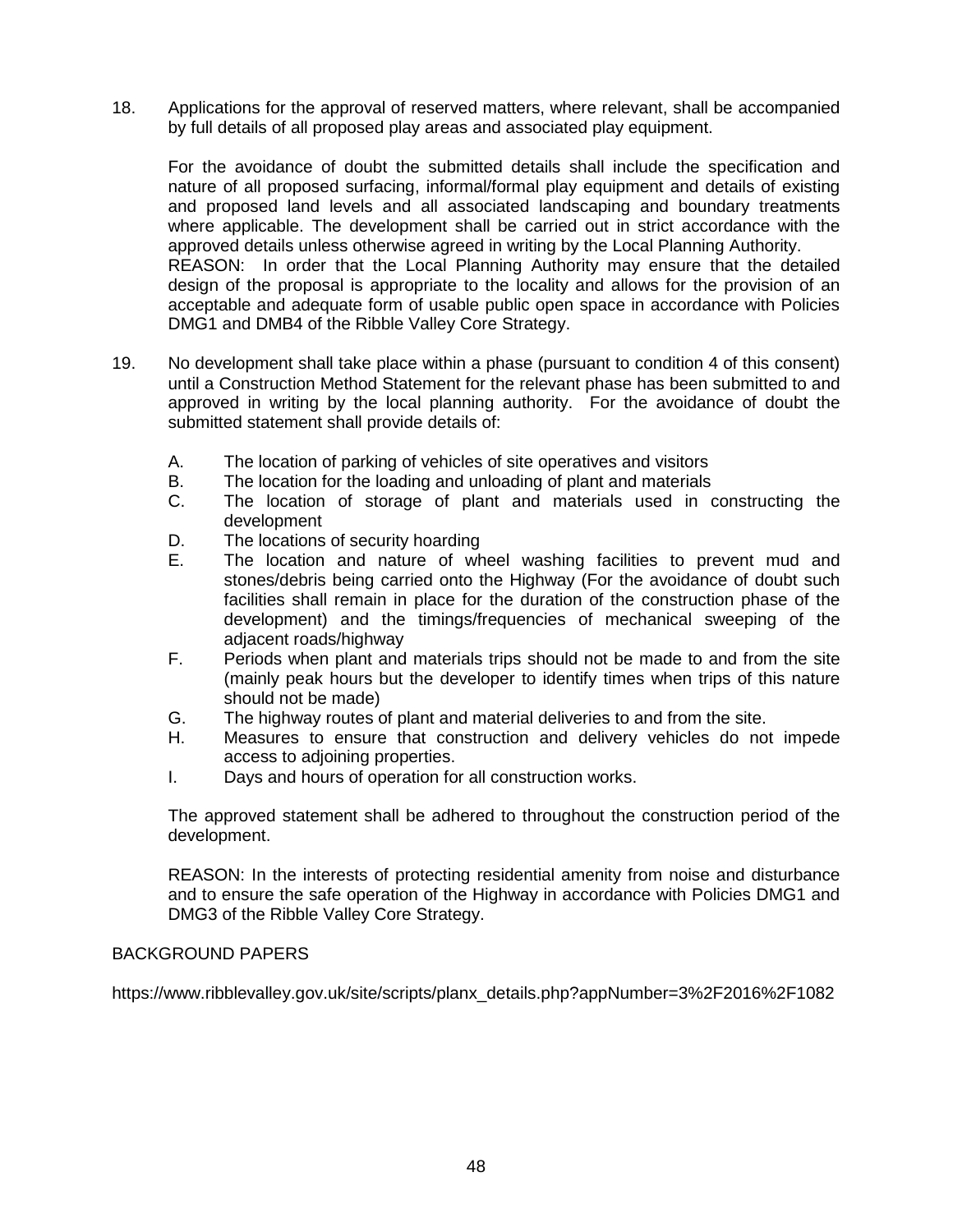# PLANNING APPLICATION STATISTIC REPORT

# APPLICATIONS DETERMINED – 1 FEBRUARY – 28 FEBRUARY 2017



(This list does not include prior determinations, split decisions, observations to other Local Planning Authorities and other less frequent application types).

# INVALIDITY REPORT TO 1 MARCH 2017

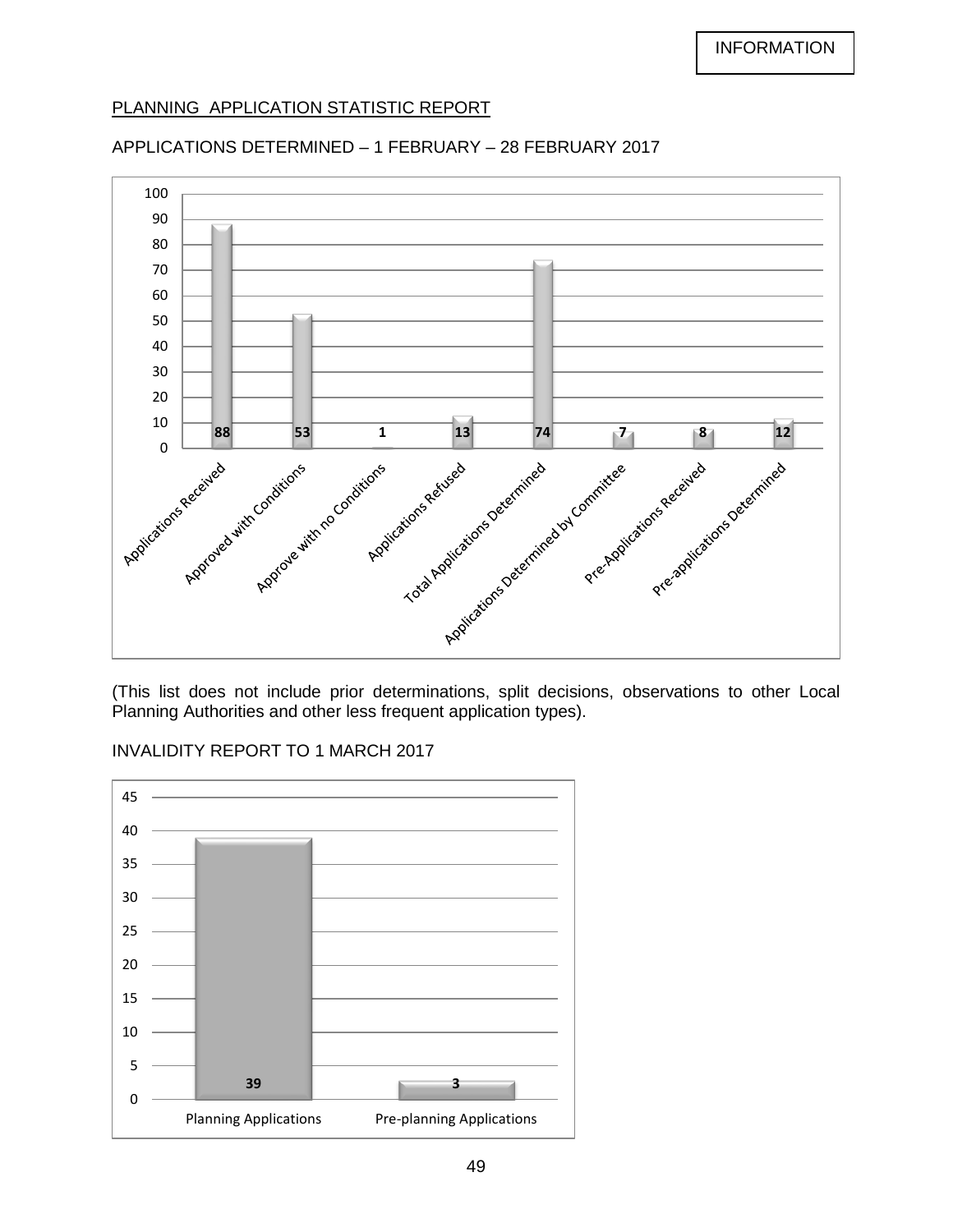# INVALIDITY REASONS TO 1 MARCH 2017



In relation to submitted applications, between 30-40% of new applications are invalid when submitted. The above pie chart gives a breakdown of the main reasons for applications currently invalid.

Although some applications are quickly made valid (between 2-3 days) in many cases agents/applicants take a considerable time in responding or providing the additional details. In some cases this may be due to the need to commission additional work such as arboricultural reports or bat surveys.

# PLANNING APPLICATIONS DETERMINATION RATE

Members will be aware that the Council has been provisionally included as a Designated Authority in relation to the determination of planning applications. This was specifically due to the failure to meet the criteria of 60% of Minor applications to be determined within 8 weeks. This was during the 2 year monitoring period specified by DCLG. Local Planning Authorities were given an opportunity to comment and assess the figures as well to give an explanation for their performance. Consequently revised figures now show a determination rate of 66.4% rather than 59.9% and it is hoped that it will be confirmed that Ribble Valley Borough Council will not be a Designated Authority.

A copy of the letter is included as an Appendix at the end of this report.

It can be seen from the following figures for the quarterly determination rate show that significant progress has been made in the determination of all planning applications.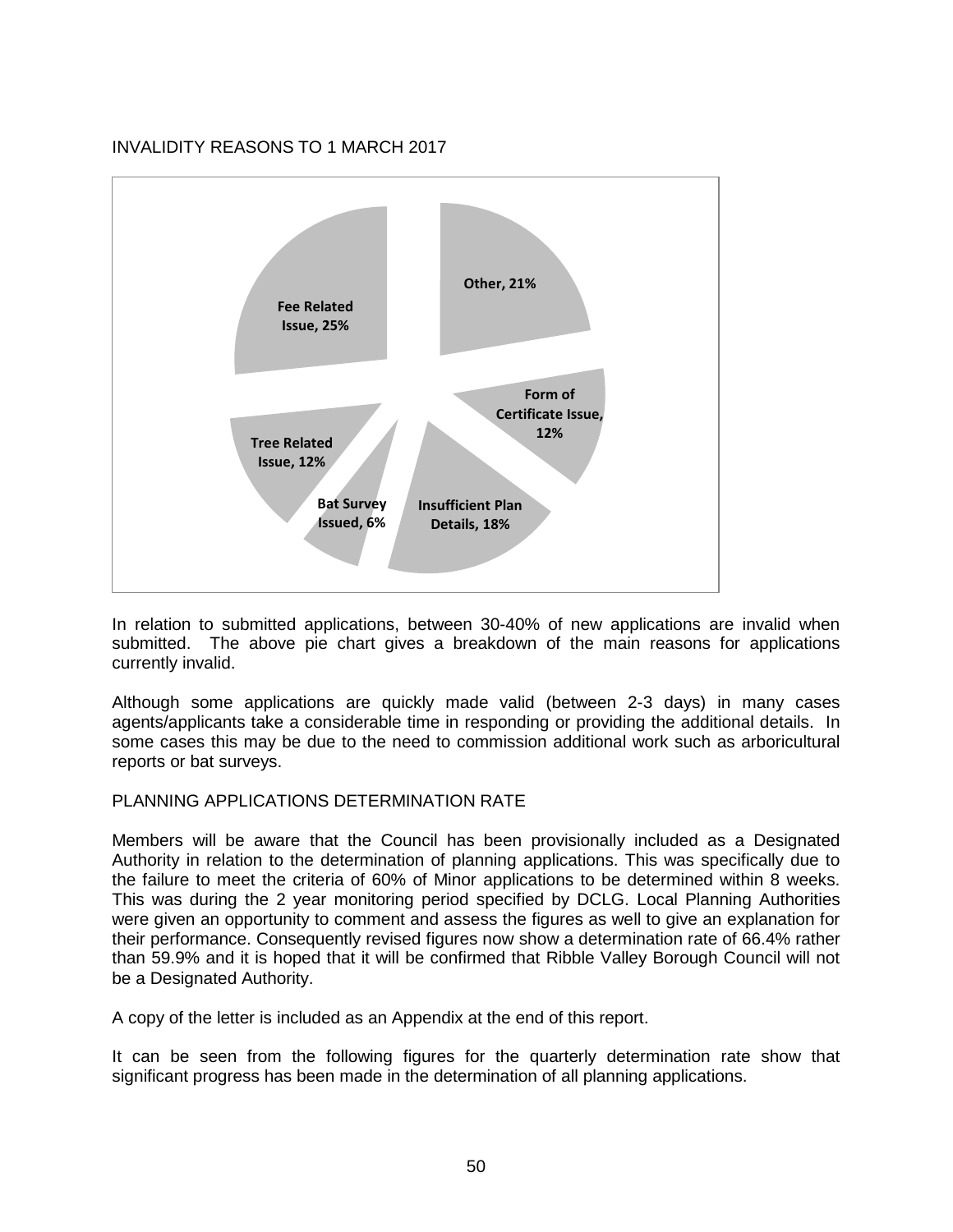### 1 OCTOBER 2015 – 31 DECEMBER 2015

Major Applications – 6 applications which represents 46% determination within 13 weeks Minor Applications – 20 applications which represents 30% determination within 8 weeks Other Applications – 56 applications which represents 56% determination within 8 weeks

#### 1 JANUARY 2016 – 31 MARCH 2016

Major Applications – 3 applications which represents 27% determination within 13 weeks Minor Applications – 36 applications which represents 54% determination within 8 weeks Other Applications – 55 applications which represents 60% determination within 8 weeks

#### 1 APRIL 2016 – 30 JUNE 2016

Major Applications – 4 applications which represents 100% determination within 13 weeks Minor Applications – 39 applications which represents 71% determination within 8 weeks Other Applications – 65 applications which represents 74% determination within 8 weeks

#### 1 JULY 2016 TO 30 SEPTEMBER 2016

Major Applications – 2 applications which represents 100% determination within 13 weeks Minor Applications – 51 applications which represents 81% determination within 8 weeks Other Applications – 94 applications which represents 85% determination within 8 weeks

#### 1 OCTOBER 2016 TO 31 DECEMBER 2016

Major Applications – 4 applications which represents 100% determination within 13 weeks Minor Applications – 44 applications which represents 86% determination within 8 weeks Other Applications – 65 applications which represents 90% determination within 8 weeks SECTION 106 APPLICATIONS

| <b>Plan No</b> | Location                                       | Date to<br><b>Committee</b> | <b>Number</b><br>Οt<br><b>Dwellings</b> | <b>Progress</b>                  |
|----------------|------------------------------------------------|-----------------------------|-----------------------------------------|----------------------------------|
| 3/2016/0580    | Spout Farm<br><b>Preston Road</b><br>Longridge | 12/1/17                     | 34                                      | <b>With Applicants Solicitor</b> |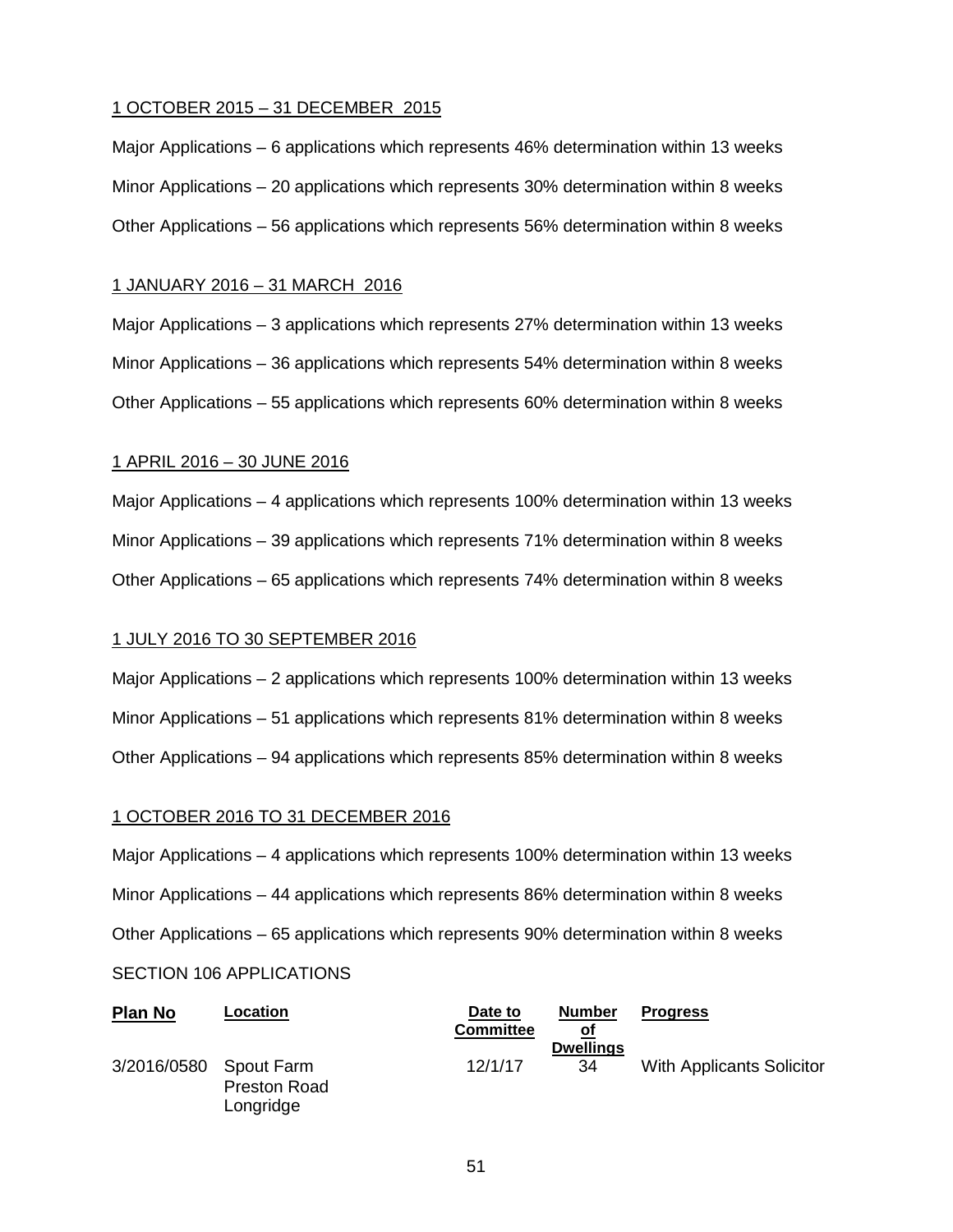| Plan No                         | Location                                                                                                                                                                                                                                                                                                                                                                                                        | Date to<br><b>Committee</b> | <b>Number</b><br>$\overline{\text{of}}$ | <b>Progress</b>                                                    |
|---------------------------------|-----------------------------------------------------------------------------------------------------------------------------------------------------------------------------------------------------------------------------------------------------------------------------------------------------------------------------------------------------------------------------------------------------------------|-----------------------------|-----------------------------------------|--------------------------------------------------------------------|
|                                 | 3/2016/0974 Land West Preston Road<br>Longridge                                                                                                                                                                                                                                                                                                                                                                 | 16/2/17                     | <b>Dwellings</b><br>275                 | With Planning                                                      |
|                                 | <b>APPLICATIONS WITHDRAWN</b>                                                                                                                                                                                                                                                                                                                                                                                   |                             |                                         |                                                                    |
| <b>Plan No</b><br>3/2016/1064/P | <b>Proposal</b><br>Replacement garage                                                                                                                                                                                                                                                                                                                                                                           |                             |                                         | Location<br><b>Bank House</b><br>Sawley Road<br>Grindleton         |
| 3/2016/1094/P                   | New outbuilding to contain garden store,<br>potting shed and greenhouse                                                                                                                                                                                                                                                                                                                                         |                             |                                         | <b>Wiswell Manor</b><br><b>Pendleton Road</b><br>Wiswell           |
| 3/2016/1095/P                   | Creation of two parking spaces to NW of<br>Broxup House (resubmission of 3/2016/0812)                                                                                                                                                                                                                                                                                                                           |                             |                                         | <b>Broxup House</b><br>Holden<br>Bolton by Bowland                 |
| 3/2016/1114/P                   | Removal of tree on the junction of Dilworth<br>Lane and Lower Lane to be replaced by 2<br>trees                                                                                                                                                                                                                                                                                                                 |                             |                                         | <b>Dilworth Lane</b><br>Longridge                                  |
| 3/2016/1123/P                   | Single storey extension 5m long, 3.2m (max)<br>high and 2.7m to eaves                                                                                                                                                                                                                                                                                                                                           |                             |                                         | Middlewood cottage<br><b>Worston Road</b><br>Chatburn              |
| 3/2017/0067/P                   | Discharge of conditions 2 (drawing), 3 (hard<br>surface materials), 4 & 5 (foul and surface<br>drainage society), 8 (arboriculture and tree<br>protection), 9 (soft landscape), 11 (non-native<br>species removal), 12 (ecological impact<br>assessment, mitigation and enhancement), 13<br>(bat method statement, licence application,<br>mitigation and enhancement) from planning<br>permission 3/2015/0024. |                             |                                         | Ribble Valley Remembrance<br>Park<br><b>Mitton Road</b><br>Whalley |

# APPEALS UPDATE

| <b>Application</b><br>No and<br>reason for | <b>Date</b><br>Received/<br>Appeal | <b>Site Address</b>                                                    | <b>Type of</b><br><b>Appeal</b><br><b>Procedure</b> | Date of<br><b>Inquiry/Hearing</b><br>if applicable | <b>Progress</b>                   |
|--------------------------------------------|------------------------------------|------------------------------------------------------------------------|-----------------------------------------------------|----------------------------------------------------|-----------------------------------|
| appeal                                     | <b>Start Date</b>                  |                                                                        |                                                     |                                                    |                                   |
| 3/2015/0605<br>R                           | 03/05/16                           | Little Snodworth Fm<br>Snodworth Road<br>Langho                        | <b>WR</b>                                           |                                                    | Appeal<br>Dismissed<br>22/12/2016 |
| 3/2015/0393<br>R                           | 10/08/16                           | Land west of<br><b>Preston Road</b><br>Longridge<br>(Grimbaldeston Fm) | Inquiry                                             | 03/05/17 to<br>05/05/17 (3<br>days)                | <b>Bespoke</b><br>timetable       |
| 3/2016/0516<br>R                           | 12/10/16                           | Seven Acre<br><b>Bungalow</b><br>Forty Acre Lane<br>Longridge          | <b>WR</b>                                           |                                                    | Awaiting<br>Decision              |